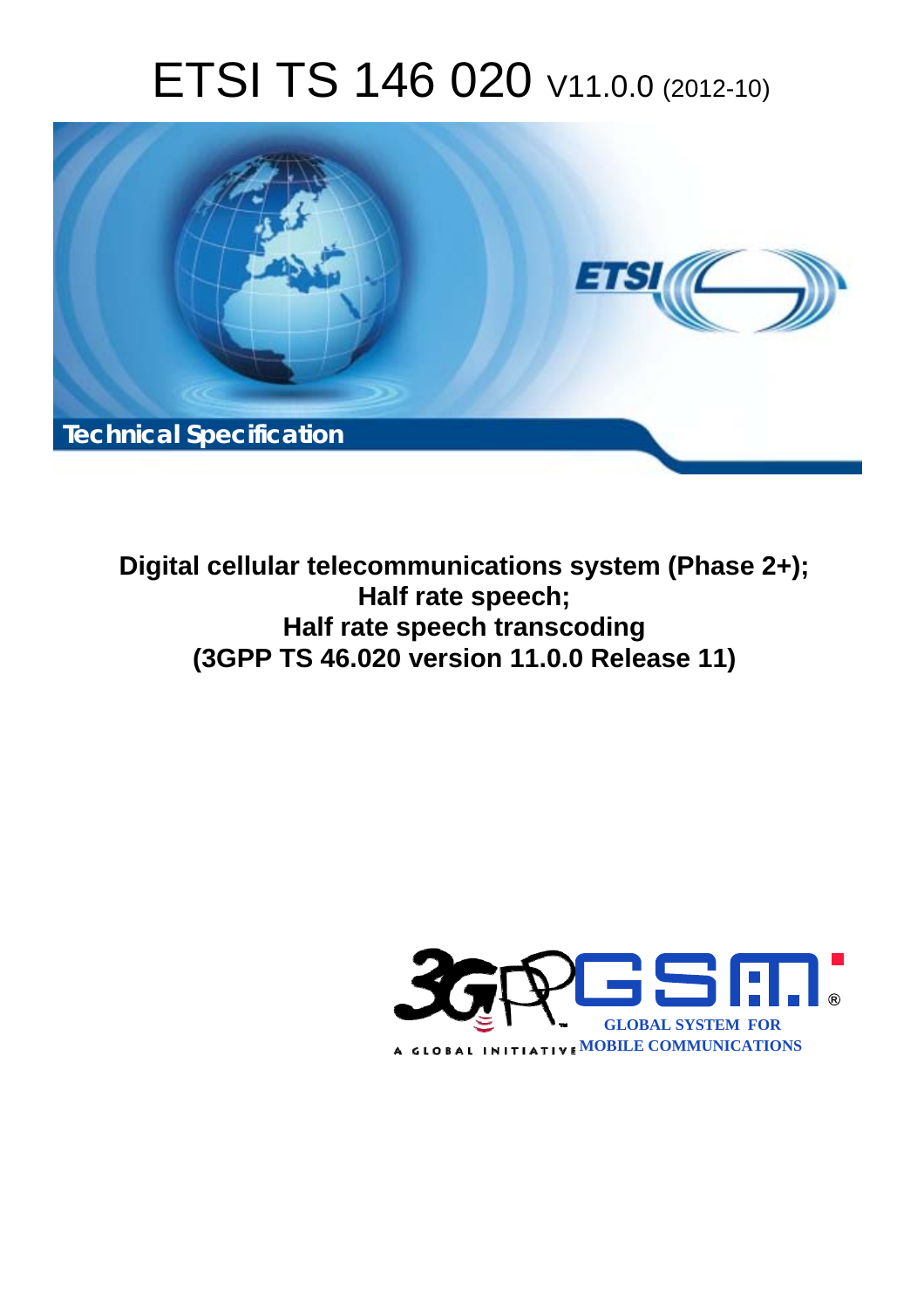Reference RTS/TSGS-0446020vb00

> Keywords GSM

#### *ETSI*

#### 650 Route des Lucioles F-06921 Sophia Antipolis Cedex - FRANCE

Tel.: +33 4 92 94 42 00 Fax: +33 4 93 65 47 16

Siret N° 348 623 562 00017 - NAF 742 C Association à but non lucratif enregistrée à la Sous-Préfecture de Grasse (06) N° 7803/88

#### *Important notice*

Individual copies of the present document can be downloaded from: [http://www.etsi.org](http://www.etsi.org/)

The present document may be made available in more than one electronic version or in print. In any case of existing or perceived difference in contents between such versions, the reference version is the Portable Document Format (PDF). In case of dispute, the reference shall be the printing on ETSI printers of the PDF version kept on a specific network drive within ETSI Secretariat.

Users of the present document should be aware that the document may be subject to revision or change of status. Information on the current status of this and other ETSI documents is available at <http://portal.etsi.org/tb/status/status.asp>

If you find errors in the present document, please send your comment to one of the following services: [http://portal.etsi.org/chaircor/ETSI\\_support.asp](http://portal.etsi.org/chaircor/ETSI_support.asp)

#### *Copyright Notification*

No part may be reproduced except as authorized by written permission. The copyright and the foregoing restriction extend to reproduction in all media.

> © European Telecommunications Standards Institute 2012. All rights reserved.

**DECT**TM, **PLUGTESTS**TM, **UMTS**TM and the ETSI logo are Trade Marks of ETSI registered for the benefit of its Members. **3GPP**TM and **LTE**™ are Trade Marks of ETSI registered for the benefit of its Members and of the 3GPP Organizational Partners.

**GSM**® and the GSM logo are Trade Marks registered and owned by the GSM Association.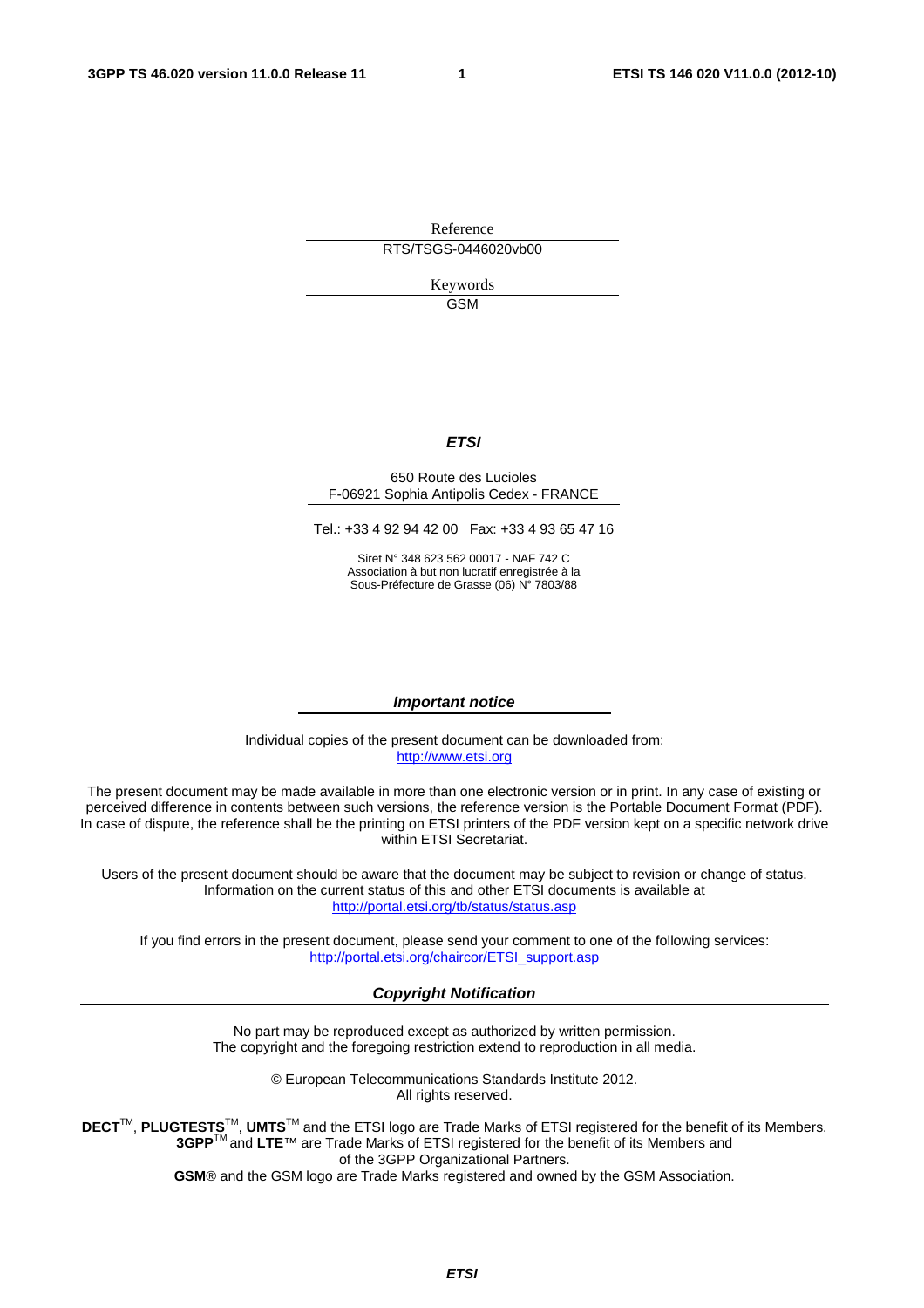## Intellectual Property Rights

IPRs essential or potentially essential to the present document may have been declared to ETSI. The information pertaining to these essential IPRs, if any, is publicly available for **ETSI members and non-members**, and can be found in ETSI SR 000 314: *"Intellectual Property Rights (IPRs); Essential, or potentially Essential, IPRs notified to ETSI in respect of ETSI standards"*, which is available from the ETSI Secretariat. Latest updates are available on the ETSI Web server [\(http://ipr.etsi.org](http://webapp.etsi.org/IPR/home.asp)).

Pursuant to the ETSI IPR Policy, no investigation, including IPR searches, has been carried out by ETSI. No guarantee can be given as to the existence of other IPRs not referenced in ETSI SR 000 314 (or the updates on the ETSI Web server) which are, or may be, or may become, essential to the present document.

## Foreword

This Technical Specification (TS) has been produced by ETSI 3rd Generation Partnership Project (3GPP).

The present document may refer to technical specifications or reports using their 3GPP identities, UMTS identities or GSM identities. These should be interpreted as being references to the corresponding ETSI deliverables.

The cross reference between GSM, UMTS, 3GPP and ETSI identities can be found under [http://webapp.etsi.org/key/queryform.asp.](http://webapp.etsi.org/key/queryform.asp)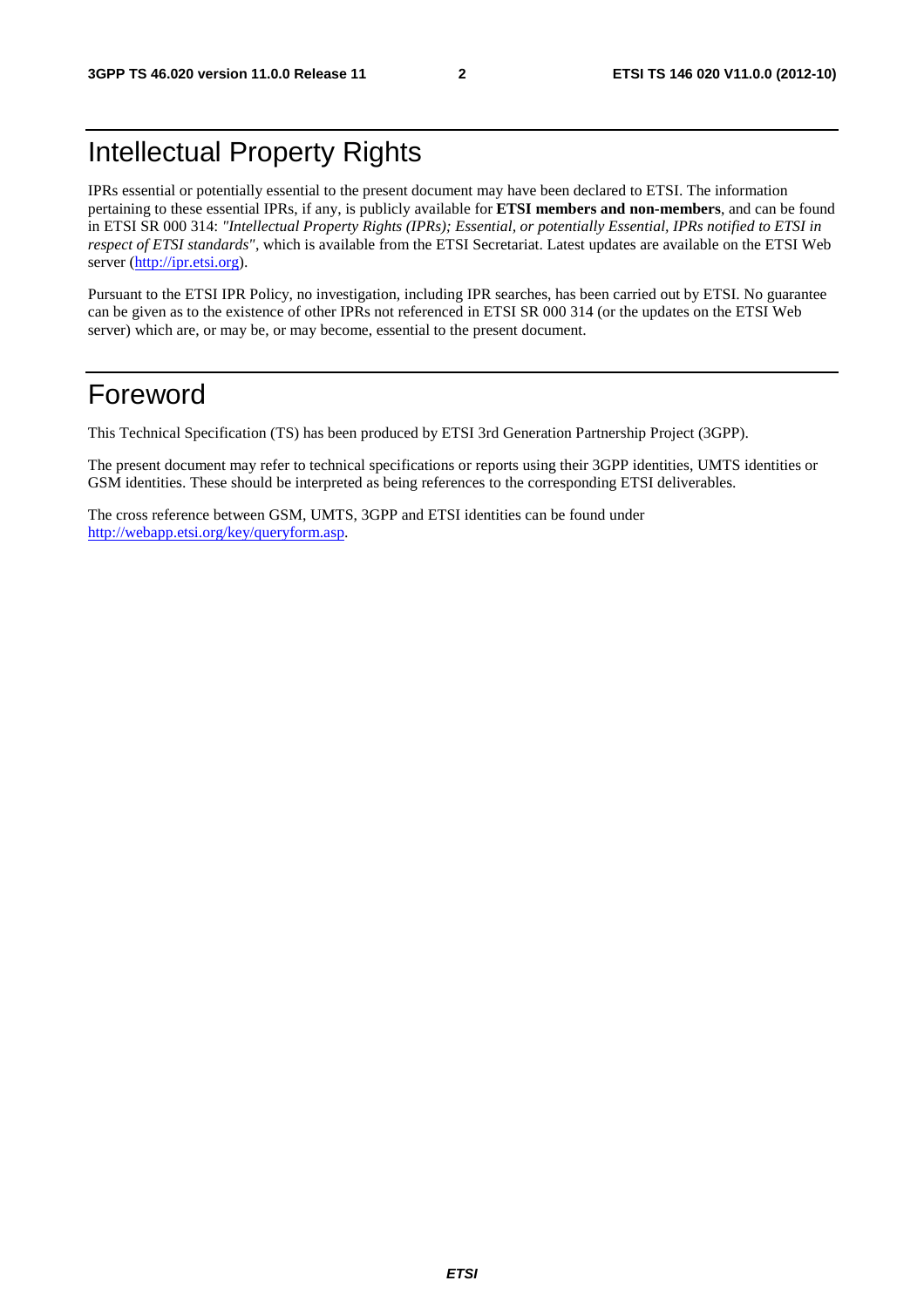$\mathbf{3}$ 

## Contents

| 1              |                             |  |
|----------------|-----------------------------|--|
| 2              |                             |  |
| 3              |                             |  |
| 3.1            |                             |  |
| 3.2            |                             |  |
| 3.3            |                             |  |
| 4              |                             |  |
| 4.1            |                             |  |
| 4.1.1          |                             |  |
| 4.1.2          |                             |  |
| 4.1.3          |                             |  |
| 4.1.4          |                             |  |
| 4.1.4.1        |                             |  |
| 4.1.5          |                             |  |
| 4.1.6          |                             |  |
| 4.1.7          |                             |  |
| 4.1.8          |                             |  |
| 4.1.8.1        |                             |  |
| 4.1.8.2        |                             |  |
| 4.1.8.3        |                             |  |
| 4.1.8.4        |                             |  |
| 4.1.8.5        |                             |  |
| 4.1.9          |                             |  |
| 4.1.10         |                             |  |
| 4.1.10.1       |                             |  |
| 4.1.10.2       |                             |  |
| 4.1.11         |                             |  |
| 4.1.11.1       |                             |  |
| 4.2            |                             |  |
| 4.2.1          |                             |  |
| 4.2.2          |                             |  |
| 4.2.3          |                             |  |
| 4.2.4          |                             |  |
| 4.2.5          |                             |  |
| 5              |                             |  |
| 5.1            |                             |  |
| 5.2            |                             |  |
| 5.3            |                             |  |
| 5.4            |                             |  |
| 5.5            |                             |  |
| 5.6            |                             |  |
|                |                             |  |
|                | <b>Annex A (normative):</b> |  |
| A.1            |                             |  |
| A.1.1          |                             |  |
| A.1.2<br>A.1.3 |                             |  |
| A.1.4          |                             |  |
| A.1.5          |                             |  |
|                |                             |  |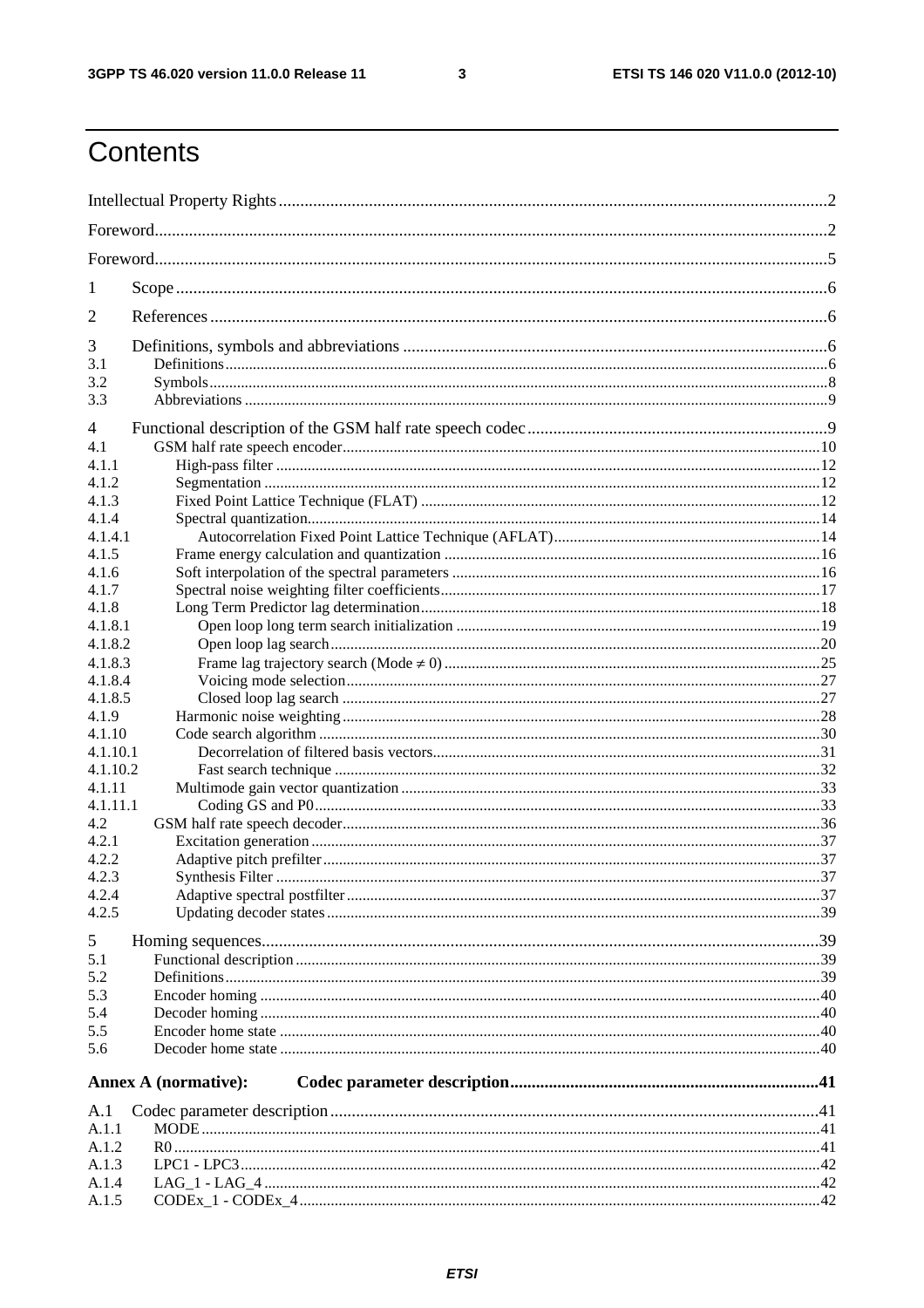$\overline{\mathbf{4}}$ 

|                               | Annex B (normative): Order of occurrence of the codec parameters over Abis43 |  |
|-------------------------------|------------------------------------------------------------------------------|--|
|                               |                                                                              |  |
| <b>Annex C</b> (informative): |                                                                              |  |
|                               |                                                                              |  |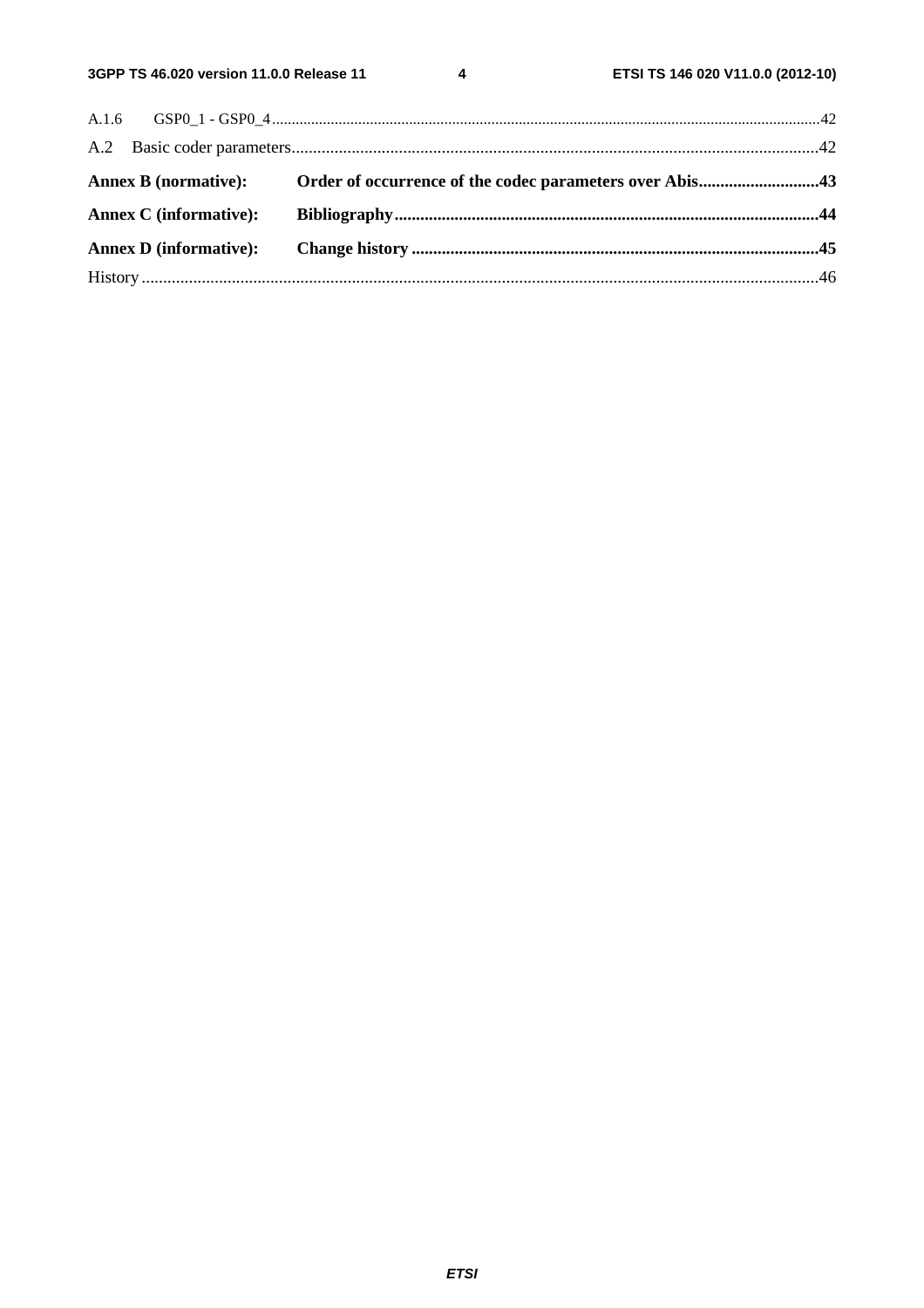## Foreword

This Technical Specification has been produced by the 3<sup>rd</sup> Generation Partnership Project (3GPP).

The present document specifies the speech codec to be used for the GSM half rate channel for the digital cellular telecommunications system. The present document is part of a series covering the half rate speech traffic channels as described below:

| GSM 06.02        | "Digital cellular telecommunications system (Phase $2+$ ); Half rate speech; Half rate speech<br>processing functions".                                     |
|------------------|-------------------------------------------------------------------------------------------------------------------------------------------------------------|
| GSM 06.06        | "Digital cellular telecommunications system (Phase $2+$ ); Half rate speech; ANSI-C code for the<br>GSM half rate speech codec".                            |
| GSM 06.07        | "Digital cellular telecommunications system (Phase 2+); Half rate speech; Test sequences for the<br>GSM half rate speech codec".                            |
| <b>GSM 06.20</b> | "Digital cellular telecommunications system (Phase 2+); Half rate speech; Half rate speech<br>transcoding".                                                 |
| GSM 06.21        | "Digital cellular telecommunications system (Phase 2+); Half rate speech; Substitution and muting<br>of lost frames for half rate speech traffic channels". |
| GSM 06.22        | "Digital cellular telecommunications system (Phase 2+); Half rate speech; Comfort noise aspects<br>for half rate speech traffic channels".                  |
| GSM 06.41        | "Digital cellular telecommunications system (Phase 2+); Half rate speech; Discontinuous<br>Transmission (DTX) for half rate speech traffic channels".       |

GSM 06.42 "Digital cellular telecommunications system (Phase 2+); Half rate speech; Voice Activity Detector (VAD) for half rate speech traffic channels".

The contents of the present document are subject to continuing work within the TSG and may change following formal TSG approval. Should the TSG modify the contents of the present document, it will be re-released by the TSG with an identifying change of release date and an increase in version number as follows:

Version x.y.z

where:

- x the first digit:
	- 1 presented to TSG for information;
	- 2 presented to TSG for approval;
	- 3 or greater indicates TSG approved document under change control.
- y the second digit is incremented for all changes of substance, i.e. technical enhancements, corrections, updates, etc.
- z the third digit is incremented when editorial only changes have been incorporated in the document.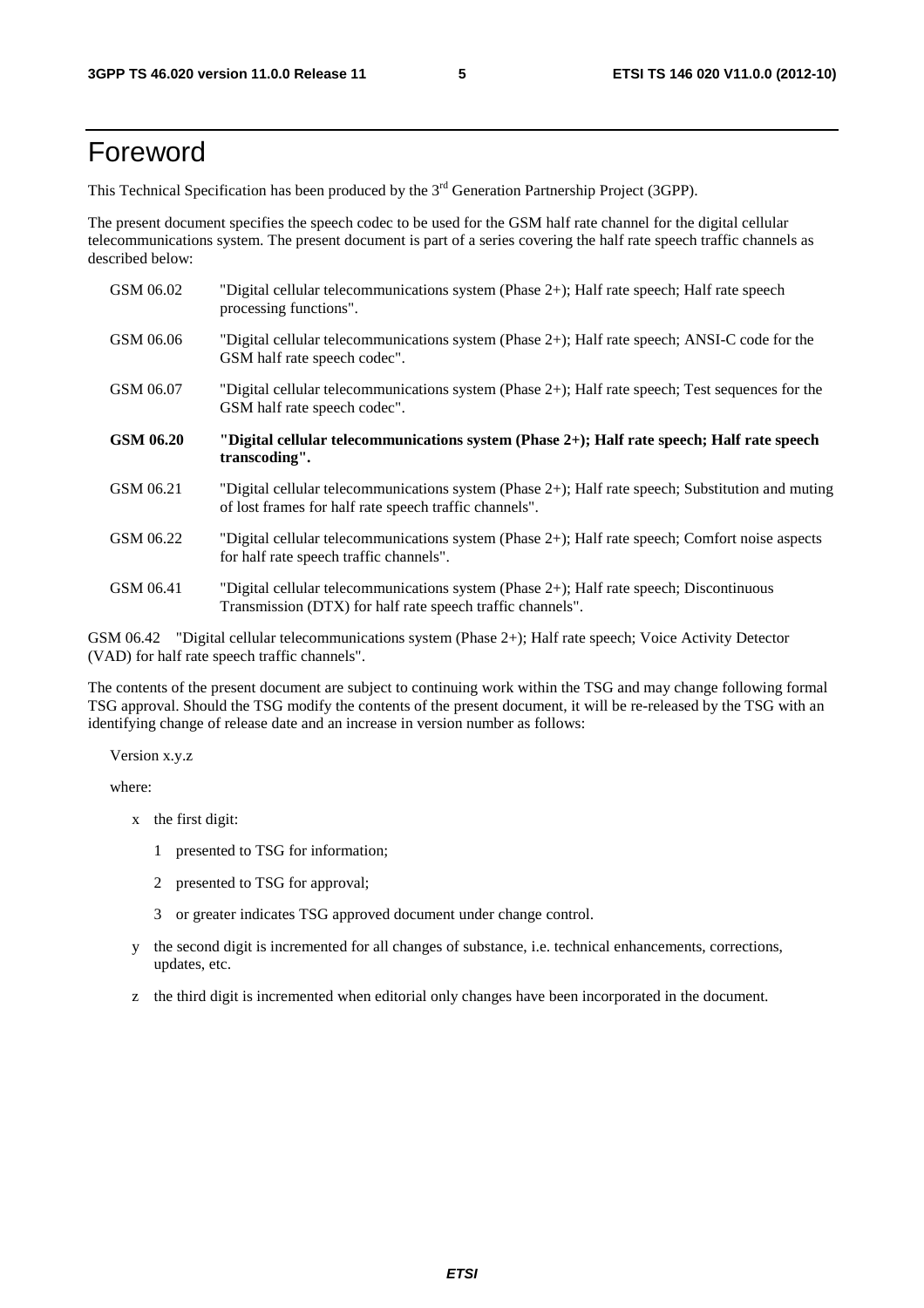## 1 Scope

The present document specifies the speech codec to be used for the GSM half rate channel. It also specifies the test methods to be used to verify that the codec implementation complies with the present document.

The requirements are mandatory for the codec to be used either in GSM Mobile Stations (MS)s or Base Station Systems (BSS)s that utilize the half rate GSM speech traffic channel.

## 2 References

The following documents contain provisions which, through reference in this text, constitute provisions of the present document.

- References are either specific (identified by date of publication, edition number, version number, etc.) or non-specific.
- For a specific reference, subsequent revisions do not apply.
- For a non-specific reference, the latest version applies. In the case of a reference to a 3GPP document (including a GSM document), a non-specific reference implicitly refers to the latest version of that document *in the same Release as the present document*.
	- [1] GSM 06.02: "Digital cellular telecommunications system (Phase 2+); Half rate speech; Half rate speech processing functions".
	- [2] GSM 06.06: "Digital cellular telecommunications system (Phase 2+); Half rate speech; ANSI-C code for the GSM half rate speech codec".
	- [3] GSM 06.07: "Digital cellular telecommunications system (Phase 2+); Half rate speech; Test sequences for the GSM half rate speech codec".

## 3 Definitions, symbols and abbreviations

## 3.1 Definitions

For the purposes of the present document, the following definitions apply:

**adaptive codebook:** adaptive codebook is derived from the long term filter state. The lag value can be viewed as an index into the adaptive codebook.

**adaptive pitch prefilter:** in the GSM half rate speech decoder, this filter is applied to the excitation signal to enhance the periodicity of the reconstructed speech. Note that this is done prior to the application of the short term filter.

**adaptive spectral postfilter:** in the GSM half rate speech decoder, this filter is applied to the output of the short term filter to enhance the perceptual quality of the reconstructed speech.

**allowable lags:** set of lag values which may be coded by the GSM half rate speech encoder and transmitted to the GSM half rate speech decoder. This set contains both integer and fractional values (see table 3).

**analysis window:** for each frame, the short term filter coefficients are computed using the high pass filtered speech samples within the analysis window. The analysis window is 170 samples in length, and is centered about the last 100 samples in the frame.

**basis vectors:** set of M, M1, or M2 vectors of length Ns used to generate the VSELP codebook vectors. These vectors are not necessarily orthogonal.

**closed loop lag search:** process of determining the near optimal lag value from the weighted input speech and the long term filter state.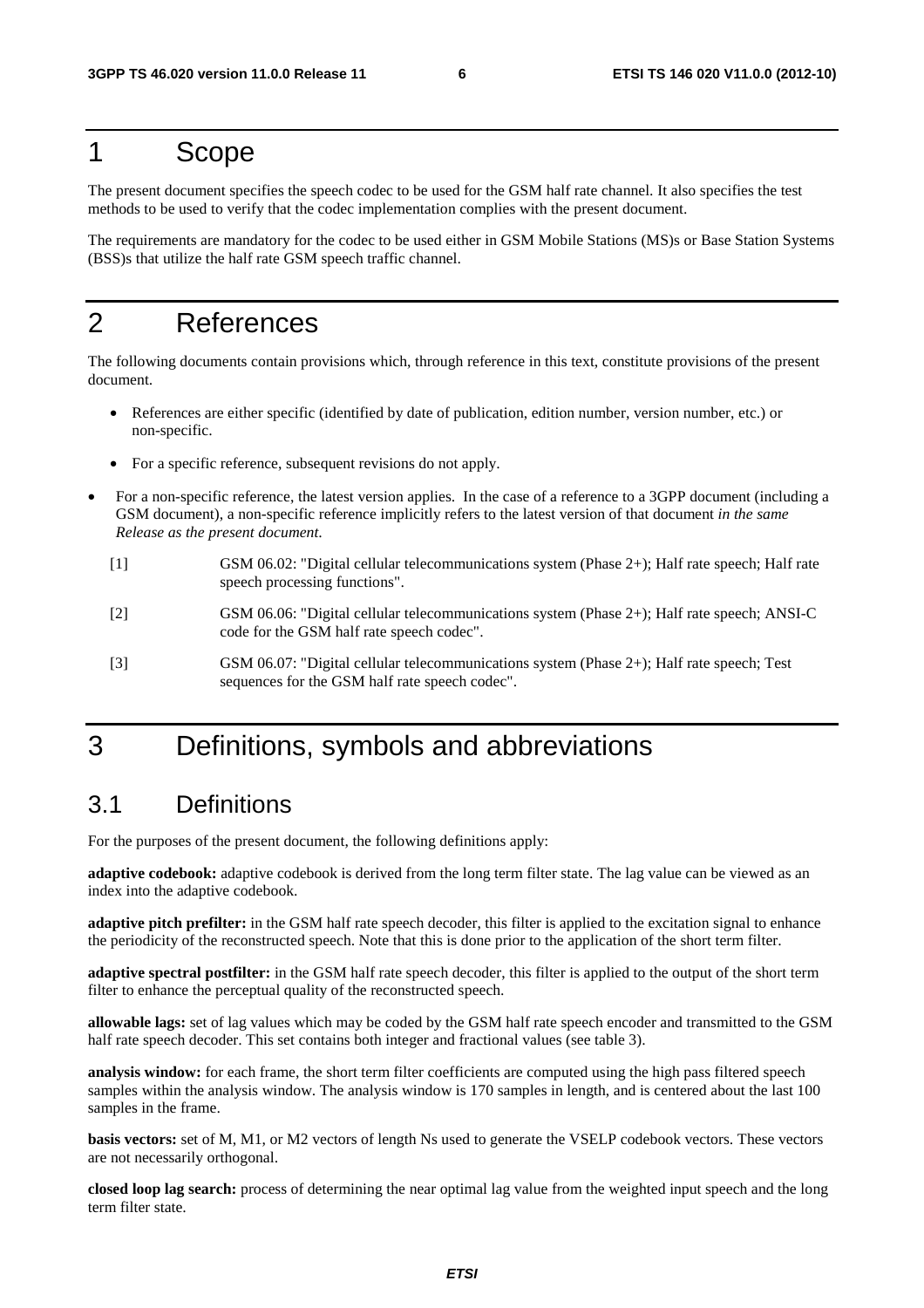**closed loop lag trajectory:** for a given frame, the sequence of near optimal lag values whose elements correspond to each of the four subframes as determined by the closed loop lag search.

**codebook:** set of vectors used in a vector quantizer.

**Codeword (OR Code):** M, M1, or M2 bit symbol indicating the vector to be selected from a VSELP codebook.

**Delta (LAG) code:** four bit code indicating the change in lag value for a subframe relative to the previous subframe's coded lag. For frames in which the long term predictor is enabled (MODE 1, 2, or 3), the lag for subframe 1 is independently coded using eight bits, and delta codes are used for subframes 2, 3, and 4.

**direct form coefficients:** one of the formats for storing the short term filter parameters. All filters which are used to modify speech samples use direct form coefficients.

**fractional lags:** set of lag values having sub-sample resolution. Note that not every fractional lag value considered in the GSM half rate speech encoder is an allowable lag value.

**frame:** time interval equal to 20 ms, or 160 samples at an 8 kHz sampling rate.

**harmonic noise weighting filter:** this filter exploits the noise masking properties of the spectral peaks which occur at harmonics of the pitch frequency by weighting the residual error less in regions near the pitch harmonics and more in regions away from them. Note that this filter is only used when the long term filter is enabled (MODE = 1, 2 or 3).

**high pass filter:** this filter is used to de-emphasize the low frequency components of the input speech signal.

**integer lags:** set of lag values having whole sample resolution.

**interpolating filter:** FIR filter used to estimate sub-sample resolution samples, given an input sampled with integer sample resolution.

**lag:** long term filter delay. This is typically the pitch period, or a multiple or sub-multiple of it.

**long term filter:** this filter is used to generate the periodic component in the excitation for the current subframe. This filter is only enabled for  $MODE = 1, 2$  or 3.

**LPC coefficients:** Linear Predictive Coding (LPC) coefficients is a generic descriptive term for describing the short term filter coefficients.

**open loop lag search:** process of estimating the near optimal lag directly from the weighted speech input. This is done to narrow the range of lag values over which the closed loop lag search shall be performed.

**open loop lag trajectory:** for a given frame, the sequence of near optimal lag values whose elements correspond to the four subframes as determined by the open loop lag search.

**reflection coefficients:** alternative representation of the information contained in the short term filter parameters.

**residual:** output signal resulting from an inverse filtering operation.

**short term filter:** this filter introduces, into the excitation signal, short term correlation which models the impulse response of the vocal tract.

**soft interpolation:** process wherein a decision is made for each frame to use either interpolated or uninterpolated short term filter parameters for the four subframes in that frame.

**soft interpolation bit:** one bit code indicating whether or not interpolation of the short term parameters is to be used in the current frame.

**spectral noise weighting filter:** this filter exploits the noise masking properties of the formants (vocal tract resonances) by weighting the residual error less in regions near the formant frequencies and more in regions away from them.

**subframe:** time interval equal to 5 ms, or 40 samples at an 8 kHz sampling rate.

**vector quantization:** method of grouping several parameters into a vector and quantizing them simultaneously.

**GSP0 vector quantizer:** process of vector quantization, its intermediate parameters (GS and P0) for the coding of the excitation gains β and γ.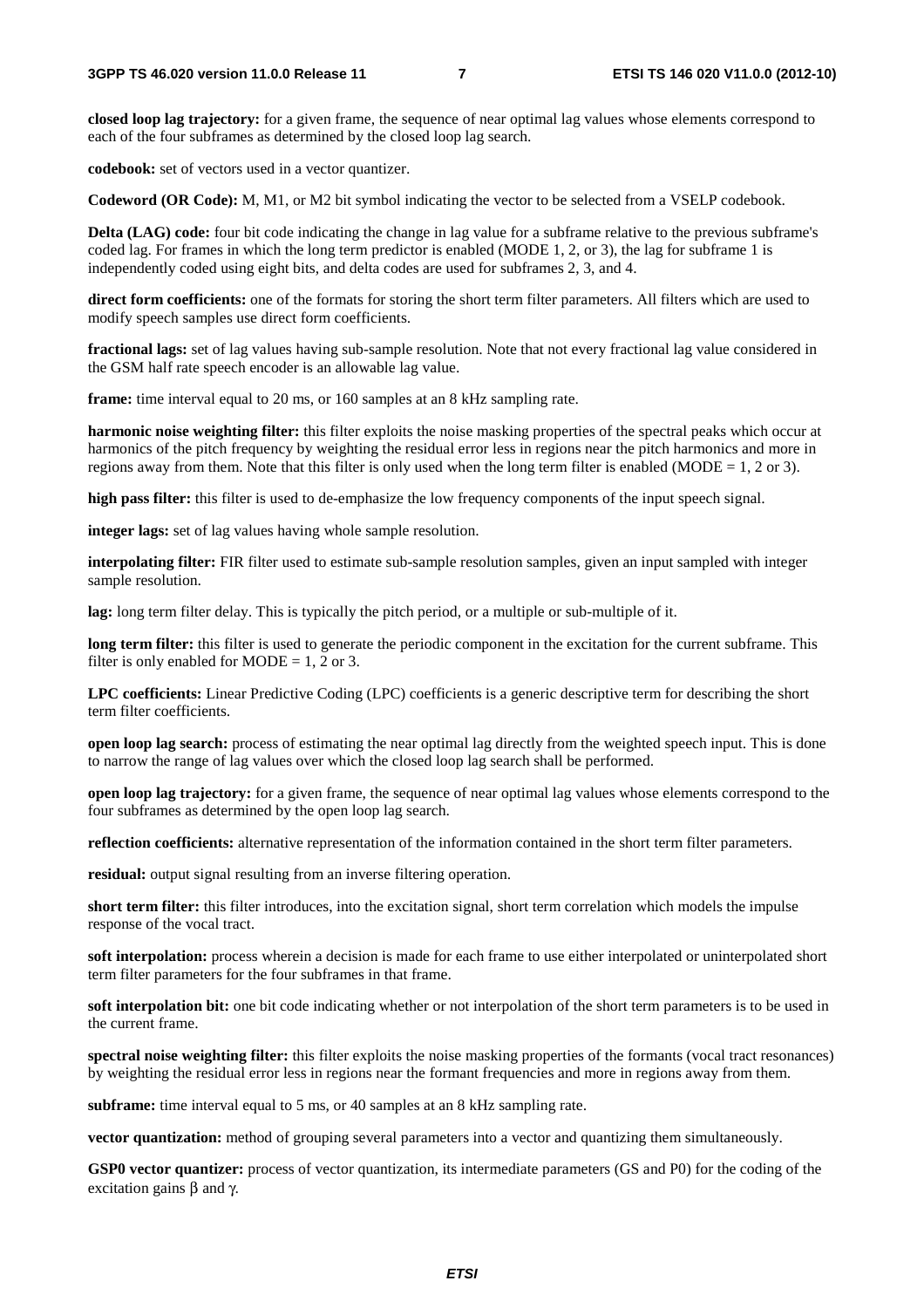**VSELP codebook:** Vector-Sum Excited Linear Predictive (VSELP) codebook, used in the GSM half rate speech coder, wherein each codebook vector is constructed as a linear combination of the fixed basis vectors.

**zero input response:** output of a filter due to all past inputs, i.e. due to the present state of the filter, given that an input of zeros is applied.

**zero state response:** output of a filter due to the present input, given that no past inputs have been applied, i.e. given the state information in the filter is all zeroes.

## 3.2 Symbols

For the purposes of the present document, the following symbols apply:

| A(z)<br>$\alpha_i$         | Short term spectral filter.<br>The LPC coefficients.                                                                                                                                                        |
|----------------------------|-------------------------------------------------------------------------------------------------------------------------------------------------------------------------------------------------------------|
| bL(n)                      | The output of the long term filter state (adaptive codebook) for lag L.                                                                                                                                     |
| β<br>C(z)<br>e(n)          | The long term filter coefficient.<br>Second weighting filter.<br>Weighted error signal                                                                                                                      |
| $f_j(i)$                   | The coefficients of the j <sup>th</sup> phase of the 10th order interpolating filter used to evaluate candidate<br>fractional lag values; i ranges from 0 to $P_f-1$ .                                      |
| $g_j(i)$                   | The coefficients of the j <sup>th</sup> phase of the 6th order interpolating filter used to interpolate C's and G's<br>as well as fractional lags in the harmonic noise weighting; i ranges from 0 to Pg-1. |
| γ<br>H                     | The gain applied to the vector(s) selected from the VSELP codebook(s).<br>A M2 bit code indicating the vector to be selected from the second VSELP codebook (when<br>operating in mode 0).                  |
| Ι                          | A M or M1 bit code indicating the vector to be selected from one of the two first VSELP<br>codebooks.                                                                                                       |
| L                          | The long term filter lag value.                                                                                                                                                                             |
| $\mathcal{L}_{\text{max}}$ | 142 (samples), the maximum possible value for the long term filter lag.                                                                                                                                     |
| $L_{\text{min}}$           | 21 (samples), the minimum possible value for the long term filter lag.                                                                                                                                      |
| M                          | 9, the number of basis vectors, and the number of bits in a codeword, for the VSELP codebook<br>used in modes 1, 2, and 3.                                                                                  |
| M <sub>1</sub>             | 7, the number of basis vectors, and the number of bits in a codeword, for the first VSELP<br>codebook used in mode 0.                                                                                       |
| M <sub>2</sub>             | 7, the number of basis vectors, and the number of bits in a codeword, for the second VSELP<br>codebook used in mode 0.                                                                                      |
| <b>MODE</b><br>$N_A$       | A two bit code indicating the mode for the current frame (see annex A).<br>170, the length of the analysis window. This is the number of high pass filtered speech samples                                  |
| $N_F$                      | used to compute the short term filter parameters for each frame.<br>160, the number of samples per frame (at a sampling rate of 8 kHz).                                                                     |
| $N_p$                      | 10, the short term filter order.                                                                                                                                                                            |
| $N_{S}$                    | 40, the number of samples per subframe (at a sampling rate of 8 kHz).                                                                                                                                       |
| P <sub>1</sub>             | 6, the number of bits in the prequantizer for the $r1 - r3$ vector quantizer.                                                                                                                               |
| P <sub>2</sub>             | 5, the number of bits in the prequantizer for the r4 - r6 vector quantizer.                                                                                                                                 |
| P <sub>3</sub>             | 4, the number of bits in the prequantizer for the r7 - r10 vector quantizer.                                                                                                                                |
| $P_{f}$                    | The order of one phase of an interpolating filter used to evaluate candidate fractional lag values. Pf                                                                                                      |
|                            | equals 10 for $j \neq 0$ and equal to 1 for $j = 0$ .                                                                                                                                                       |
| $P_g$                      | The order of one phase of an interpolating filter, $f_j(n)$ , used to interpolate C's and G's as well as                                                                                                    |
|                            | fractional lags in the harmonic noise weighting, $P_g$ equals 6.                                                                                                                                            |
| pitch                      | The time duration between the glottal pulses which result when the vocal chords vibrate during<br>speech production.                                                                                        |
| Q1                         | 11, the number of bits in the r1 - r3 reflection coefficient vector quantizer.                                                                                                                              |
| Q2                         | 9, the number of bits in the r4 - r6 reflection coefficient vector quantizer.                                                                                                                               |
| Q <sub>3</sub>             | 8, the number of bits in the r7 - r10 reflection coefficient vector quantizer.                                                                                                                              |
| R <sub>0</sub>             | A five bit code used to indicate the energy level in the current frame.                                                                                                                                     |
| r(n)<br>$r_{L}(n)$         | The long term filter state (the history of the excitation signal); $n < 0$<br>The long term filter state with the adaptive codebook output for lag L appended.                                              |
|                            |                                                                                                                                                                                                             |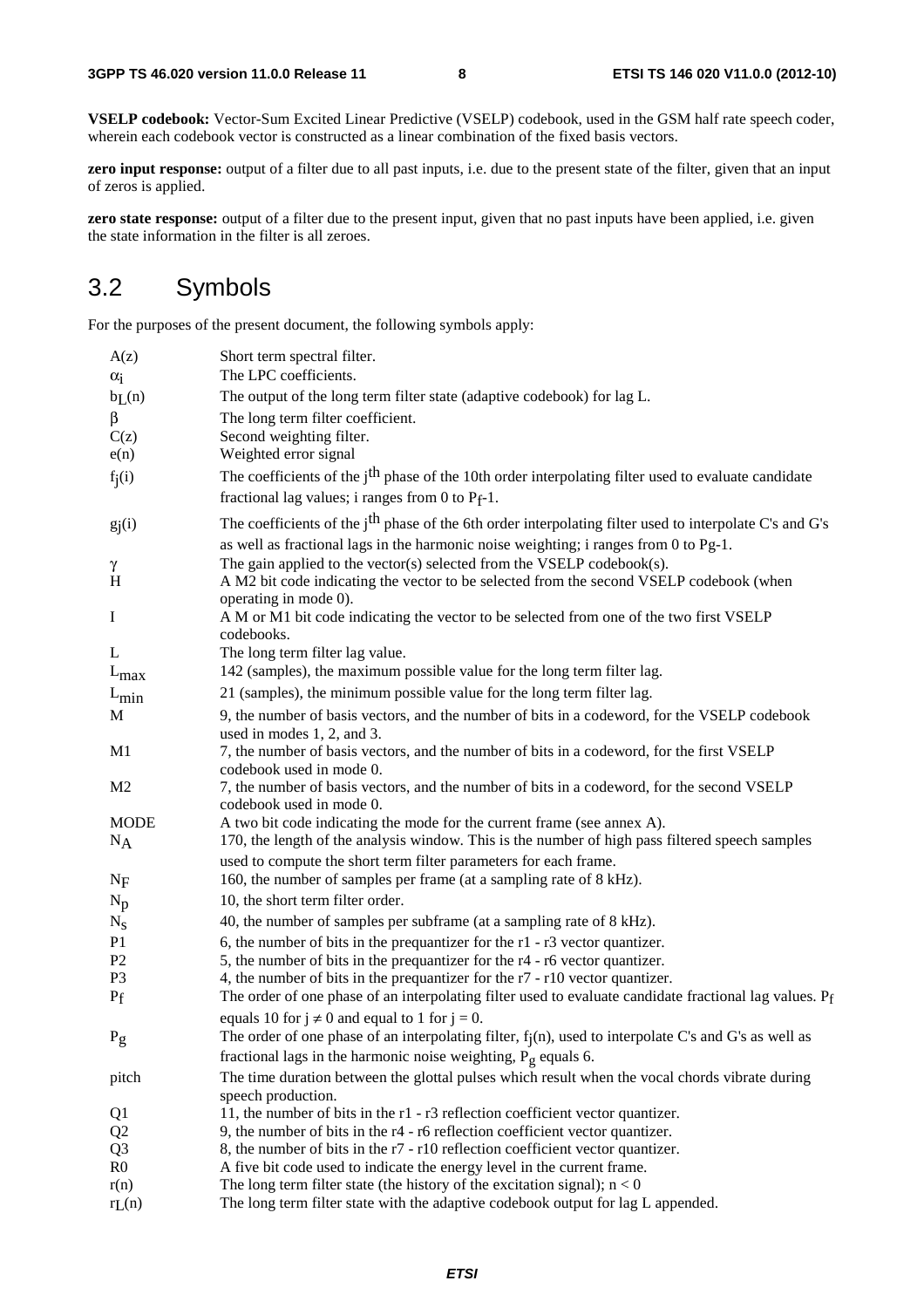| s'(n)                        | Synthesized speech.                                                           |
|------------------------------|-------------------------------------------------------------------------------|
| W(z)                         | Spectral weighting filter.                                                    |
| $\lambda$ <sub>hnw</sub>     | The harmonic noise weighting filter coefficient.                              |
| $\frac{\xi}{ x }$            | The adaptive pitch prefilter coefficient.                                     |
|                              | Ceiling function: the largest integer y where $y < x + 1,0$ .                 |
| $\lfloor x \rfloor$          | Floor function: the largest integer y where $y \le x$ .                       |
| K<br>$\sum x(i)$<br>$i = j$  | Summation: $x(i)+x(i+1)++x(K)$ .                                              |
| K<br>$\prod x(i)$<br>$i = j$ | Product: $x(j)(x(j+1))(x(K))$                                                 |
| max(x,y)                     | Find the larger of two numbers x and y.                                       |
| min(x,y)                     | Find the smaller of two numbers x and y.                                      |
| round $(x)$                  | Round the non-integer x to the closest integer y: $y =  x + 0.5 $ y: y=x+0.5. |

## 3.3 Abbreviations

For the purposes of the present document, the following abbreviations apply:

| AFLAT        | Autocorrelation Fixed point LAttice Technique |
|--------------|-----------------------------------------------|
| CELP         | Code Excited Linear Prediction                |
| <b>FLAT</b>  | <b>Fixed Point Lattice Technique</b>          |
| LTP          | Long Term Predictor                           |
| <b>SST</b>   | <b>Spectral Smoothing Technique</b>           |
| <b>VSELP</b> | Vector-Sum Excited Linear Prediction          |

## 4 Functional description of the GSM half rate speech codec

The GSM half rate codec uses the VSELP (Vector-Sum Excited Linear Prediction) algorithm. The VSELP algorithm is an analysis-by-synthesis coding technique and belongs to the class of speech coding algorithms known as CELP (Code Excited Linear Prediction).

The GSM half rate codec's encoding process is performed on a 20 ms speech frame at a time. A speech frame of the sampled speech waveform is read and based on the current waveform and the past history of the waveform, the codec encoder derives 18 parameters that describe it. The parameters extracted are grouped into the following three general classes:

- energy parameters (R0 and GSP0);
- spectral parameters (LPC and INT\_LPC);
- excitation parameters (LAG and CODE).

These parameters are quantized into 112 bits for transmission as described in annex A and their order of occurrence over Abis is given in annex B.

The GSM half rate codec is an analysis-by-synthesis codec, therefore the speech decoder is primarily a subset of the speech encoder. The quantized parameters are decoded and a synthetic excitation is generated using the energy and excitation parameters. The synthetic excitation is then filtered to provide the spectral information resulting in the generation of the synthesized speech (see figure 1).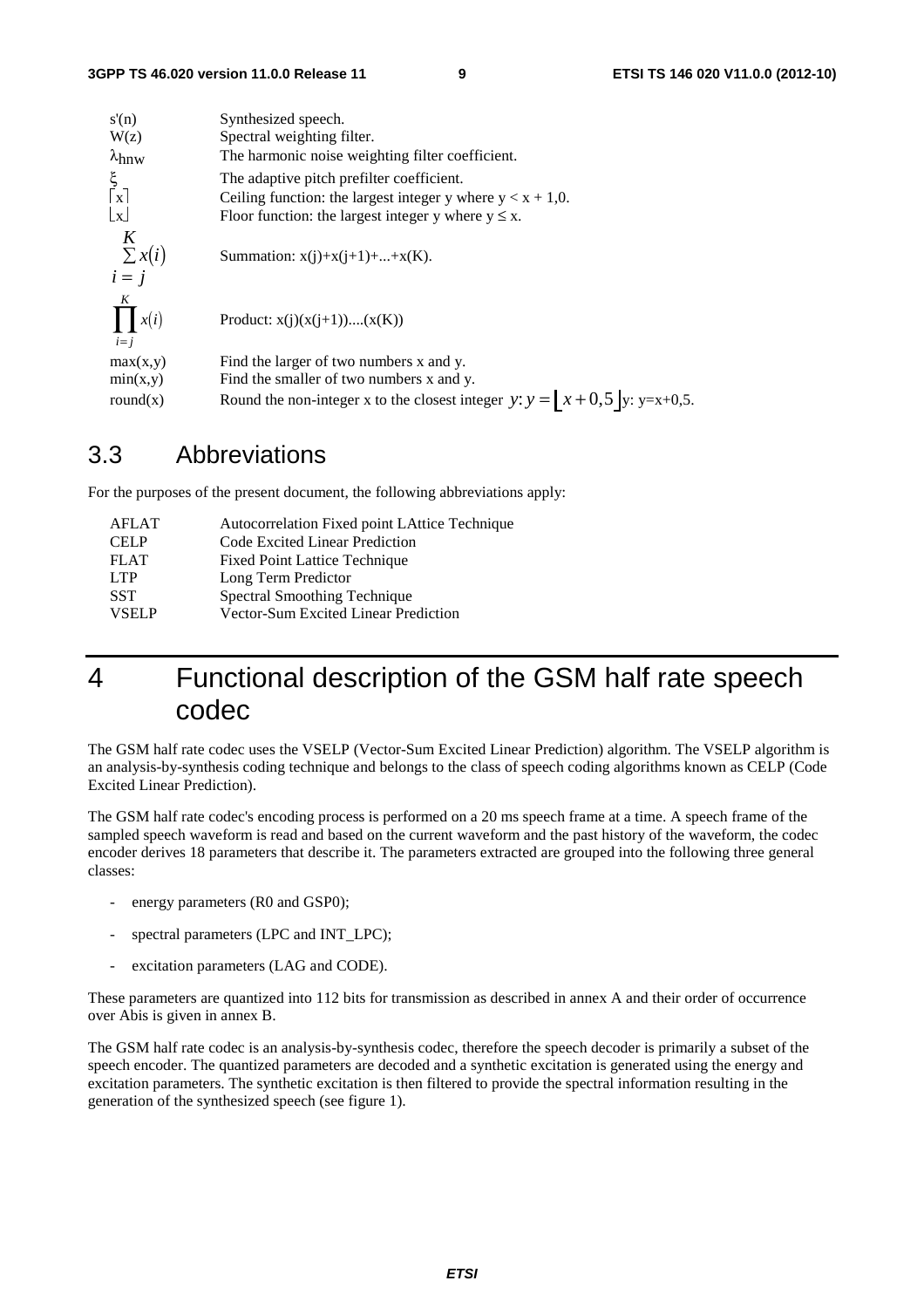

**Figure 1: Block diagram of the GSM half rate speech codec** 

The ANSI-C code that describes the GSM half rate speech codec is given in GSM 06.06 [2] and the test sequences in GSM 06.07 [3] (see clause 5 for the codec homing test sequences).

## 4.1 GSM half rate speech encoder

The GSM half rate speech encoder uses an analysis by synthesis approach to determine the code to use to represent the excitation for each subframe. The codebook search procedure consists of trying each codevector as a possible excitation for the Code Excited Linear Predictive (CELP) synthesizer. The synthesized speech s'(n) is compared against the input speech and a difference signal is generated. This difference signal is then filtered by a spectral weighting filter,  $W(z)$ , (and possibly a second weighting filter,  $C(z)$ ) to generate a weighted error signal,  $e(n)$ . The power in  $e(n)$  is computed. The codevector which generates the minimum weighted error power is chosen as the codevector for that subframe. The spectral weighting filter serves to weight the error spectrum based on perceptual considerations. This weighting filter is a function of the speech spectrum and can be expressed in terms of the  $\alpha$  parameters of the short term (spectral) filter.

$$
W(z) = \frac{1 - \sum_{i=1}^{N_p} \alpha_i z^{-i}}{1 - \sum_{i=1}^{N_p} \tilde{\alpha}_i z^{-i}}
$$
(1)

The computation of the  $\tilde{\alpha}_i$  coefficients is described in subclause 4.1.7.

The second weighting filter  $C(z)$ , if used, is a harmonic weighting filter and is used to control the amount of error in the harmonics of the speech signal. If the weighting filter(s) are moved to both input paths to the subtracter, an equivalent configuration is obtained as shown in figure 2.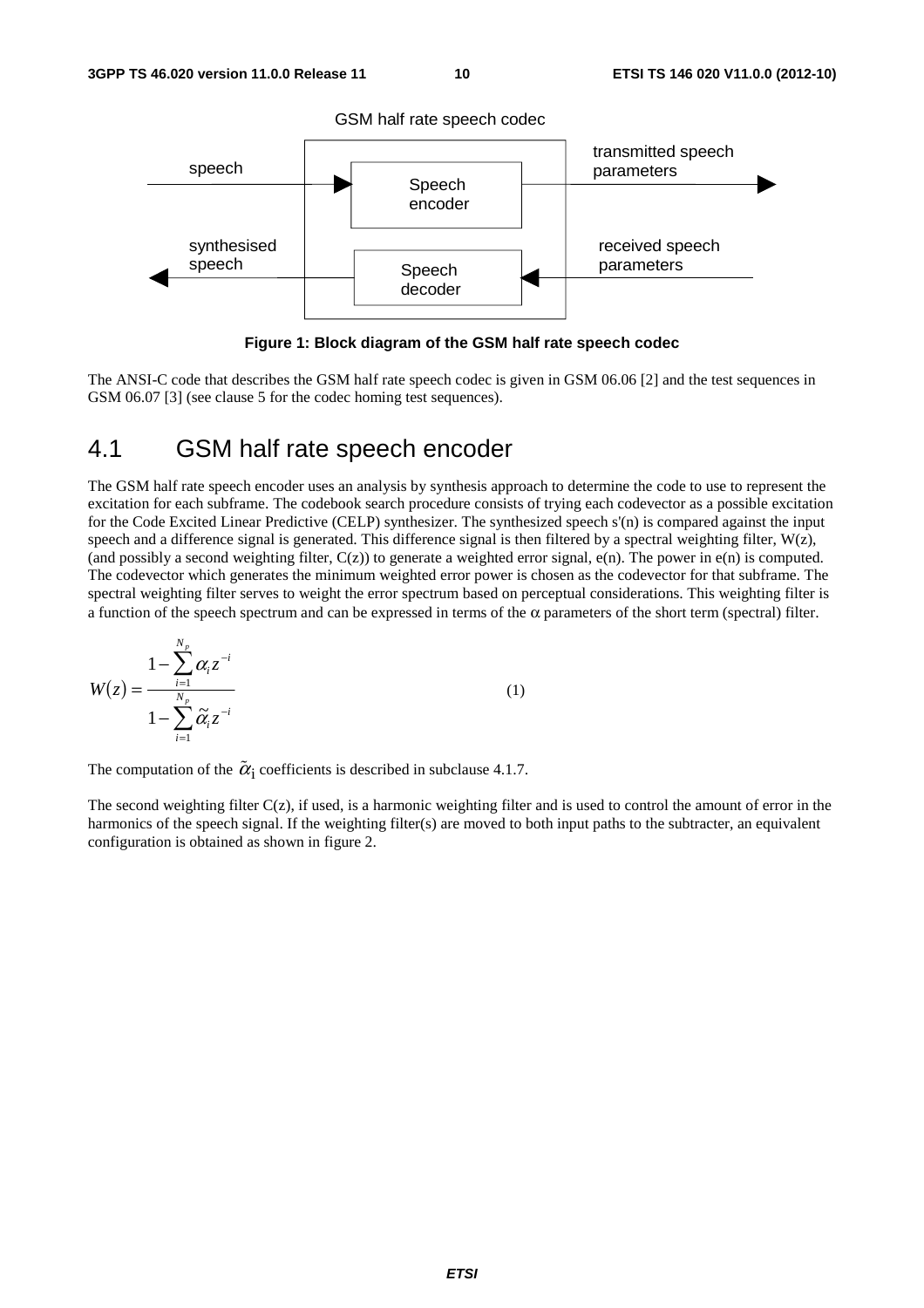

**Figure 2: Block diagram of the GSM half rate speech encoder (MODE = 1,2 and 3)** 

Here  $H(z)$  is the combination of  $A(z)$ , the short term (spectral) filter, and  $W(z)$ , the spectral weighting filter. These filters are combined since the denominator of  $A(z)$  is cancelled by the numerator of  $W(z)$ .

$$
H(z) = \frac{1}{1 - \sum_{i=1}^{N_p} \widetilde{\alpha}_i z^{-i}}
$$
 (2)

There are two approaches that can be used for calculating the gain, γ. The gain can be determined prior to codebook search based on residual energy. This gain would then be fixed for the codebook search. Another approach is to optimize the gain for each codevector during the codebook search. The codevector which yields the minimum weighted error would be chosen and its corresponding optimal gain would be used for γ. The latter approach generally yields better results since the gain is optimized for each codevector. This approach also implies that the gain term needs to be updated at the subframe rate. The optimal code and gain for this technique can be computed as follows.

The input speech is first filtered by a high pass filter as described in subclause 4.1.1. The short term filter parameters are computed from the filtered input speech once per frame. A fast fixed point covariance lattice technique is used. Subclauses 4.1.3 and 4.1.4 describes in detail how the short term parameters are determined and quantized. An overall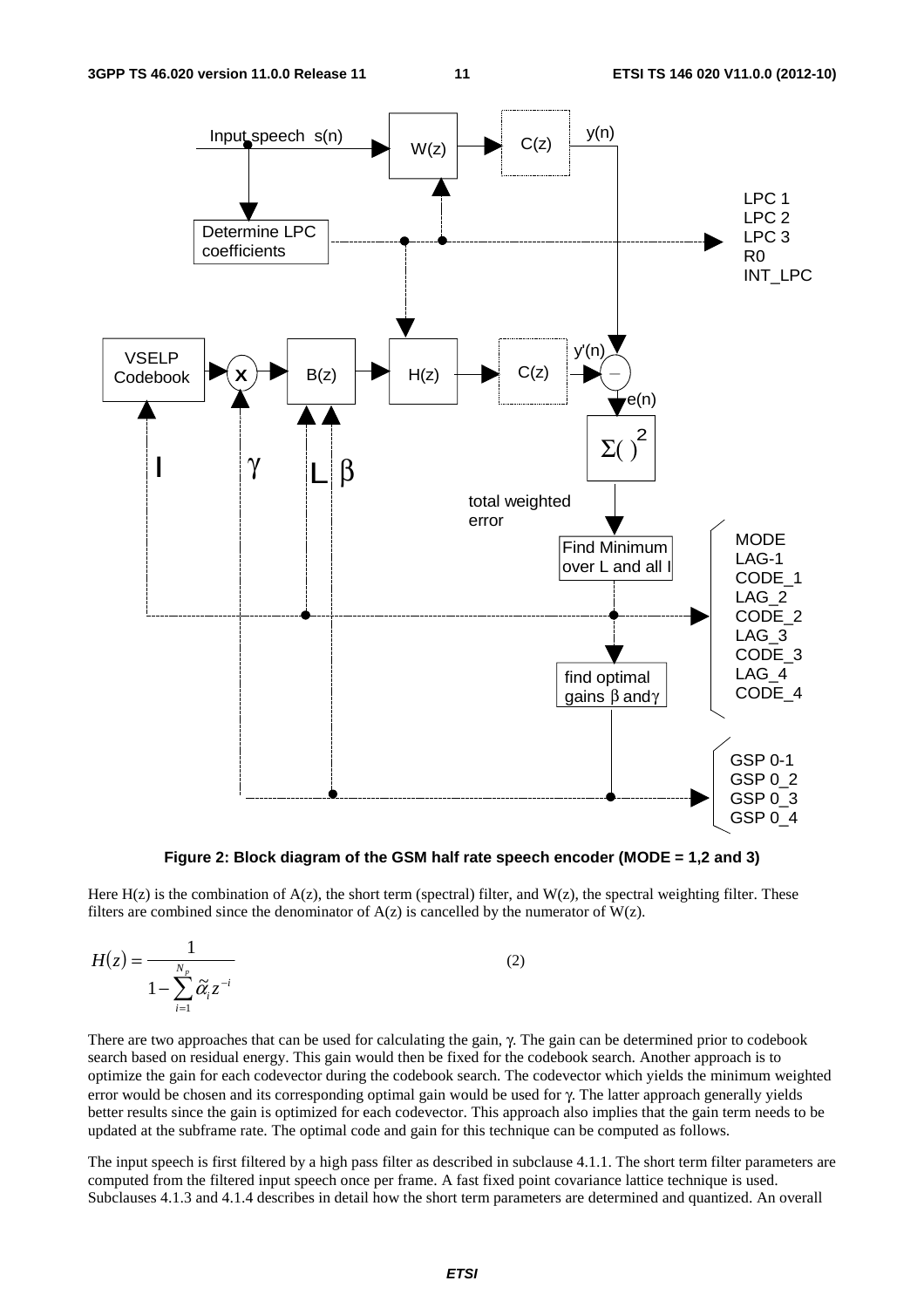frame energy is also computed and coded once per frame. Once per frame, one of the four voicing modes is selected. If MODE≠0, the long term predictor is used and the long term predictor lag, L, is updated at the subframe rate. L and a VSELP codeword are selected sequentially. Each is chosen to minimize the weighted mean square error. The long-term filter coefficient, β, and the codebook gain, γ, are optimized jointly. Subclause 4.1.8 describes the technique for selecting from among the voicing modes and, if one of voiced modes is chosen, determining the long-term filter lag. Subclause 4.1.10 describes an efficient technique for jointly optimizing  $\beta$ ,  $\gamma$  and the codeword selection. Subclause 4.1.10 also includes the description of the fast VSELP codebook search technique. The β and γ parameters are transformed to equivalent parameters using the frame energy term, and are vector quantized every subframe. The coding of the frame energy and the  $\beta$  and  $\gamma$  parameters is described in subclause 4.1.11.

#### 4.1.1 High-pass filter

The 13 bit linear Pulse Code Modulated (PCM) input speech,  $x(n)$ , is filtered by a fourth order pole-zero high pass filter. This filter suppresses the frequency components of the input speech which are below 120 Hz. The filter is implemented as a cascade of two second-order Infinite Impulse Response (IIR) filters. Incorporated into the filter coefficients is a gain of 0,5. The difference equation for the first filter is:

$$
\tilde{y}(n) = \sum_{i=0}^{2} b_{1,i} x(n-i) + \sum_{j=1}^{2} a_{1,j} \tilde{y}(n-j)
$$
\n(3)

where:

 $b_{10} = 0,335052$  $b_{11} = -0,669983$   $a_{11} = 0,926117$  $b_{12} = 0,335052$  a<sub>12</sub> = -0,429413

The difference equation for the second filter is:

$$
y(n) = \sum_{i=0}^{2} b_{2,i} \tilde{y}(n-i) + \sum_{j=1}^{2} a_{2,j} y(n-j)
$$
 (4)

where:

 $b_{20} = 0,335052$  $b_{21} = -0,669434$   $a_{21} = 0,965332$  $b_{22} = 0,335052$   $a_{22} = -0,469513$ 

#### 4.1.2 Segmentation

A sample buffer containing the previous 195 input high pass filtered speech samples, y(n), is shifted so that the oldest 160 samples are shifted out while the next 160 input samples are shifted in. The oldest 160 samples in the buffer correspond to the next frame of samples to be encoded. The analysis interval comprises the most recent 170 samples in the buffer. The samples in the buffer are labelled as  $s(n)$  where  $0 \le n \le 194$  and  $s(0)$  is the first (oldest) sample.

## 4.1.3 Fixed Point Lattice Technique (FLAT)

Let  $r_i$  represent the j<sup>th</sup> reflection coefficient. The FLAT algorithm for the determination of the reflection coefficients is stated as follows: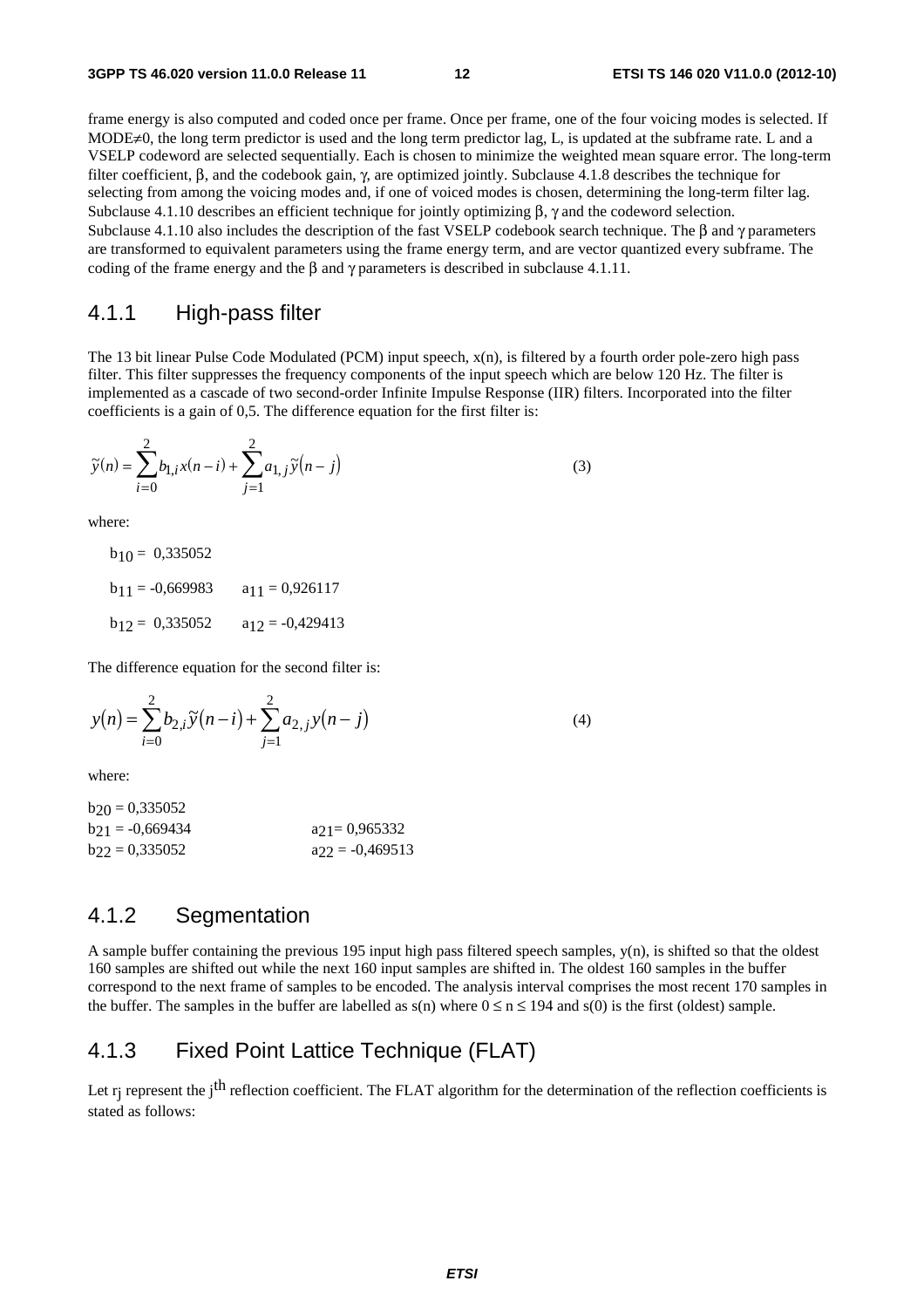**STEP** 1 Compute the covariance (autocorrelation) matrix from the input speech:  $\phi(i,k) = \sum s(n+24-i)s(n+24-k)$ *n N N A p*  $(k) = \sum s(n+24-i)s(n+24-i)$ =  $\sum_{k=1}^{n} s(n+24-i)s(n+24-k)$   $0 \le i, k \le N_p$  (5) **STEP** 2 The  $\phi(i,k)$  array is modified by windowing  $\phi'(i, k) = \phi(i, k) w(|i - k|)$   $0 \le i, k \le N_p$  (6) STEP 3  $F_0(i,k) = \phi'(i,k)$   $0 \le i, k \le N_p - 1$  (7)  $B_0(i,k) = \phi'(i+1,k+1)$   $0 \le i, k \le N_p - 1$  (8)  $C_0(i,k) = \phi'(i, k+1)$   $0 \le i, k \le N_p - 1$  (9) STEP 4 set  $j = 1$ **STEP** 5 Compute rj  $(0,0)$  + C<sub>i-1</sub>  $(N_p - j, N_p - j)$  $r_j = -2 \frac{1}{F_{j-1}(0,0) + B_{j-1}(0,0) + F_{j-1}(N_p - j, N_p - j) + B_{j-1}(N_p - j, N_p - j)}$  $C_{i-1}(0,0) + C_{i-1}(N_n - j, N_n - j)$  $F_j = -2 \frac{F_{j-1}(0,0) + B_{j-1}(0,0) + F_{j-1}(N_n - j, N_n - j)}{F_{j-1}(0,0) + F_{j-1}(N_n - j, N_n - j)}$  $j-1$ (0,0) + C  $j-1$ (*N*  $p = J, N p$  $j-1$ (0,0) + **D**<sub>j-1</sub>(0,0) + **r**<sub>j-1</sub>(N<sub>p</sub> - J, N<sub>p</sub> - J) + **D**<sub>j-1</sub>(N<sub>p</sub> - J, N<sub>p</sub> = −  $+ C_{i-1} \big| N_n - j, N_n + B_{i-1}(0,0) + F_{i-1}(N_n - j, N_n - j) + B_{i-1}(N_n - j, N_n - j)$  $_{-1}$ (0,0) + C<sub>j-</sub>  $-1(0,0) + B_{j-1}(0,0) + F_{j-1}(N_p - J, N_p - J) + B_{j-1}$ 2  $_{0,0}$  $(0,0) + B_{i-1}(0,0)$  $1(0,0) + C_{j-1}$  $1(0,0) + D_{j-1}(0,0) + F_{j-1}(N_p - J, N_p - J) + D_{j-1}$  $(0) + C_{i-1} (N_p - j,$  $(0,0) + B_{i-1}(0,0) + F_{i-1}(N_p - j, N_p - j) + B_{i-1}(N_p - j,$  (10) STEP 6 If  $j = N_P$  then done. STEP Update  $F_j(i,k)$ ,  $B_j(i,k)$ ,  $C_j(i,k)$   $0 \le i, k \le Np-j-1$ 7  $F_j(i,k) = F_{j-1}(i,k) + r_j (C_{j-1}(i,k) + C_{j-1}(k,i)) + r_j^2 B_{j-1}(i,k)$  (11)  $B_j(i,k) = B_{j-1}(i+1,k+1) + r_j(C_{j-1}(i+1,k+1) + C_{j-1}(k+1,i+1)) + r_j^2 F_{j-1}(i+1,k+1),$  (12)  $C_j(i,k) = C_{j-1}(i,k+1) + r_j(B_{j-1}(i,k+1) + F_{j-1}(i,k+1)) + r_j^2C_{j-1}(k+1,i)$  (13) STEP 8  $i = i+1$ **STEP** 9 go to step 5.

The windowing coefficients, w(|i-k|), are found in the table 1.

**Table 1: Windowing coefficients** 

| w(0) | 0.998966 | w(5)<br>0.974915 |
|------|----------|------------------|
| W(1) | 0.996037 | w(6)<br>0.969054 |
| w(2) | 0.991663 | w(7)<br>0.963060 |
| w(3) | 0.986399 | w(8)<br>0.956796 |
| w(4) | 0.980722 | w(9)<br>0.950127 |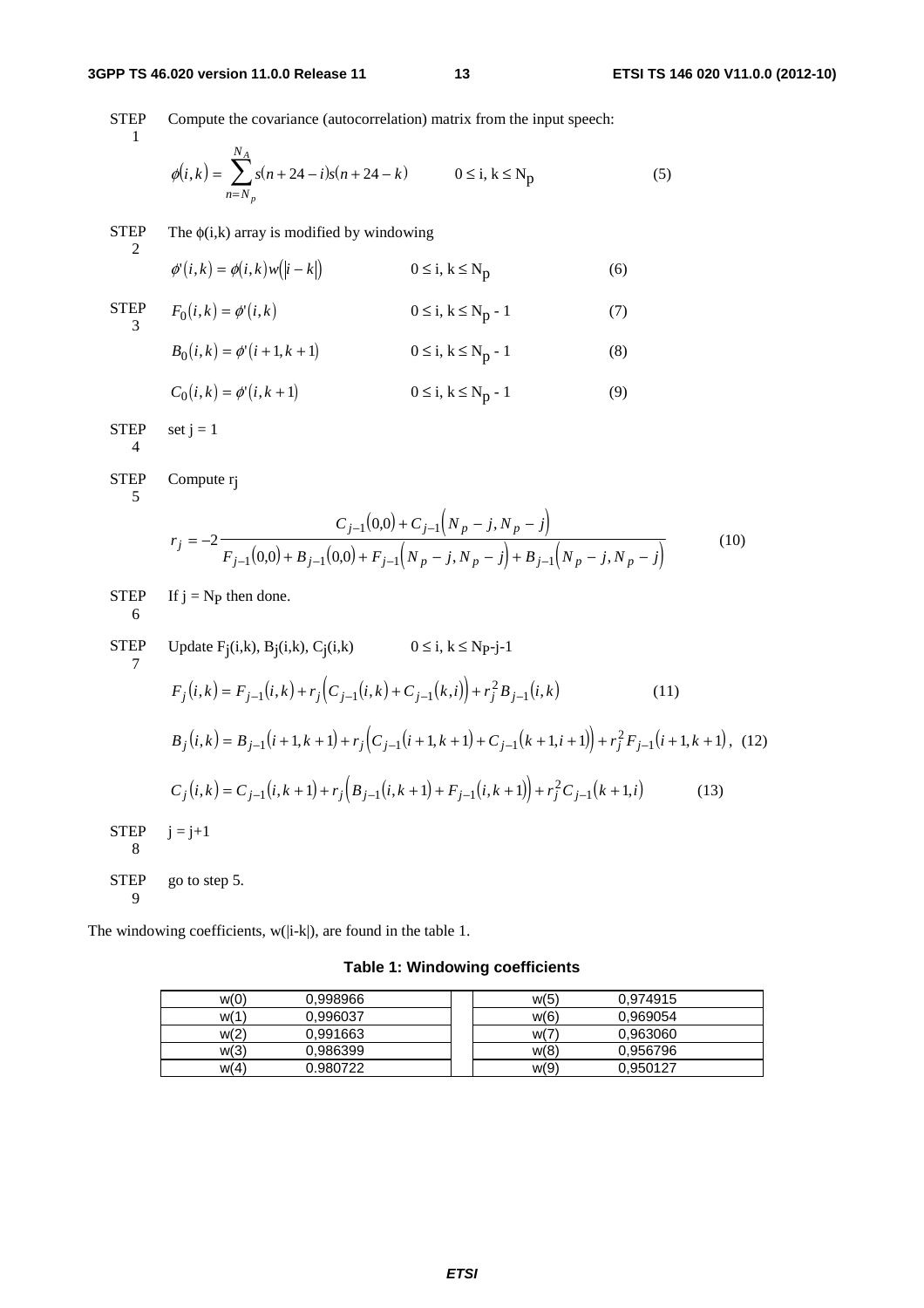This algorithm can be simplified by noting that the φ', F and B matrices are symmetric such that only the upper triangular part of the matrices need to be computed or updated. Also, step 7 is done so that  $F_i(i,k)$ ,  $B_i(i-1,k-1)$ ,  $C_i(i,k-1)$ , and  $C<sub>i</sub>(k,i-1)$  are updated together and common terms are computed once and the recursion is done in place.

#### 4.1.4 Spectral quantization

A three segment vector quantizer of the reflection coefficients is employed. A reduced complexity search technique is used to select the vector of reflection coefficients for each segment. The reflection coefficient vector quantizer codebooks are stored in compressed form to minimize their memory requirements.

The three segments of the vector quantizer span reflection coefficients  $r_1$  r<sub>3</sub>,  $r_4$  r<sub>6</sub>, and  $r_7$  -  $r_{10}$  respectively. The bit allocations for the vector quantizer segments are:

| Q <sub>1</sub> | 11 bits |
|----------------|---------|
| Q <sub>2</sub> | 9 bits  |
| $Q_3$          | 8 bits  |

A reflection coefficient vector prequantizer is used at each segment. The prequantizer size at each segment is:

| $P_1$ | 6 bits |
|-------|--------|
| $P_2$ | 5 bits |
| $P_3$ | 4 bits |

At a given segment, the residual error due to each vector from the prequantizer is computed and stored in temporary memory. This list is searched to identify the four prequantizer vectors which have the lowest distortion. The index of each selected prequantizer vector is used to calculate an offset into the vector quantizer table at which the contiguous subset of quantizer vectors associated with that prequantizer vector begins. The size of each vector quantizer subset at the k-th segment is given by:

$$
S_k = \frac{2^{Q_k}}{2^{P_k}}\tag{14}
$$

The four subsets of quantizer vectors, associated with the selected prequantizer vectors, are searched for the quantizer vector which yields the lowest residual error. Thus at the first segment, 64 prequantizer vectors and 128 quantizer vectors are evaluated, 32 prequantizer vectors and 64 quantizer vectors are evaluated at the second segment, and 16 prequantizer vectors and 64 quantizer vectors are evaluated at the third segment.

#### 4.1.4.1 Autocorrelation Fixed Point Lattice Technique (AFLAT)

An autocorrelation version of the FLAT algorithm, AFLAT, is used to compute the residual error energy for a reflection coefficient vector being evaluated. Compute the autocorrelation sequence R(i), from the optimal reflection coefficients,  $r_i$ , over the range  $0 \le i \le N_p$ .

**STEP** Define the initial conditions for the AFLAT recursion:

$$
1 -
$$

$$
\overline{P}_0(i) = R(i), \quad 0 \le i \le N_p - 1 \tag{15}
$$

$$
\overline{V}_0(i) = R(|i+1|), \quad 1 - N_p \le i \le N_p - 1 \tag{16}
$$

STEP

\nInitialize k, the vector quantizer segment index:

\n
$$
k = 1
$$
\n(17)

**STEP** 3 Let  $I_l(k)$  be the index of the first lattice stage in the k-th segment, and  $I_l(k)$  be the index of the last lattice stage in the k-th segment.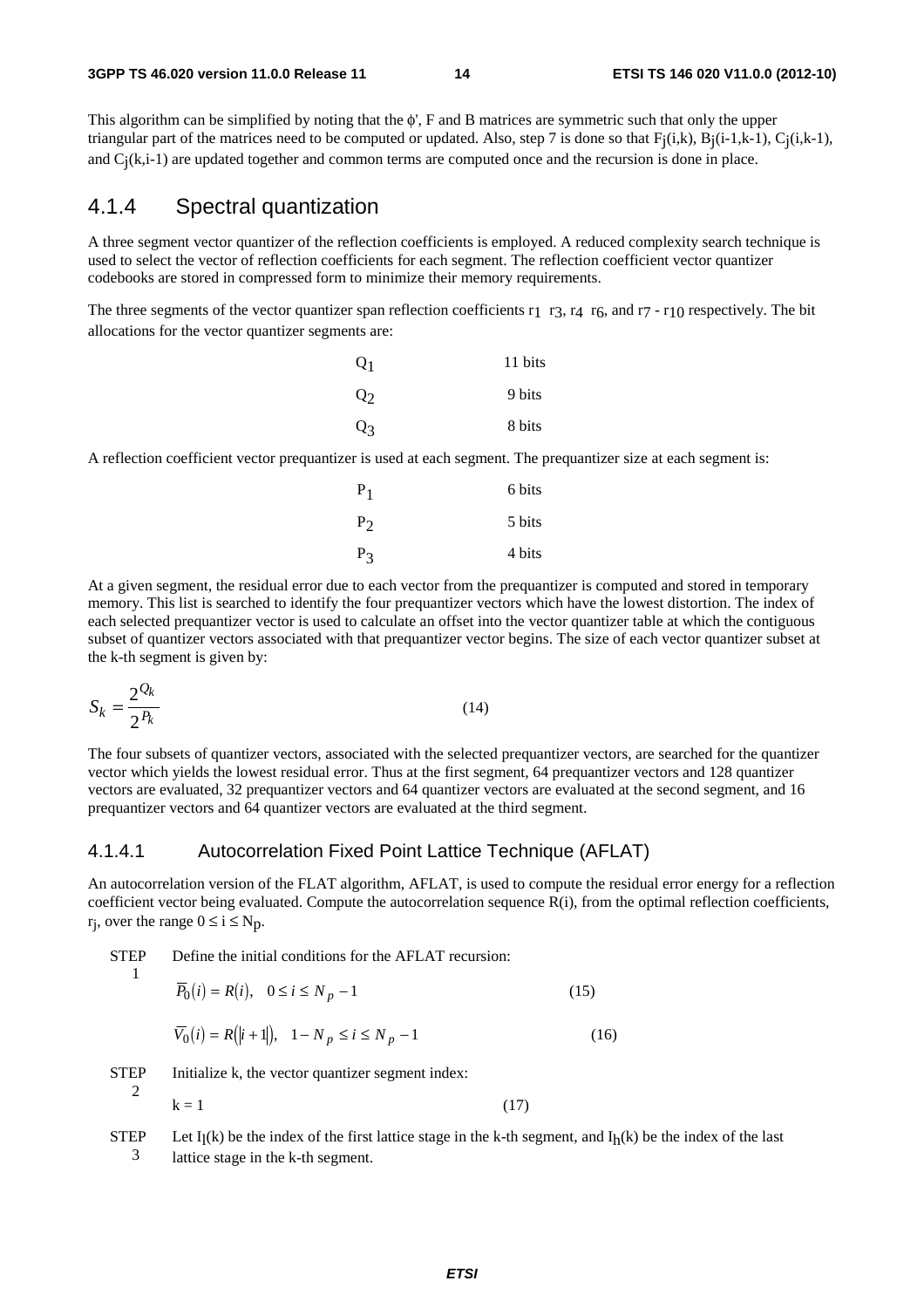#### **3GPP TS 46.020 version 11.0.0 Release 11 15 ETSI TS 146 020 V11.0.0 (2012-10)**

**STEP** Initialize j, the index of the lattice stage, to point to the beginning of the k-th segment:

$$
j = I_l(k) \tag{18}
$$

STEP Set the initial conditions  $P_{j-1}$  and  $V_{j-1}$  to:

$$
P_{j-1}(i) = \overline{P}_{j-1}(i), \quad 0 \le i \le I_h(k) - I_l(k)
$$
(19)  

$$
V_{j-1}(i) = \overline{V}_{j-i}(i), \quad -I_h(k) + I_l(k) \le i \le I_h(k) - I_l(k)
$$
(20)

STEP 6

7

4

5

Compute the values of  $V_i$  and  $P_i$  arrays using:

$$
P_j(i) = \left(1 + \hat{r}_j^2\right) P_{j-1}(i) + \hat{r}_j \left[V_{j-1}(i) + V_{j-1}(-i)\right], \quad 0 \le i \le I_h(k) - j - 1 \tag{21}
$$

$$
P_j(i) = (1 + \hat{r}_j^2) P_{j-1}(i) + \hat{r}_j [V_{j-1}(i) + V_{j-1}(-i)], \quad 0 \le i \le I_h(k) - j - 1
$$
\n
$$
V_j(i) = V_{j-i}(i+1) + \hat{r}_j^2 V_{j-i}(-i-1) + 2\hat{r}_j P_{j-1}(|i+1|), \quad 1 + j - N_p \le i \le N_p - j - 1 \quad (22)
$$
\nIncrement j:

**STEP** Increment j:

 $j = j+1$ 

- **STEP** 8 If  $j < I_h(k)$  go to STEP 6.
- **STEP** 9 The residual error out of lattice stage I<sub>h</sub>(k), given the reflection coefficient vector  $\hat{r}$ , is computed using equation (21):

$$
E_r = P_{I_h(k)}(0)
$$
 (23)

- STEP 10 Using the AFLAT recursion outlined, the residual error due to each vector from the prequantizer at the k-th segment is evaluated, the four subsets of quantizer vectors to be searched are identified, and residual error due to each quantizer vector from the selected four subsets is computed. The index of *r* $\begin{bmatrix} \tilde{r} \\ 1 \end{bmatrix}$ the quantizer vector which minimized Er over all the quantizer vectors in the four subsets, is encoded with  $Q_k$  bits.
- **STEP** 11 If  $k < 3$  then the initial conditions for doing the recursion at segment  $k+1$  need to be computed. Set j, the lattice stage index, equal to:

$$
j = I_l(k) \tag{24}
$$

STEP Compute:

12

$$
\overline{P}_j(i) = \left(1 + \tilde{r}_j^2\right) \overline{P}_{j-1}(i) + \tilde{r}_j \left[\overline{V}_{j-1}(i) + \overline{V}_{j-1}(-i)\right], \quad 0 \le i \le N_p - j - 1 \tag{25}
$$
\n
$$
\overline{V}_j(i) = \overline{V}_{j-i}(i+1) + \tilde{r}_j^2 \overline{V}_{j-i}(-i-1) + 2\tilde{r}_j \overline{P}_{j-1}(|i+1|), \quad 1 + j - N_p \le i \le N_p - j - 1 \tag{26}
$$

| STEP       | Increment j,                                     |
|------------|--------------------------------------------------|
| 13         | $j = j+1$                                        |
| STEP<br>14 | If $j \leq I_h(k)$ go to STEP 12                 |
| STEP<br>15 | Increment k, the vector quantizer segment index: |

 $k=k+1$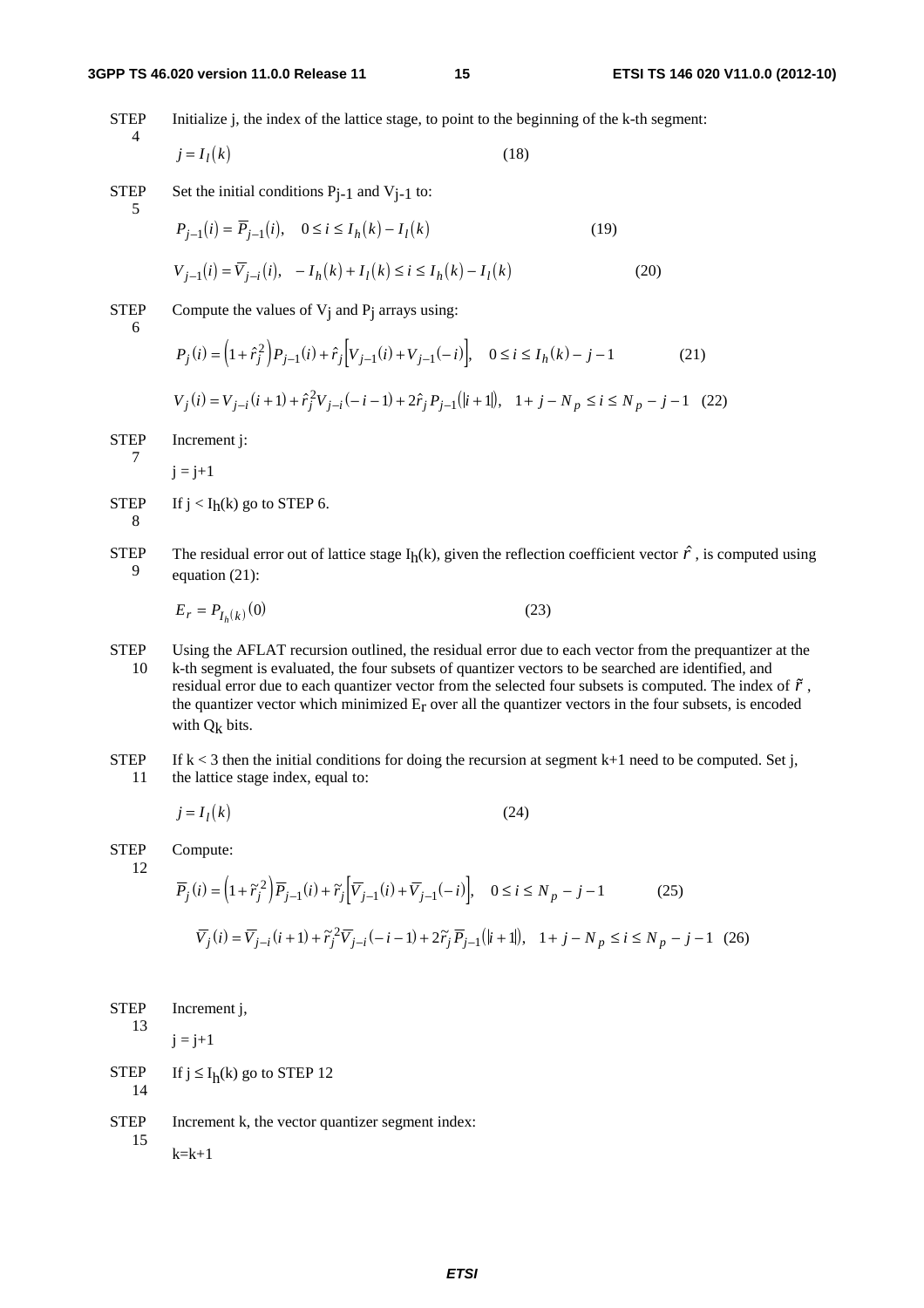**STEP** 16 If  $k \leq 3$  go to STEP 4.

> Otherwise, the indices of the reflection coefficient vectors for the three segments have been chosen, and the search of the reflection coefficient vector quantizer is terminated.

To minimize the storage requirements for the reflection coefficient vector quantizer, eight bit codes for the individual reflection coefficients are stored in the vector quantizer table, instead of the actual reflection coefficient values. The codes are used to look up the values of the reflection coefficients from a scalar quantization table with 256 entries.

#### 4.1.5 Frame energy calculation and quantization

The unquantized value of R0, R(0), is computed during the computation of the short term predictor parameters.

$$
R(0) = \frac{\phi(0,0) + \phi(10,10)}{320}
$$
 (27)

where  $\phi(i,k)$  is defined by equation (5). R(0) is then converted into dB relative to full scale (full scale, R<sub>max</sub>, is defined as the square of the maximum sample amplitude).

$$
R_{dB} = 10\log_{10}\left(\frac{R(0)}{R_{\text{max}}}\right) \tag{28}
$$

 $R<sub>dB</sub>$  is then quantized to 32 levels. The 32 quantized values for  $R<sub>dB</sub>$  range from a minimum of -66 (corresponding to a code of 0 for R0) to a maximum of -4 (corresponding to a code of 31 for R0). The step size of the quantizer is 2 (2 dB steps). R0 is chosen as:

R0 which minimizes  $abs(R0 - (R<sub>d</sub>B + 66)/2)$  (29)

where R0 can take on the integer values from 0 to 31 corresponding to the 32 codes for R0.

Decoding of the R0 code is given by:

$$
R(0) = R_{\text{max}} 10^{((2R0) - 66)/10}
$$
 (30)

#### 4.1.6 Soft interpolation of the spectral parameters

Interpolation of the short term filter parameters improves the performance of the GSM half rate encoder. The direct form filter coefficients  $(\alpha_i's)$ , which correspond to quantized reflection coefficients, are the spectral parameters used for interpolation. The GSM half rate speech encoder uses either an interpolated set of  $\alpha_i$ 's or an uninterpolated set of  $\alpha_i$ 's, choosing the set which gives better prediction gain for the frame.

Two sets of LPC coefficient vectors are generated: the first corresponds to the interpolated coefficients, the second to the uninterpolated coefficients. The frame's speech samples are inverse filtered using each of the two coefficient sets, and the residual frame energy corresponding to each set is computed. The coefficient set yielding the lower frame residual energy is then selected to be used. If the residual energies are equal, the uninterpolated coefficient set is used. INT\_LPC, a soft interpolation bit, is set to 1 when interpolation is selected or to 0 otherwise.

To generate the interpolated coefficient set, the coder interpolates the  $\alpha_i$ 's for the first, second, and third subframes of each frame. The fourth subframe uses the uninterpolated  $\alpha_i$ 's for that frame.

The interpolation is done as follows. Let  $\alpha_{i,L}$  be the direct-form LPC coefficients corresponding to the last frame,  $\alpha_{i,C}$ be the direct-form LPC coefficients corresponding to the current frame, and Del to be the interpolation curve used. The interpolated direct-form LPC coefficient vector at the j-th subframe of the current frame,  $\alpha_{i,j}$ , is given by:

$$
\alpha_{i,j} = \alpha_{i,L} + Del(j, INT\_SOFT)(\alpha_{i,c} - \alpha_{i,L}), \qquad 1 \le i \le Np, 1 \le j \le 4
$$
 (31)

The values of the interpolation curve Del are given in table 2.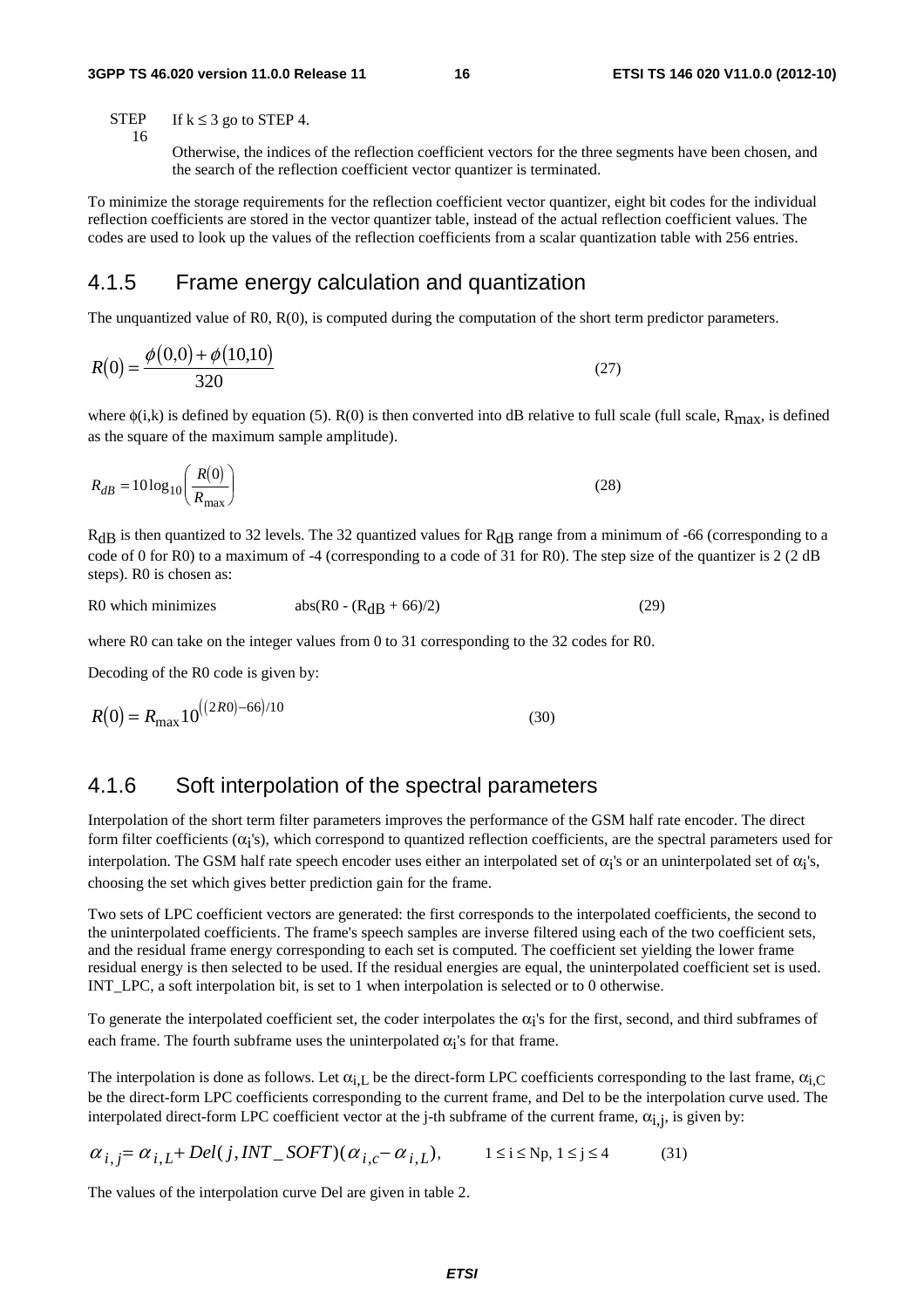| Del(j,0) | Del(j,1) |
|----------|----------|
| 0.0      | 0,30     |
|          | 0,62     |
|          | 0,92     |
|          | .00      |

**Table 2: Values of the interpolation curve Del** 

From this point on, the subframe index j is omitted for simplicity when referring to  $\alpha_{i,j}$  coefficients, although it is implied. For interpolated subframes, the  $\alpha_i$ 's are converted to reflection coefficients to check for filter stability. If the resulting filter is unstable, then uninterpolated coefficients are used for that subframe. The uninterpolated coefficients used for subframe 1 are the previous frame's coefficients. The uninterpolated coefficients used for subframes 2, 3, and 4 are the current frame's coefficients.

## 4.1.7 Spectral noise weighting filter coefficients

To exploit the noise masking potential of the formants, spectral noise weighting is applied. The computation of the  $\tilde{\alpha}_i$ coefficients, used by spectral noise weighting filters W(z) and H(z), is now described. Define an impulse sequence  $\delta(n)$ over  $N_s$  samples:

$$
\delta(0) = 1,0
$$
  
\n
$$
\delta(n) = 0,0
$$
\n(32)

where  $1 \le n \le N_s-1$  and  $h_3(n)$  is the zero-state response of the cascade of three filters to  $\delta(n)$ . The three filters are an LPC synthesis filter, an inverse filter using a weighting factor of 0,93 and a synthesis filter with a weighting factor of 0,7. In equation form:

$$
h_1(n) = \delta(n) + \sum_{i=1}^{Np} \alpha_i h_1(n-i)
$$
 0 \le n \le N<sub>s</sub>-1 (33)

$$
h_2(n) = h_1(n) - \sum_{i=1}^{1} (0.93)^i \alpha_i h_1(n-i) \qquad 0 \le n \le N_S - 1 \qquad (34)
$$

$$
h_3(n) = h_2(n) + \sum_{i=1}^{N_p} (0,7)^i \alpha_i h_3(n-i), \qquad 0 \le n \le N_s - 1 \qquad (35)
$$

where  $\alpha_i$ 's are the direct form LP coefficients. The autocorrelation sequence of h3(n) is calculated using:

$$
R_{h_3}(i) = \sum_{n=i}^{N_s-1} h_3(n) h_3(n-i), \qquad 0 \le i \le N_p \qquad (36)
$$

From  $R_{h_3}(i)$  the reflection coefficients which define the combined spectrally noise weighted synthesis filter are computed using the AFLAT recursion once per frame.

STEP 1 Define the initial conditions for the AFLAT recursion:

$$
P_0(i) = R_{h_3}(i), \t 0 \le i \le N_p - 1 \t (37)
$$
  

$$
V_0(i) = R_{h_3}(i + 1), \t 1 - N_p \le i \le N_p - 1 \t (38)
$$

STEP 2 Initialize j, the index of the lattice stage, to point to the first lattice stage:

 $j = 1$ 

*Np*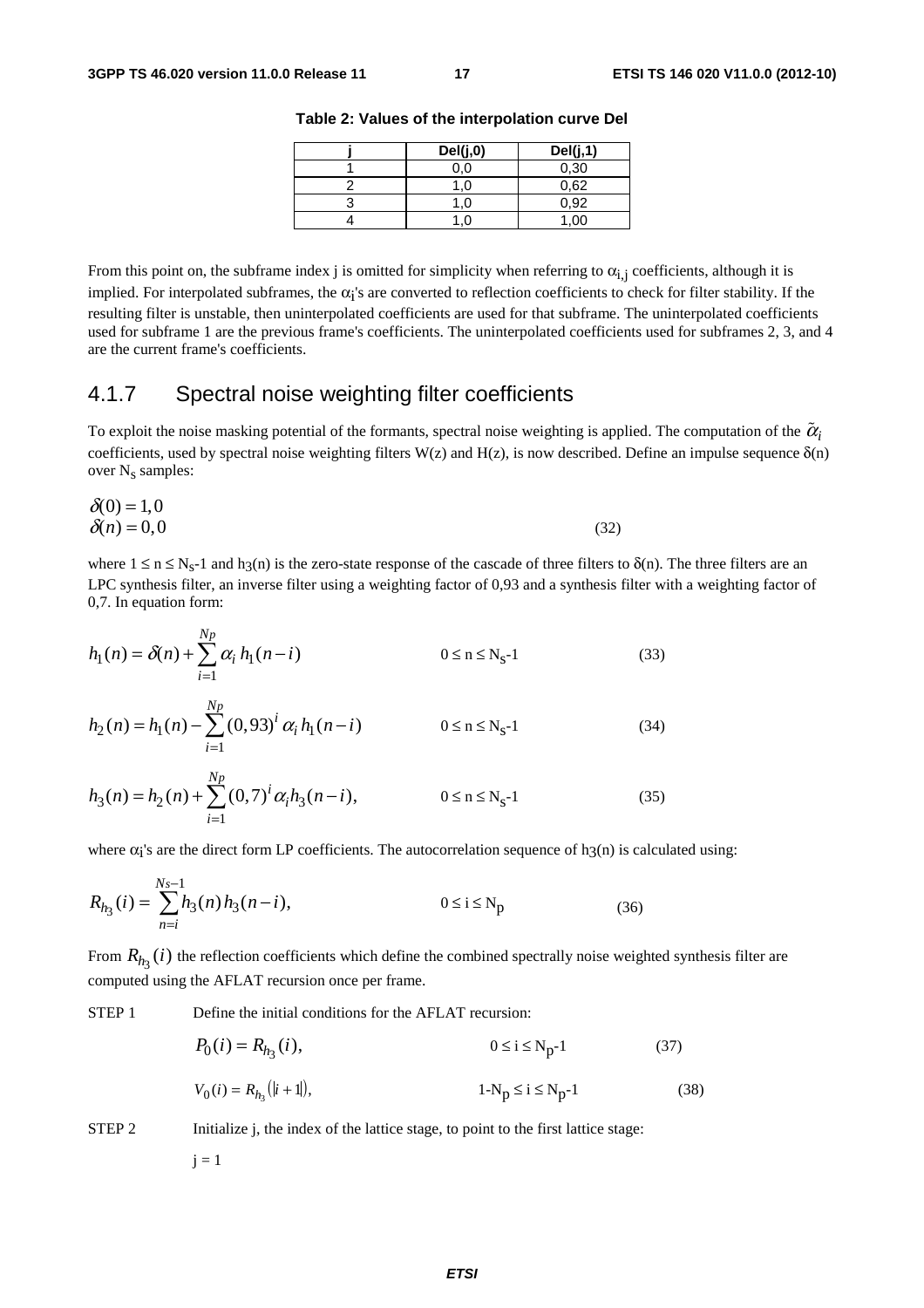STEP 3 Compute r<sub>j</sub>, the j-th reflection coefficient, using:

$$
r_j = -\frac{V_{j-1}(0)}{P_{j-1}(0)}\tag{39}
$$

STEP 4 Given  $r_i$ , update the values of  $V_i$  and  $P_i$  arrays using:

$$
P_j(i) = (1 + r_j^2) P_{j-1}(i) + r_j [V_{j-1}(i) + V_{j-1}(-i)], \qquad 0 \le i \le N_p - j - 1 \qquad (40)
$$
  

$$
V_j(i) = V_{j-1}(i+1) + r_j^2 V_{j-1}(-i-1) + 2r_j P_{j-1}(|i+1|), \qquad 1 + j - N_p \le i \le N_p - j - 1 \qquad (41)
$$

STEP 5 Increment i:

 $j = j+1$ 

STEP 6 If  $j \le N_p$  go to STEP 3, otherwise all  $N_p$  reflection coefficients have been obtained.

STEP 7 The reflection coefficients,  $r_i$ , are then converted to direct-form LPC filter coefficients,  $\tilde{\alpha}_i$  for implementing the combined spectrally noise weighted synthesis filter  $H(z)$  and the filter  $W(z)$ .

The method for the spectral noise weighting filter coefficient update mimicks how the direct form LPC filter coefficients are updated at subframes of a frame (subclause 4.1.6). No stability check of interpolated spectral noise weighting filter coefficients is done at subframes 1, 2, or 3 if the interpolation flag, INT\_LPC="1", but if uninterpolated coefficients are used at subframes 1, 2, and/or 3 due to instability of the unweighted coefficients (INT\_LPC = "0"), uninterpolated weighting filter coefficients are also used at those subframes.

#### 4.1.8 Long Term Predictor lag determination

Figure 3 illustrates that the long term lag optimization looks just like a codebook search where the codebook is defined by the long term filter state and the specific vector in the codebook is pointed to by the long term predictor lag, L. The input  $p(n)$  is the weighted input speech for the subframe minus the zero input response of just the  $H(z)$  filter.



**Figure 3: Long term predictor lag search** 

The GSM half rate speech encoder uses a combination of open loop and closed loop techniques in choosing the long term predictor lag. First an open loop search is conducted to determine "candidate" lags at each subframe. Then at most, two best candidate lags at each subframe are selected, with each serving as an anchor point for constructing an open loop frame lag trajectory, subject to a maximum delta coding constraint. The frame lag trajectory which minimizes the open loop LTP spectrally weighted error energy for the frame is then chosen. The open loop LTP prediction gains corresponding to the winning trajectory are used to select the voicing mode 1, 2 or 3. If MODE≠0, the closed loop lag evaluation is initiated. The winning trajectory has associated with it a list of lags to be searched closed loop at each subframe.

It is possible to allow L to take on fractional values, thus increasing the resolution, and in turn the performance, of the adaptive codebook. Table 3 shows the allowable lags.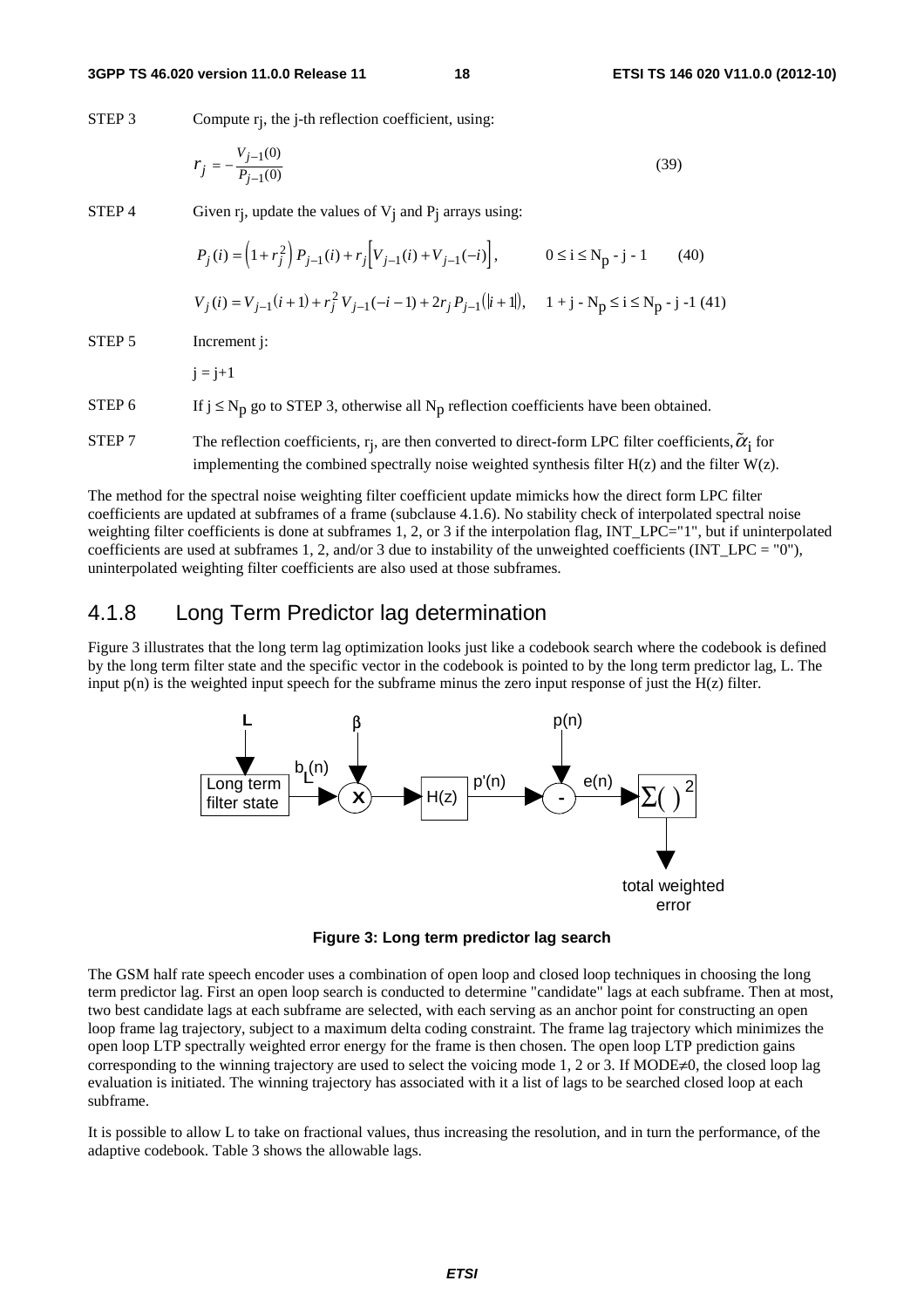#### **Table 3: Allowable lags**

| Range        | <b>Resolution</b> | Number of lags in range |
|--------------|-------------------|-------------------------|
| 21 to 22 2/3 | 1/3               |                         |
| 23 to 34 5/6 | 1/6               |                         |
| 35 to 49 2/3 |                   | 45                      |
| 50 to 89 1/2 |                   | 80                      |
| 90 to 142    |                   | 53                      |

The resolution of the long term filter state may be increased by upsampling and filtering the state. In this implementation, a non-causal, zero-phase Finite Impulse Response (FIR) filter is used. Where needed, the future samples for the non-causal filtering operation are replaced by the output of the predictor.

#### 4.1.8.1 Open loop long term search initialization

An open-loop lag search is done to narrow the range of lags over which a closed-loop search will eventually be performed.

The first steps of the open-loop subframe lag search are as follows:

STEP 1 Initialize the subframe counter

 $m=1$ 

STEP 2 The autocorrelation sequence of  $y(n)$  the input speech,  $s(n)$ , filtered by W, is calculated for all allowable integer lags, and for a few integer lags below and above the lower and upper limits for the current subframe.

$$
C(k,m) = \sum_{n=0}^{N_s - 1} y(n + (m-1)N_s) y(n + (m-1)N_s - k), \quad L_{\min} - \frac{P_g}{2} \le k \le L_{\max} + \frac{P_g}{2} - 1 \tag{42}
$$

where  $L_{\text{min}} = 21$  and  $L_{\text{max}} = 142$ .

The value  $P_{\sigma}$  is the order of one phase of the interpolating FIR filter used to interpolate the correlations. The energy of  $y(n)$  for the subframe is computed:

$$
G(k,m) = \sum_{n=0}^{N_s - 1} y^2 \Big( n + (m-1)N_s - k \Big), \qquad L_{\min} - \frac{P_g}{2} \le k \le L_{\max} + \frac{P_g}{2} - 1 \quad (43)
$$

- STEP 3 These arrays,  $C(k,m)$  and  $G(k,m)$ , are searched for the integer lag which maximizes  $C^2(k,m)/G(k,m)$ where  $C(k,m)$  and  $G(k,m)$  need to be greater than 0.
- STEP 4 If a valid maximum is found in step 3, the values for the lag, C, and G corresponding to the maximum are retained in the arrays as  $L_{peak}(0,m)$ ,  $C_{peak}(0,m)$ , and  $G_{peak}(0,m)$ .

Otherwise, 
$$
L_{peak}(0,m) = L_{min}
$$
 (44)

$$
C_{\text{peak}}(0,m) = 0\tag{45}
$$

$$
Gpeak(0,m) = 1
$$
 (46)

 $STEP 5$  m=m+1

STEP 6 If  $m \leq 4$ , go to step 2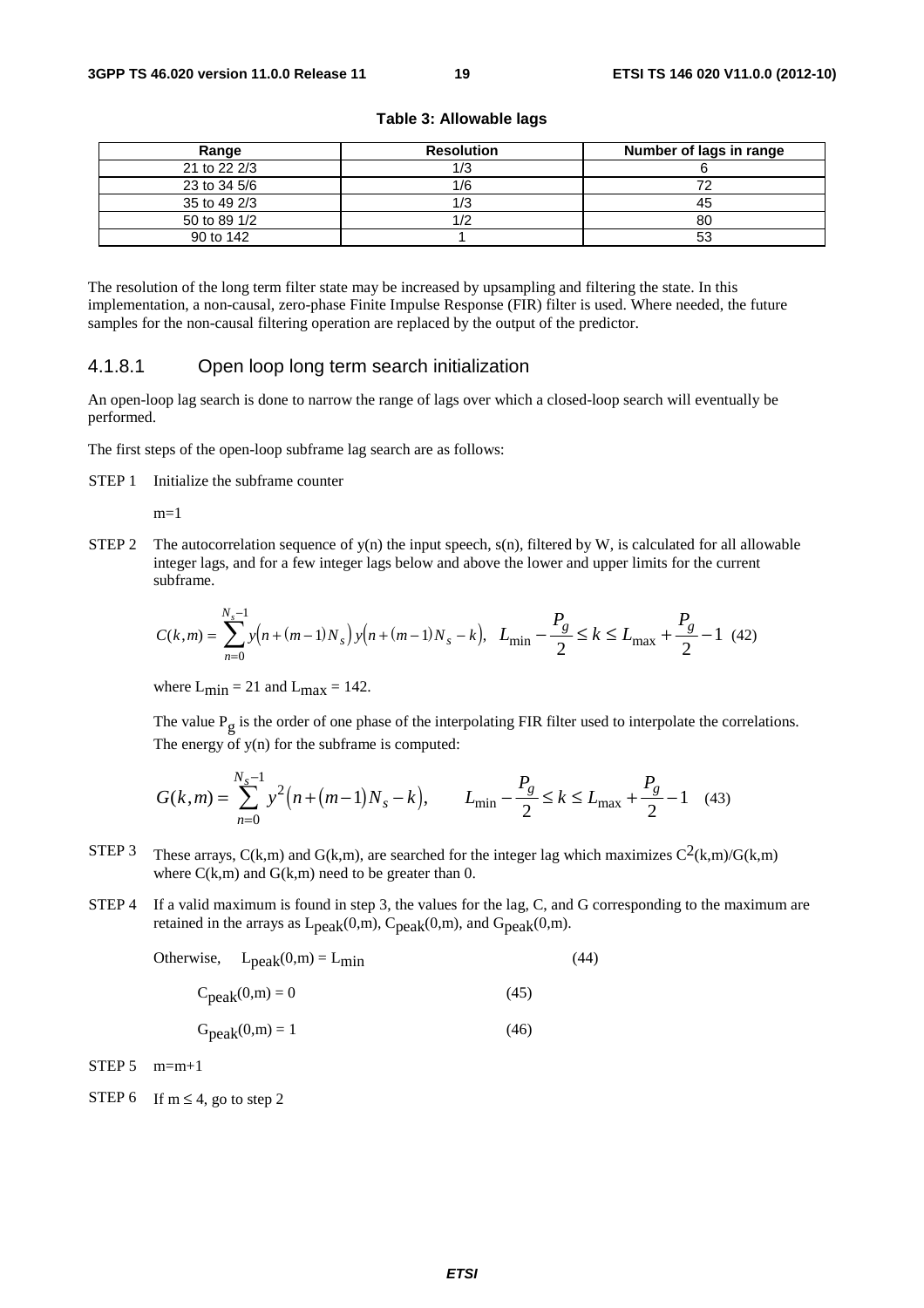STEP 7 Calculate the open loop frame LTP prediction gain:

$$
P_{v} = 10\log_{10}\left[\frac{\sum_{m=1}^{4}R(0,m)}{\sum_{m=1}^{4}\left[R(0,m) - \frac{C_{peak}^{2}(0,m)}{G_{peak}(0,m)}\right]}\right]
$$
(47)

where

$$
R(0,m) = \sum_{n=0}^{N_s - 1} y^2 \Big( n + (m - 1) N_s \Big), \tag{48}
$$

STEP 8 Determine if the voicing mode is unvoiced:

If  $P_V < 1.7$  then MODE=0, the long term predictor is disabled and the open loop and closed loop lag searches are aborted. In this case, proceed to subclause 4.1.10.

#### 4.1.8.2 Open loop lag search

When MODE  $\neq$  0, the lag search processing is continued. The next part of the search finds the allowable lag (see table 3) which maximizes *C G* 2 in the vicinity of the best open-loop integer resolution lag,  $L_{peak}(0,m)$ , for values of  $C > 0$ .

- STEP 1 Initialize the subframe counter  $m=1$
- STEP 2 Initialize the peak index

 $L_{p,m} = 0$ 

STEP 3 Using interpolated versions of the C and G arrays, allowable lag values k' in the range:

 $L_{peak}(0,m) - 1 < k' < L_{peak}(0,m) + 1$  (49)

are searched for a k which maximizes

$$
\frac{C_I^2(k)}{G_I(k)}\tag{50}
$$

where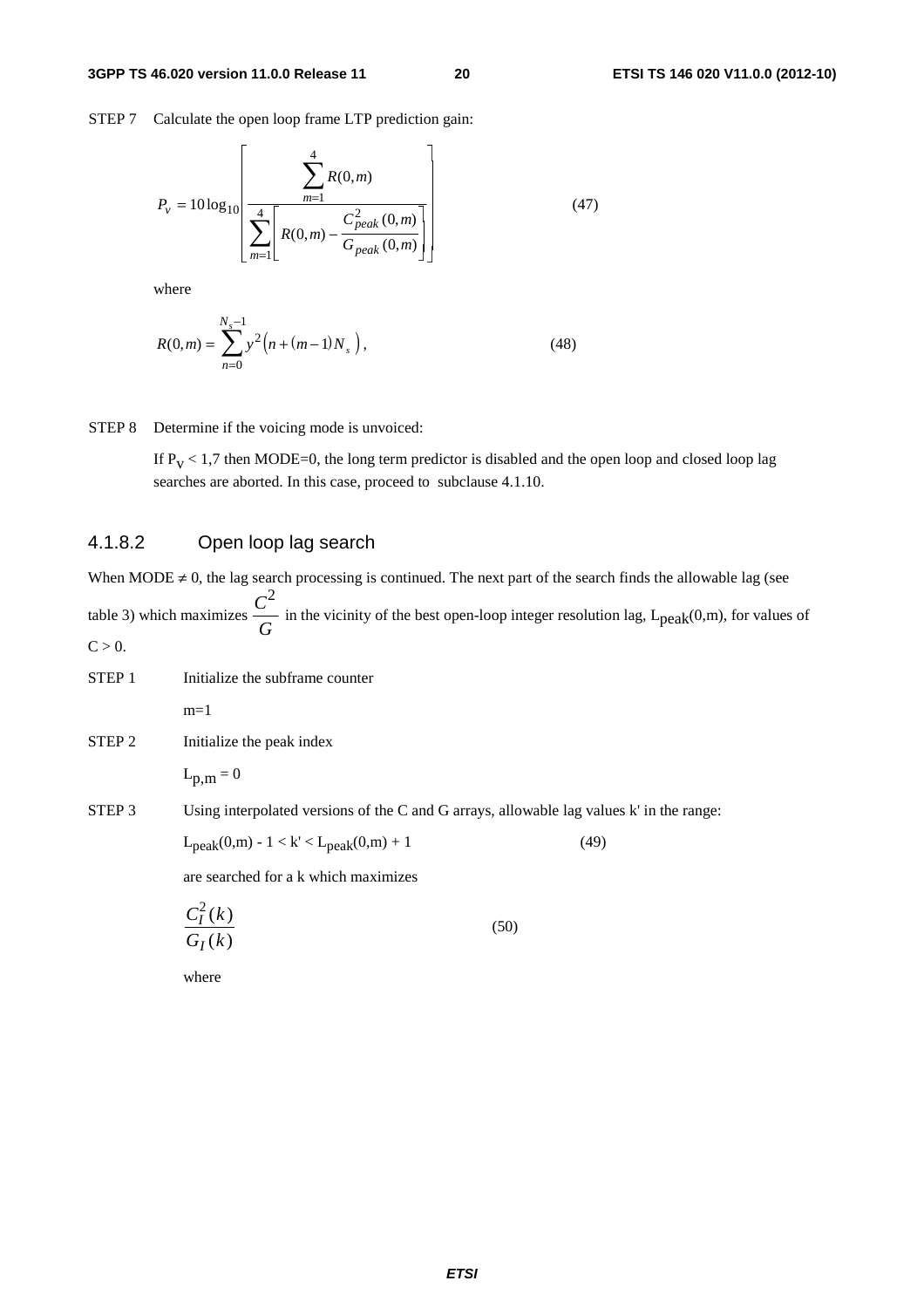$$
C_I(k) = \sum_{i=0}^{5} g_j(i) C(\lceil k \rceil - 3 + i, m)
$$
 (51)

$$
G_I(k) = \sum_{i=0}^{5} g_j(i) G(\lceil k \rceil - 3 + i, m)
$$
 (52)

and

$$
j = 6(\lceil k \rceil - k) \tag{53}
$$

The coefficients of the interpolating filter are  $g_i(i)$  for  $0 \le i \le 5$ .

Only  $C_I(k) > 0$  and  $G_I(k) > 0$  values are considered. If no positive correlation is found, then set

 $\lambda_{\text{hnw},m} = 0$ ,  $L_{\text{peak}}(1,m) = L_{\text{min}}$ , and go to Step 22.

Otherwise, store the information related to the valid best allowable lag k.

| $L_{p,m}=L_{p,m}+1$                                   |                 | (54) |
|-------------------------------------------------------|-----------------|------|
| $L_{peak}(L_{p,m},m)=k$                               |                 | (55) |
| $C_{\text{peak}}(L_{\text{p,m}},m) = C_{\text{I}}(k)$ |                 | (56) |
| $G_{peak}(L_{p,m},m)=G_{I}(k)$                        |                 | (57) |
|                                                       | $\mathcal{L}^2$ |      |

The next part of the search evaluates *C G* , for  $C > 0$  and  $G > 0$ , at the submultiples of the lag  $L_{peak}(L_{p,m},m)$  to find candidate peaks.

STEP 4 Initialize the divisor

 $J = 2$ 

STEP 5 Find nearest integer lag corresponding to submultiple of maximum peak

| $k_1$ = round[L <sub>peak</sub> (1,m)/J] | (58) |
|------------------------------------------|------|
|                                          |      |

STEP 6 Determine if submultiple is within allowable lag range

If  $k_1 < L_{min}$ 

Go to step 12

STEP 7 Find value of k' where  $C^2(k',m)/G(k',m)$  is a maximum for  $\max(L_{\min}, k_1 - 3) \le k \le \min(L_{\max}, k_1 + 3)$  (59) If either  $C(k', m) \le 0$  or  $G(k', m) \le 0$  go to step 11.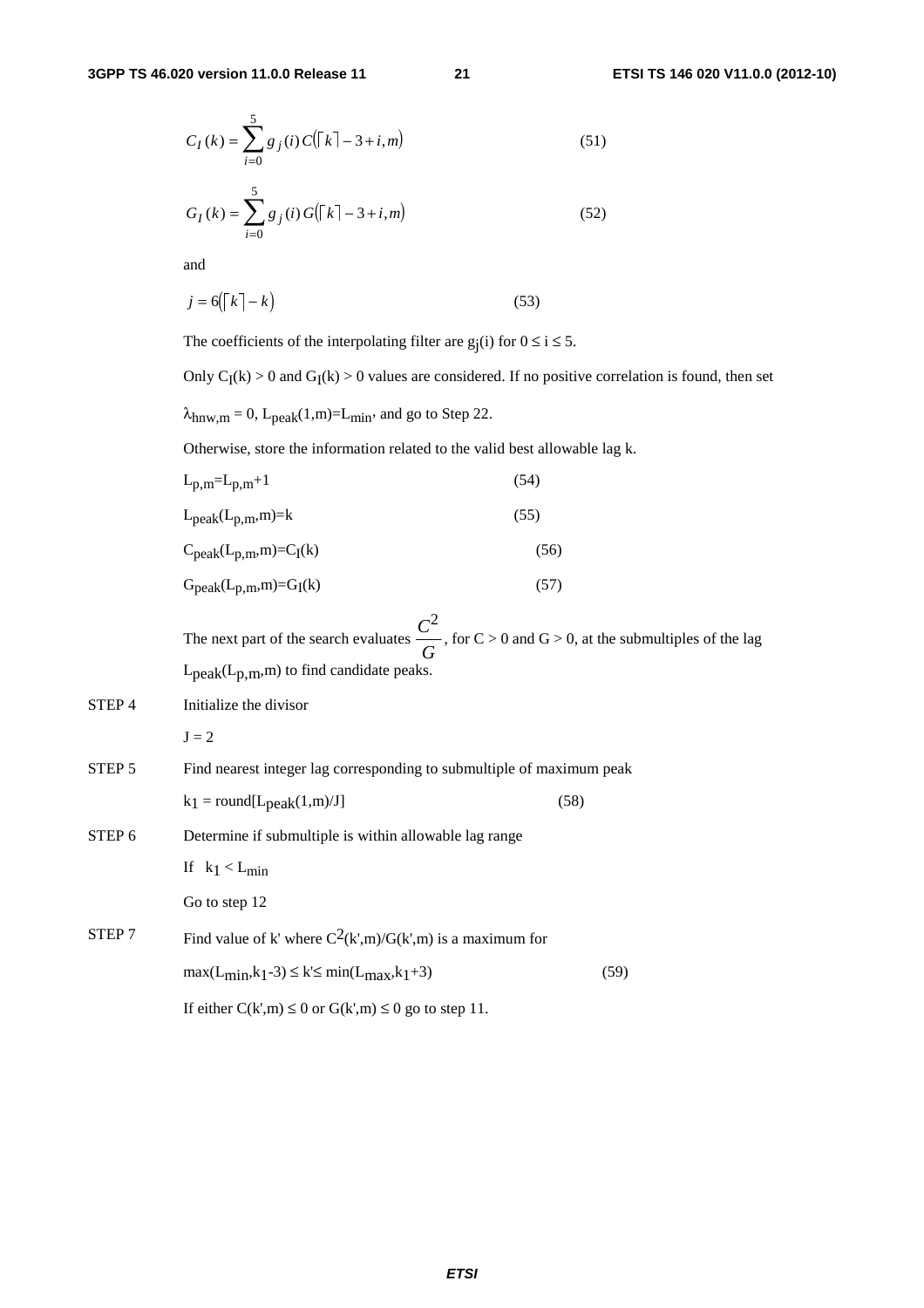STEP 8 Determine if maximum in step 7 is a peak

If

$$
\frac{C^2(k-1,m)}{G(k-1,m)} > \frac{C^2(k',m)}{G(k',m)}
$$
(60)

Go to step 11

If

$$
\frac{C^2(k+1,m)}{G(k+1,m)} > \frac{C^2(k^*,m)}{G(k^*,m)}
$$
(61)

Go to step 11

STEP 9 A peak has been found at an integer lag, k'. Using interpolated versions of the C and G arrays, allowable lag values within  $+1$  (exclusive) of k' are searched.

Find k where

$$
\frac{C_I^2(k)}{G_I(k)}\tag{62}
$$

is a maximum, where

$$
C_I(k) = \sum_{i=0}^{5} g_j(i) C(\lceil k \rceil - 3 + i, m)
$$
 (63)

$$
G_I(k) = \sum_{i=0}^{5} g_j(i) G(\lceil k \rceil - 3 + i, m)
$$
 (64)

where

$$
j = 6(\lceil k \rceil - k) \tag{65}
$$

and  $k'-1 < k < k'+1$  (66)

Only  $C_I(k) > 0$  and  $G_I(k) > 0$  are considered.

STEP 10 If the prediction gain exceeds a threshold, the corresponding lag, C<sub>I</sub>, and G<sub>I</sub> are stored in the L<sub>peak</sub>(), C<sub>peak</sub>(), and G<sub>peak</sub>() arrays; otherwise, these values are not stored.

If

$$
\frac{C_I^2(k)}{G_I(k)} > R(0,m) - \frac{R(0,m)}{10^x}, \text{ where } x = 7,5 \log_{10} \left( \frac{R(0,m)}{R(0,m) - \frac{C_{peak}^2(0,m)}{G_{peak}(0,m)}} \right) \tag{67}
$$

 $\overline{a}$ 

⎠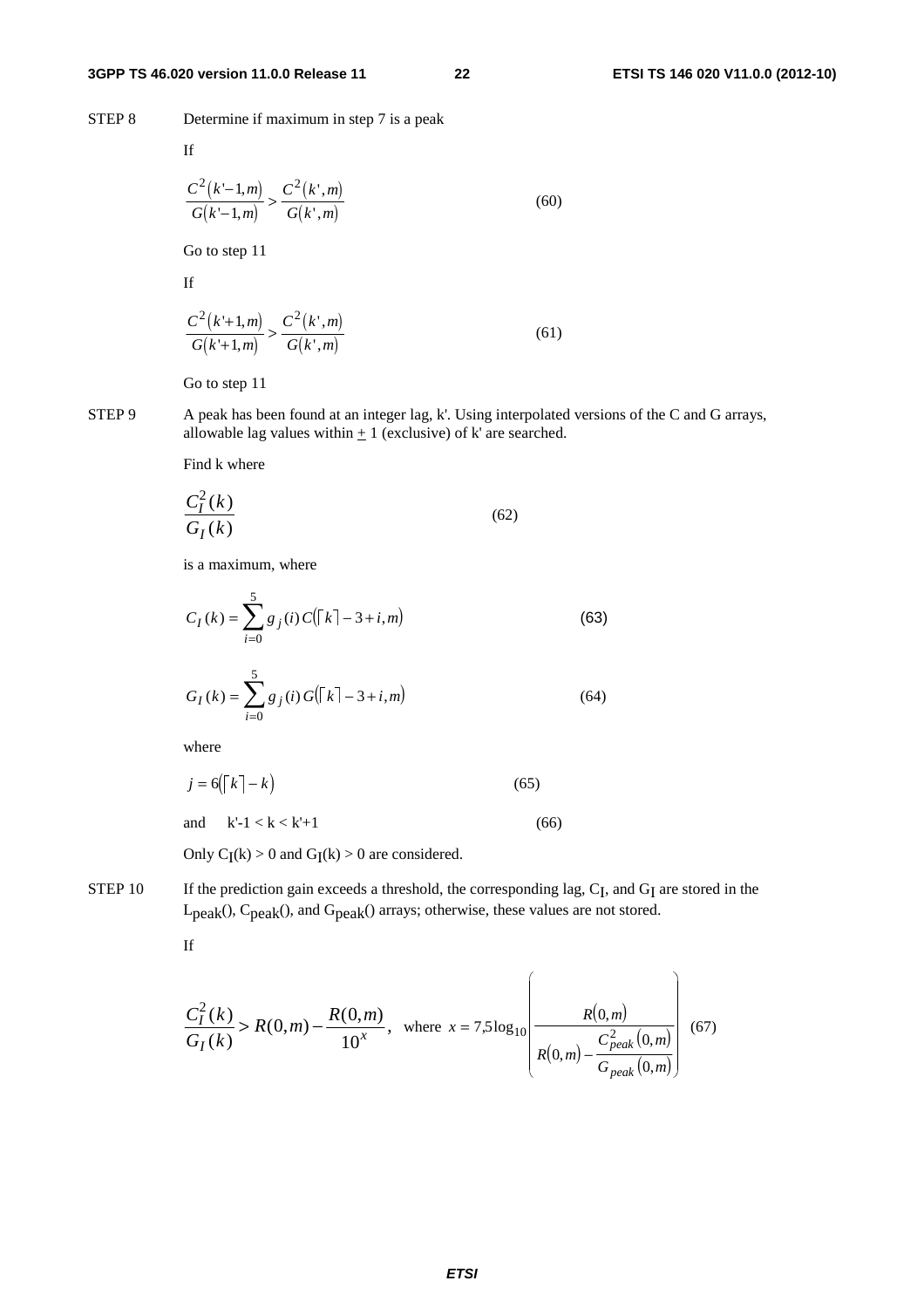then

|                    | $L_{p,m}=L_{p,m}+1$                              | (68) |
|--------------------|--------------------------------------------------|------|
|                    | $L_{peak}(L_{p,m},m)=k$                          | (69) |
|                    | $C_{\text{peak}}(L_{p,m},m) = C_{I}(k)$          | (70) |
|                    | $Gpeak(Lp,m,m)=GI(k)$                            | (71) |
| STEP <sub>11</sub> | Increment divisor and check the next submultiple |      |

 $J=J+1$ 

Go to step 5

STEP 12 A full-resolution search (1/6 sample resolution) is done for a peak within 1 integer lag (exclusive) of the shortest lag.

Find k such that

$$
\frac{C_I^2(k)}{G_I(k)}\tag{72}
$$

is a maximum, where

$$
C_{I}(k) = \sum_{i=0}^{5} g_{j}(i) C(\lceil k \rceil - 3 + i, m)
$$
(73)  

$$
G_{I}(k) = \sum_{i=0}^{5} g_{j}(i) G(\lceil k \rceil - 3 + i, m)
$$
(74)  

$$
j = 6(\lceil k \rceil - k)
$$
(75)  

$$
\max \left( L_{\min} - \frac{1}{6}, L_{\text{peak}} (L_{p,m}) - 1 \right) < k < \min \left( L_{\max} + \frac{1}{6}, L_{\text{peak}} (L_{p,m}) + 1 \right)
$$
(76)

The fractional lag corresponding to the maximum is referred to as Lpitch,m. This lag is used by the harmonic noise weighting function  $C(z)$  at subframe m. Then

$$
C_{pitch,m} = C_I (L_{pitch,m})
$$
\n
$$
G_{pitch,m} = G_I (L_{pitch,m})
$$
\n(77)

STEP 13 The harmonic noise weighting coefficient for subframe m is calculated in this step (see subclause 4.1.9)

$$
\lambda_{h n w, m} = 0, 4 \frac{C_{pitch,m}}{G_{pitch,m}}
$$
\n(79)

Once all the correlation peaks associated with submultiples of the  $L_{peak}(1,m)$  have been examined, the correlation peaks associated with multiples of L<sub>pitch,m</sub> are examined.

STEP 14 Initialize the multiplier

 $J = 2$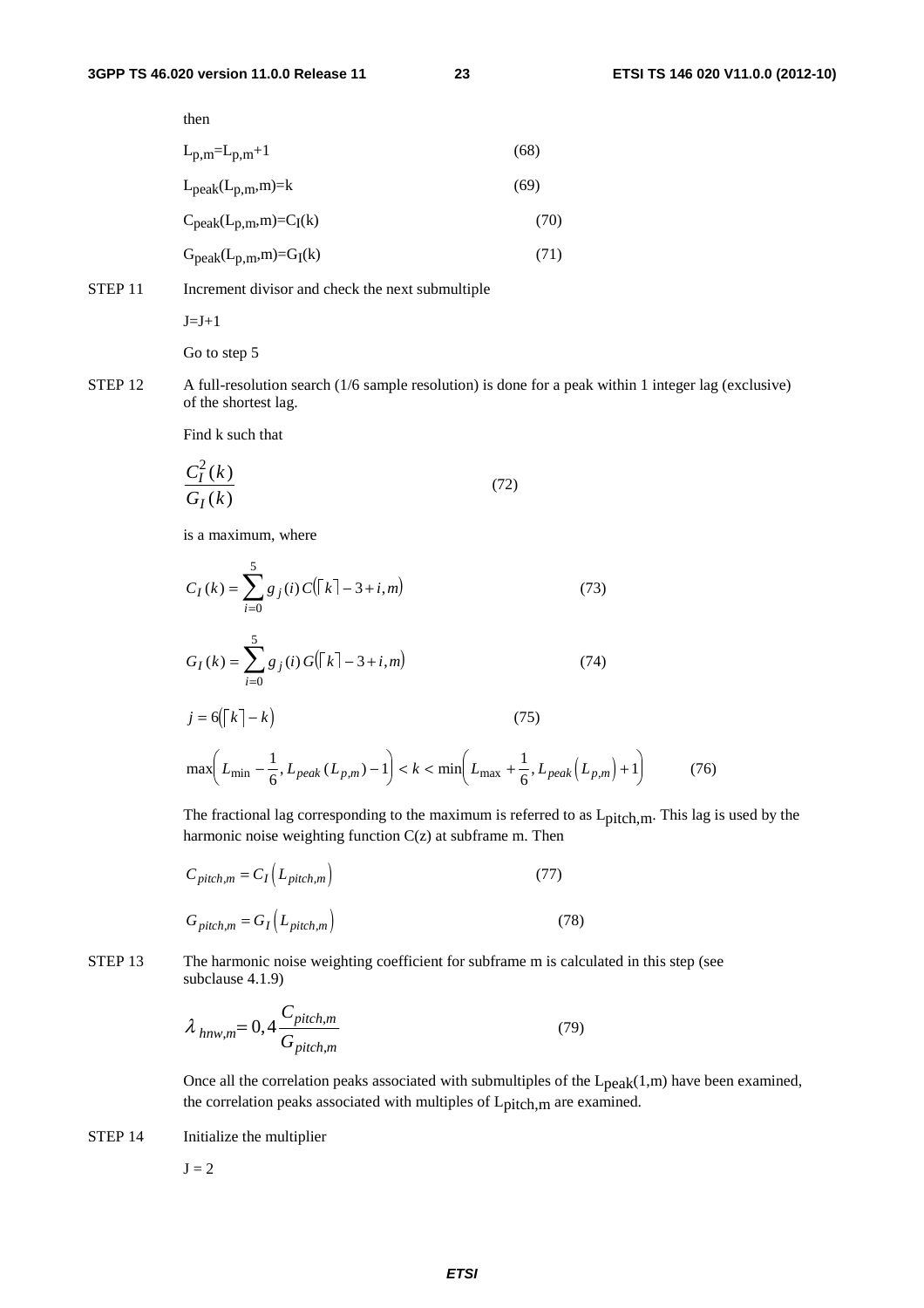STEP 15 Find nearest integer lag corresponding to a multiple of the fundamental lag  $k_1$  = round [L<sub>pitch,m</sub>\*J] (80) STEP 16 Determine if multiple is within allowable lag range If  $k_1$ > L<sub>max</sub> Go to step 22 STEP 17 Find value of k' where  $C^2(k,m)/G(k',m)$  is a maximum for  $\max(L_{\min}, k_1 - 3) \le k \le \min(L_{\max}, k_1 + 3)$  (81) If either  $C(k', m) \le 0$  or  $G(k', m) \le 0$  go to step 21. STEP 18 Determine if maximum in step 17 is a peak If  $(k'-1,m)$  $(k-1,m)$  $(k',m)$  $(k',m)$  $C^{2}(k-1,m)$  $G(k'-1,m)$  $C<sup>2</sup>(k',m$ *Gk m*  $2(k-1,m)$   $C^2$ 1  $-1,$  $-1,$ ', ',  $\frac{(-1,m)}{-1,m} > \frac{C^2(k',m)}{G(k',m)}$  (82) Go to step 21 If  $(k'+1,m)$  $(k'+1,m)$  $(k',m)$  $(k',m)$  $C^{2}(k+1,m)$  $G(k'+1,m)$  $C<sup>2</sup>(k',m$ *Gk m*  $2(k+1,m)$   $C^2$ 1  $'+1,$ '+1, ', ', +  $+\frac{1}{2}, \frac{1}{m}$  >  $\frac{C^{(k)}, m}{G(k', m)}$  (83) Go to step 21 STEP 19 A peak has been found at an integer lag, k'. Using interpolated versions of the C and G arrays, allowable lag values within  $\pm$  1 (exclusive) of k' are searched.

Find k where

$$
\frac{C_I^2(k)}{G_I(k)}\tag{84}
$$

is a maximum, where

$$
C_I(k) = \sum_{i=0}^{5} g_j(i) C(\lceil k \rceil - 3 + i, m)
$$
 (85)

$$
G_I(k) = \sum_{i=0}^{5} g_j(i) G(\lceil k \rceil - 3 + i, m)
$$
 (86)

where

$$
j = 6(\lceil k \rceil - k) \tag{87}
$$
  
and 
$$
k \rceil - 1 < k < k' + 1 \tag{88}
$$

Only  $C_I(k) > 0$  and  $G_I(k) > 0$  are considered.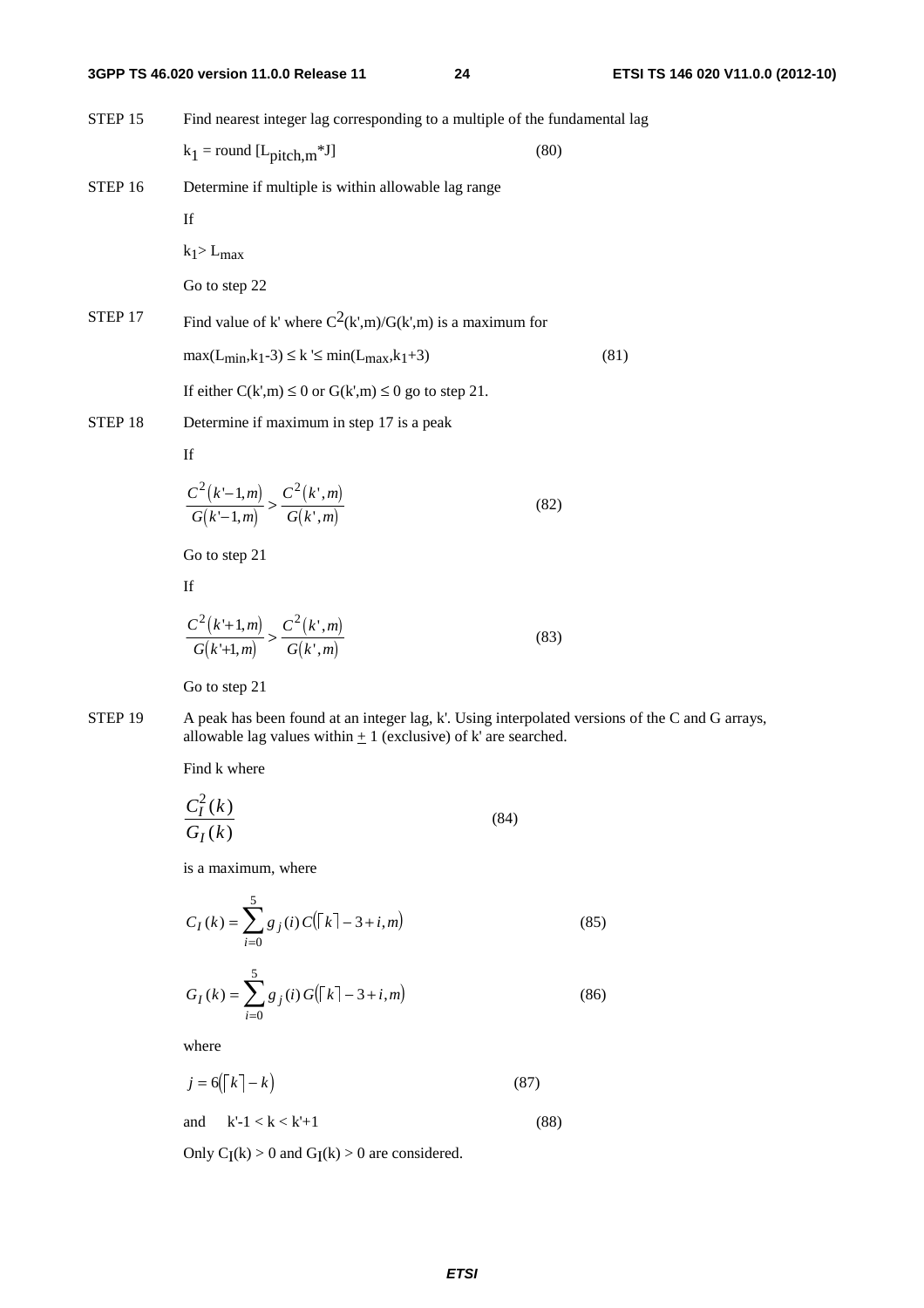STEP 20 If the prediction gain exceeds a threshold, the corresponding lag, C<sub>I</sub>, and G<sub>I</sub> are stored.

If

$$
\frac{C_I^2(k)}{G_I(k)} > R(0,m) - \frac{R(0,m)}{10^x}, \text{ where } x = 7,5 \log_{10} \left( \frac{R(0,m)}{R(0,m) - \frac{C_{peak}^2(0,m)}{G_{peak}(0,m)}} \right) \tag{89}
$$

then

| $L_{p,m} = L_{p,m} + 1$                           | (90) |
|---------------------------------------------------|------|
| $L_{\rm peak}(L_{\rm p,m})=k$                     | (91) |
| $C_{\text{peak}}(L_{\text{p,m}})=C_{\text{I}}(k)$ | (92) |

 $G<sub>peak</sub>(L<sub>p,m</sub>) = G<sub>I</sub>(k)$  (93)

STEP 21 Increment multiplier and check the next multiple

 $J=J+1$ 

Go to step 15

#### STEP 22 Increment subframe pointer and repeat for all subframes

 $m=m+1$ 

If m≤4

Go to step 2.

Otherwise, the list of correlation peaks and the harmonic noise weighting filter parameters for each subframe have been found.

#### 4.1.8.3 Frame lag trajectory search (Mode  $\neq$  0)

The frame lag trajectory search uses the list of potential lag values to determine the one lag value for each subframe which minimizes the open loop prediction error energy for the frame subject to the constraints of the delta lag coding employed for subframes 2, 3 and 4. Several candidate lag trajectories are determined. The trajectory which minimizes the open loop prediction error energy for the frame is chosen.

In subclause 4.1.8.2, the open loop lag search found a list of lags,  $L_{peak}(i,m)$ , corresponding to the *C G* 2 peaks, for each 2

subframe. Each trajectory evaluation begins with one of the subframes and selects a lag corresponding to a *C G* peak

for that subframe as the anchor for that candidate trajectory.

A maximum of 2 trajectories are anchored per subframe. From the anchor lag, the trajectory is extended forward and backward to the adjacent subframes in the frame subject to the lag differential coding constraints. The lag for each subframe on the trajectory is chosen to minimize the open loop frame prediction error energy. The trajectory search is described below.

The steps involved in the frame lag trajectory evaluation and selection are:

STEP 1 Set m, the pointer to the selected subframe, equal to 1.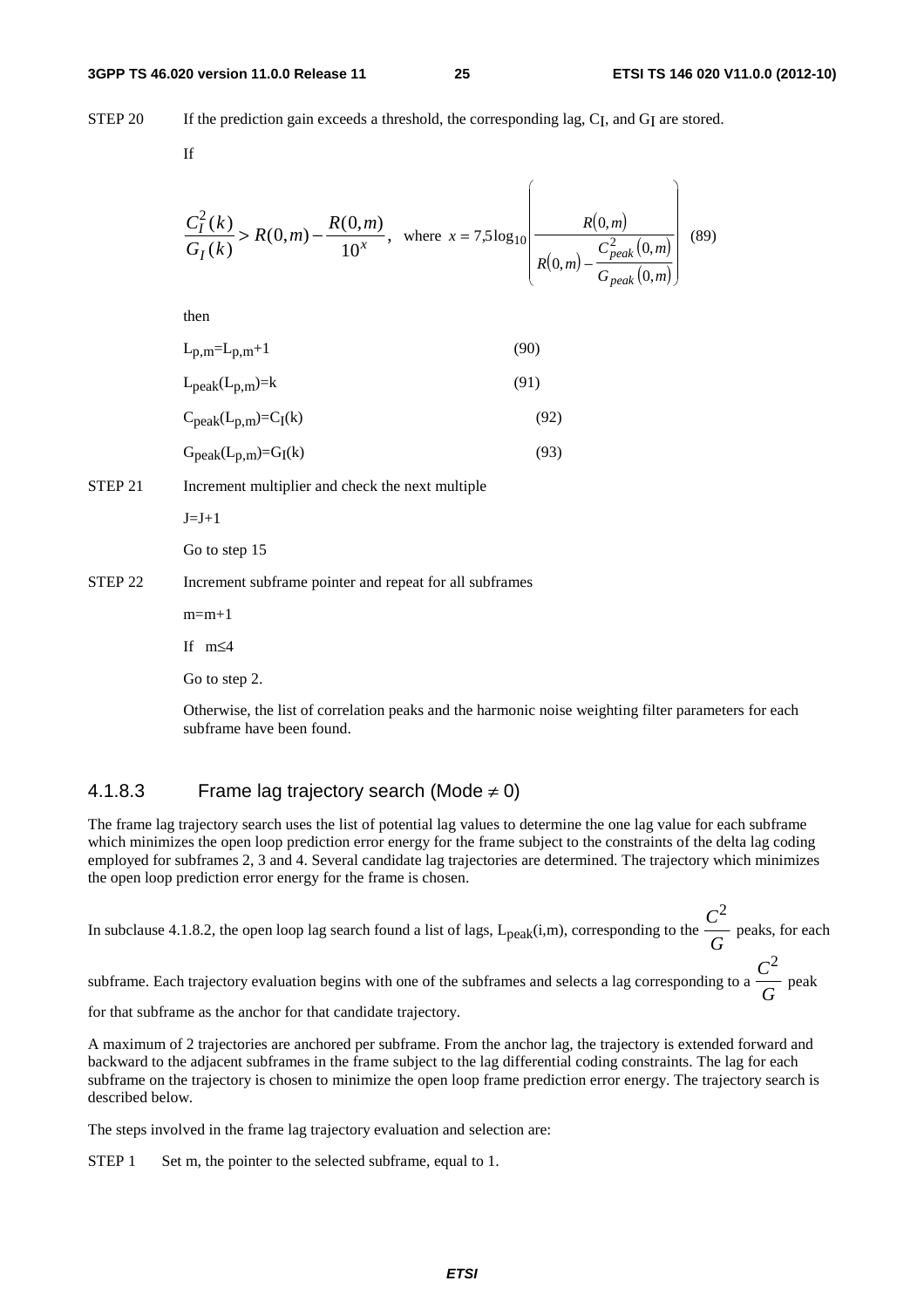STEP 2 Choose the lag at the selected subframe, m, to be an anchor lag for the frame lag trajectory; i.e., the frame lag trajectory being evaluated needs to pass through that lag. The lag which is chosen,

> corresponds to the highest peak in the list of *C G I I* 2 peaks at subframe m, which has not been crossed

> by a trajectory evaluated previously. If no peaks qualify, no peaks are left, or two trajectories have already been anchored and evaluated at subframe m, go to step 7. Otherwise, compute the open loop subframe weighted error energy corresponding to the chosen lag, and store the result in the frame weighted error accumulator corresponding to the trajectory currently being evaluated.

- STEP 3 If  $m < 4$ , begin the forward search:
	- STEP 3a Define the current subframe to be m+1.
	- STEP 3b Define the forward search range as -7 to +6 levels relative to the current subframe's lag level.
	- STEP 3c Check that the lower bound does not point to a level below the lowest allowable lag level, clipping if necessary. Similarly, check that the upper bound does not point past the highest allowable lag level; clip if necessary.
	- STEP 3d Find the lag within the range which maximizes  $\frac{C}{\sqrt{C}}$ *G I I* .
	- NOTE: negative values of C<sub>I</sub> are allowed. Compute the open loop subframe weighted error energy corresponding to that lag at the current subframe, and add the result to the frame weighted error accumulator corresponding to the trajectory being evaluated.
		- STEP  $3e$  If the current subframe  $4$ , increment the pointer to the current subframe, and go to step 3b.
- STEP 4 If  $m > 1$ , initiate the backward search:
	- STEP 4a Define the current subframe to be m-1.
	- STEP 4b Define the backward search range as  $-6$  to  $+7$  levels relative to the current subframe's lag level.
	- STEP 4c Check that the lower bound does not point to a level below the lowest allowable lag level, clipping if necessary. Similarly, check that the upper bound does not point past the highest allowable lag level; clip if necessary.

 STEP 4d Find lag within the range which maximizes.  $\frac{C}{\sqrt{C}}$ *G I I*

NOTE: negative values of CI are allowed. Compute the open loop subframe weighted error energy corresponding to that lag at the current subframe, and add the result to the frame weighted error accumulator corresponding to the trajectory being evaluated.

.

- STEP 4e If the current subframe index is  $> 1$ , decrement the pointer to the current subframe, and go to step 4a.
- STEP 5 Store the lags defining the frame lag trajectory derived and the open loop LTP frame weighted error energy which this trajectory yields. Increment the counter of evaluated frame lag trajectories.
- STEP 6 Go to step 2.
- STEP 7 If  $m < 4$ , increment m and go to step 2.
- STEP8 Choose, from the set of constructed frame lag trajectories, a lag trajectory which yields the lowest LTP weighted error energy for the frame, as the selected frame lag trajectory.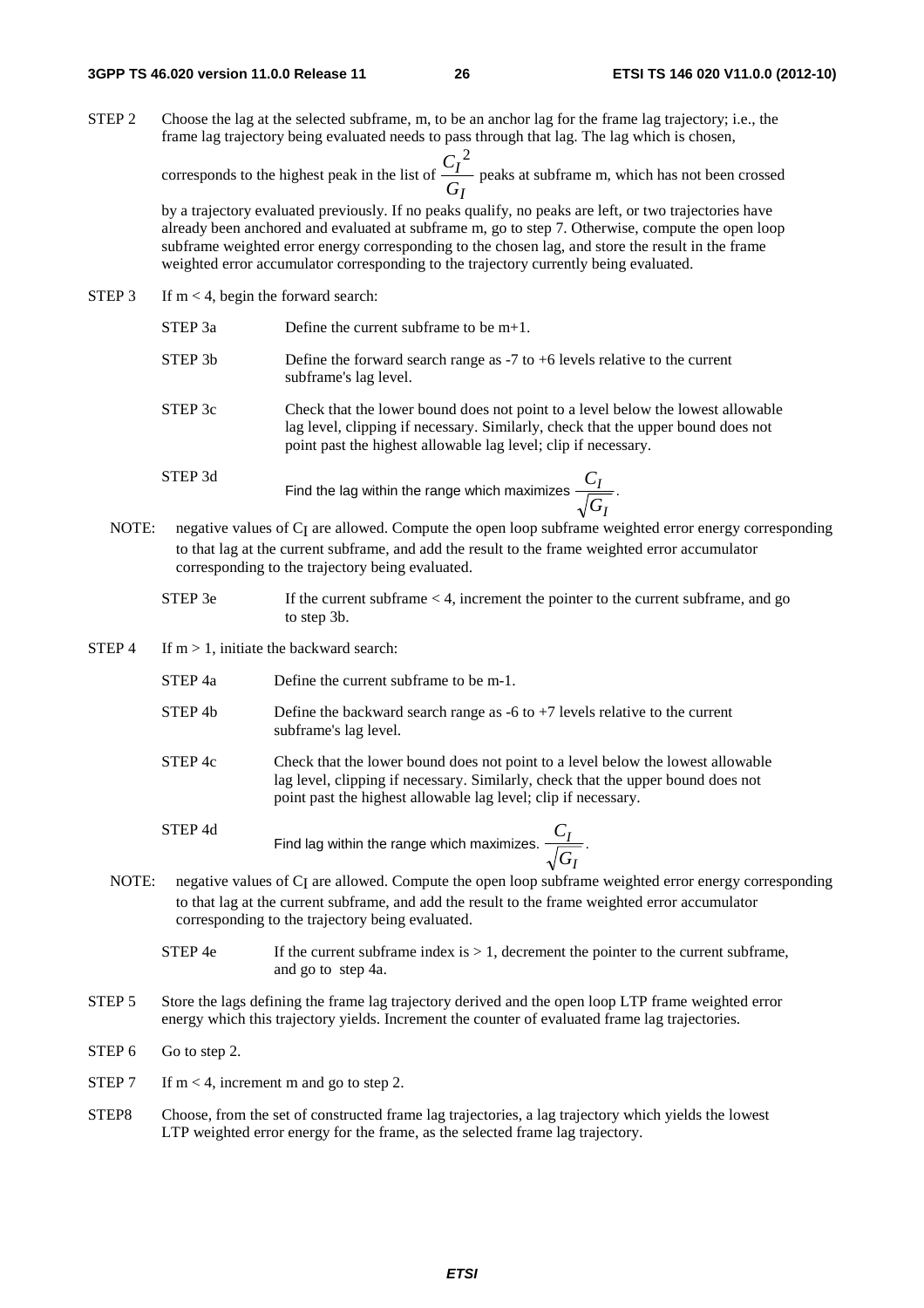#### 4.1.8.4 Voicing mode selection

The frame lag trajectory is specified by a vector  $K = \{k_1, k_2, k_3, k_4\}$ , where  $k_m$  is the open loop LTP lag at the m-th subframe. Define the interpolated correlation of the input spectrally weighted speech y(n) at the m-th subframe, specified by lag  $k_m$ , as  $C_I(k_m,m)$  and the interpolated energy of y(n), delayed by  $k_m$  samples relative to the m-th subframe, as  $G_I(k_m,m)$ .

The open loop LTP prediction gain in dB at the m-th subframe is:

$$
P_m = 10\log_{10}\left[\frac{R(0,m)}{R(0,m) - \frac{C_I^2(k_m,m)}{G_I(k_m,m)}}\right]
$$
(94)

The open loop frame LTP prediction gain, is given by:

$$
P_v = 10\log_{10}\left[\frac{\sum_{m=1}^{4} R(0,m)}{\sum_{m=1}^{4} \left[R(0,m) - \frac{C_{peak}^2(0,m)}{G_{peak}(0,m)}\right]}\right]
$$
(95)

The rules for mode selection are specified as follows:

$$
MODE = 0 \text{ if } P_V < 1,7 \tag{96}
$$

$$
MODE = 1 \text{ if } P_V \ge 1,7 \text{ and } Pm < 3,5 \text{ for any } m \tag{97}
$$

$$
MODE = 2 \text{ if } P_m \ge 3.5 \text{ for all m and } Pm < 7 \text{ for any m} \tag{98}
$$

$$
MODE = 3 \text{ if } P_m \ge 7,0 \text{ for all } m \tag{99}
$$

#### 4.1.8.5 Closed loop lag search

From the selected frame lag trajectory, develop a list of lags to be searched closed loop. At each subframe, three allowable lag levels centered around the subframe lag, specified by the selected frame lag trajectory, will be searched. If the lag points to the lowest or the highest level in the table of quantized lag values, only two closed loop lag evaluations will be done at that subframe, with the lag outside the quantizer range being eliminated from consideration. The closed loop evaluation of the subframe lags is not performed if MODE=0. What follows is a description of the construction of the output of the long term predictor (adaptive codebook) for a given, possibly fractional lag, L. Defining:

| $L_{\text{max}}$     | maximum possible value for long term lag L                                                                            |
|----------------------|-----------------------------------------------------------------------------------------------------------------------|
| r(n)                 | long term filter state; $n < 0$ (history of the excitation signal)                                                    |
| $r_{L}(n)$           | long term filter state with adaptive codebook output for L appended                                                   |
| b <sub>L</sub> (n)   | output of long term filter state (adaptive codebook) for lag L                                                        |
| $P_{f}$              | order of one phase of the interpolating FIR filter ( $P_f = 10$ except for the special case when j = 0,<br>see below) |
| $\widetilde{f}_i(i)$ | coefficients of jth phase of interpolating FIR filter, i=0 to i= $P_f - 1$                                            |
| $N_{S}$              | number of samples per subframe $(N_s = 40)$                                                                           |

The sequence  $r<sub>L</sub>(n)$  is defined as: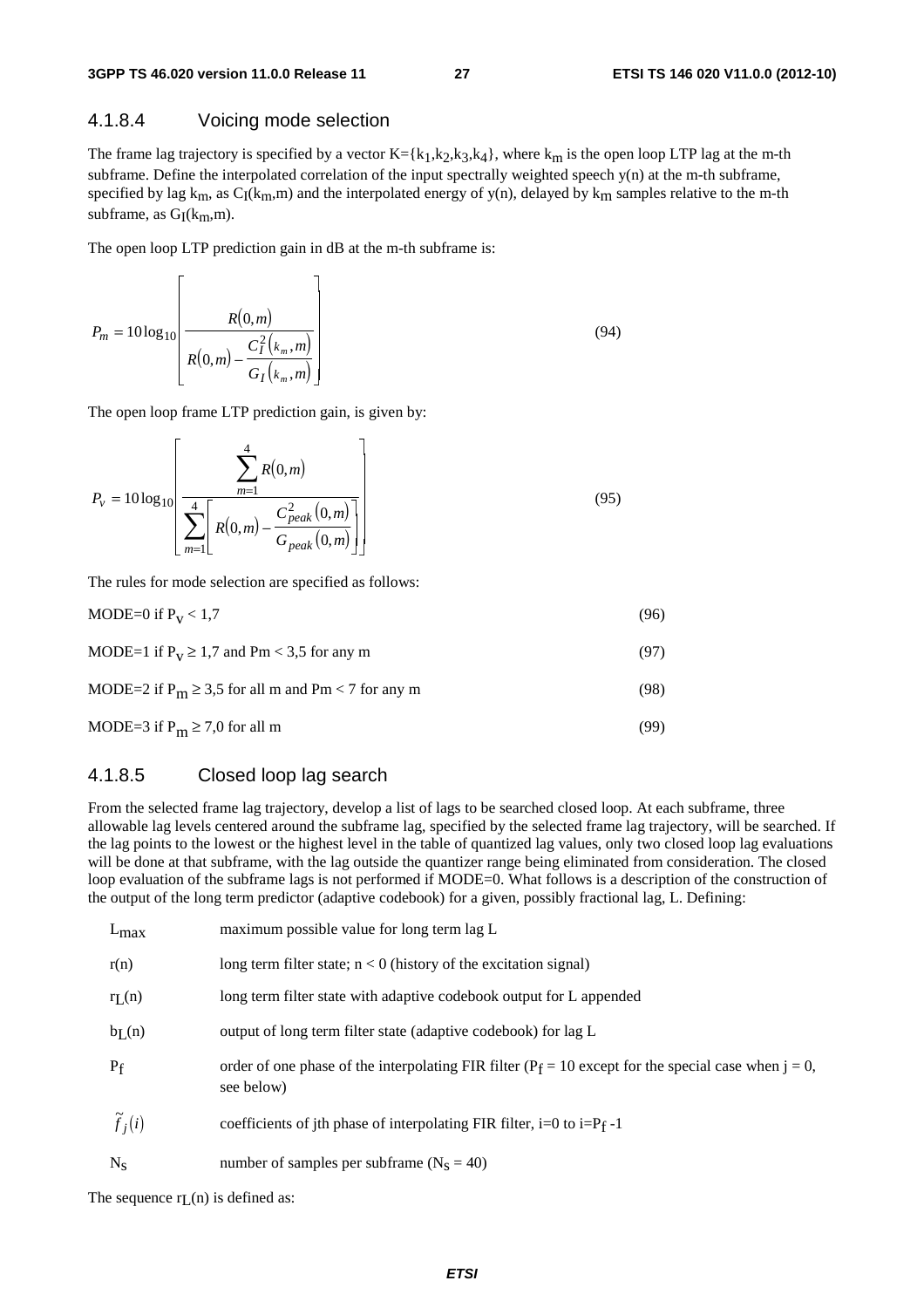$$
r_L(n) = \begin{cases} r(n) & \text{if } l = 1, \dots, n \le n \le -1 \\ P_f - 1 & \text{if } l = 0 \end{cases} \tag{100}
$$
\n
$$
\text{where: } q = \left| \frac{n + L + \frac{5}{6}}{L} \right| L, \quad \Lambda = \lfloor q \rfloor, \text{ and } j = 6(q - \lfloor q \rfloor)
$$

The portion of the sequence r<sub>L</sub>(n) from n=0 to n=N<sub>S</sub>-1 shall be calculated in order from 0 to N<sub>S</sub>-1, so that the necessary terms in the sum will be available. The 0<sup>th</sup> phase of the interpolating filter,  $\tilde{f}_o(i)$ , is a special case and has only one non-zero tap, so that if q is an integer, the summation reduces to the single term,  $r_L(n-q)$ .

The output of the codebook for lag L is just the last  $N_s$  samples in the sequence  $r_L(n)$ .

$$
b_L(n) = r_L(n) \t\t ; 0 \le n \le N_s-1 \t\t(101)
$$

The closed loop search minimizes the weighted error by maximizing the term *C G* 2 , where

$$
C = \sum_{n=0}^{N_s - 1} b_L(n) p(n)
$$
\n
$$
G = \sum_{n=0}^{N_s - 1} b_L^{1/2}(n)
$$
\n(102)\n(103)

The sequence  $b'(\mathbf{r})$  is the zero state response of  $H(z)$  to the adaptive codebook output for lag L. The sequence  $p(\mathbf{n})$  is the input speech, weighted by the filter W(z), minus the zero input response of H(z). The error minimization is done over only those lags in the list supplied by the open loop search. The lag L which maximizes *C G* (C is allowed to be negative) is then chosen as the lag for the subframe.

#### 4.1.9 Harmonic noise weighting

If MODE = 1, 2 or 3, then  $C(z)$ , the harmonic noise weighting transfer function, is activated. The excitation codebook vector and gains codebook vector are selected to minimize the spectrally and harmonically weighted error. The harmonic weighting filter,  $C(z)$ , can be expressed as:

$$
C(z) = 1 - \lambda_{h n w} z^{-L_{pitch}}
$$
\n(104)

where

$$
\lambda_{\text{hnw}} = 0, 4 \frac{C_{\text{pitch}}}{G_{\text{pitch}}} \tag{105}
$$

Cpitch, Gpitch and Lpitch were determined during the open loop lag search where the subscript m denoting the subframe has been dropped from L<sub>pitch,m</sub> and λ<sub>hnw</sub>,<sub>m</sub> for notational convenience. L<sub>pitch</sub> can take on fractional values so the interpolating filter employed for the open loop lag search is utilized to generate the fractionally delayed samples.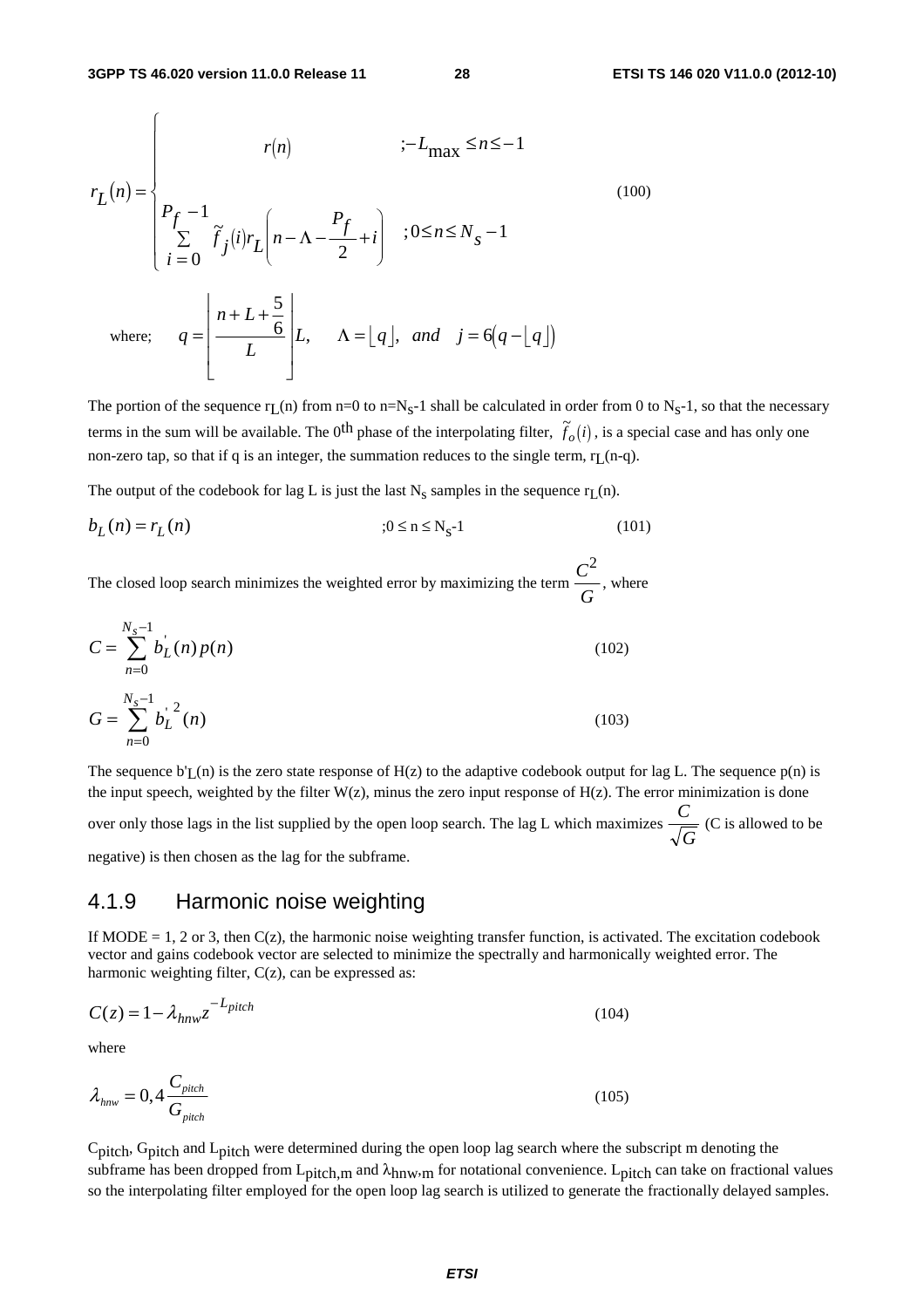Let  $x(n)$  represent the input of the harmonic noise weighting filter and  $y(n)$  represent the output. The filter can then be described by equation (106) and equation (107).

$$
y(n) = x(n) - \lambda_{hnw} x(n - L_{pitch})
$$
\n(106)

$$
x(n - L_{pitch}) = \sum_{i=0}^{P_g - 1} g_j(i) x\left(n - \left\lfloor L_{pitch} \right\rfloor - \frac{P_g}{2} + i\right)
$$
 (107)

where

$$
j = \left( L_{pitch} - \left\lfloor L_{pitch} \right\rfloor \right) 6
$$

Figure 4 incorporates harmonic noise weighting (for MODE = 1, 2 or 3) and shows the VSELP excitation source. All error minimizations done after lag selection utilize the combination of spectral and harmonic noise weighting.

For MODE  $\neq$  0, P(n) is the input speech signal weighted by W(z)C(z) minus the input response of H(z)C(z). For MODE  $= 0$ , P(n) is the input speech signal weighted by W(z) minus the zero input response of H(z).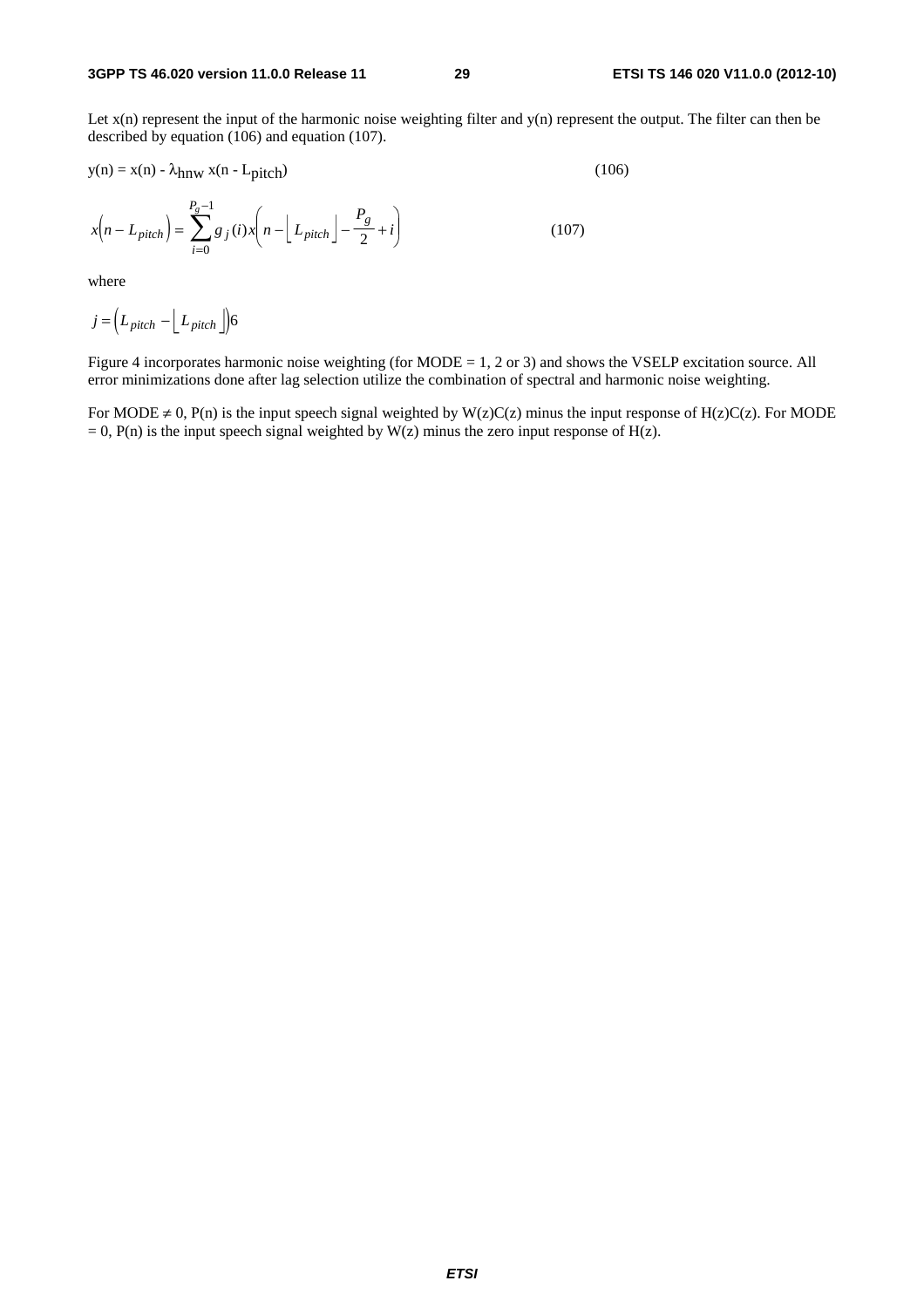



The zero state response of  $H(z)C(z)$  to the pitch predictor (adaptive codebook) vector,  $bL(n)$ , needs to be computed prior to the search of the excitation codebook. This spectrally and harmonically weighted adaptive codebook vector is represented by  $b''(n)$ .

## 4.1.10 Code search algorithm

For MODE≠0, the excitation codebook search procedure takes place after the long term predictor lag, L, has been determined. The codebook search procedure then chooses one codevector from the VSELP codebook. The GSM half rate speech encoder uses an excitation codebook of 2M codevectors which is constructed from M basis vectors. Defining  $v_m(n)$  as the m<sup>th</sup> basis vector and  $u_i(n)$  as the i<sup>th</sup> codevector in the codebook, then:

$$
u_i(n) = \sum_{m=1}^{M} \theta_{im} V_m(n)
$$
\n
$$
(108)
$$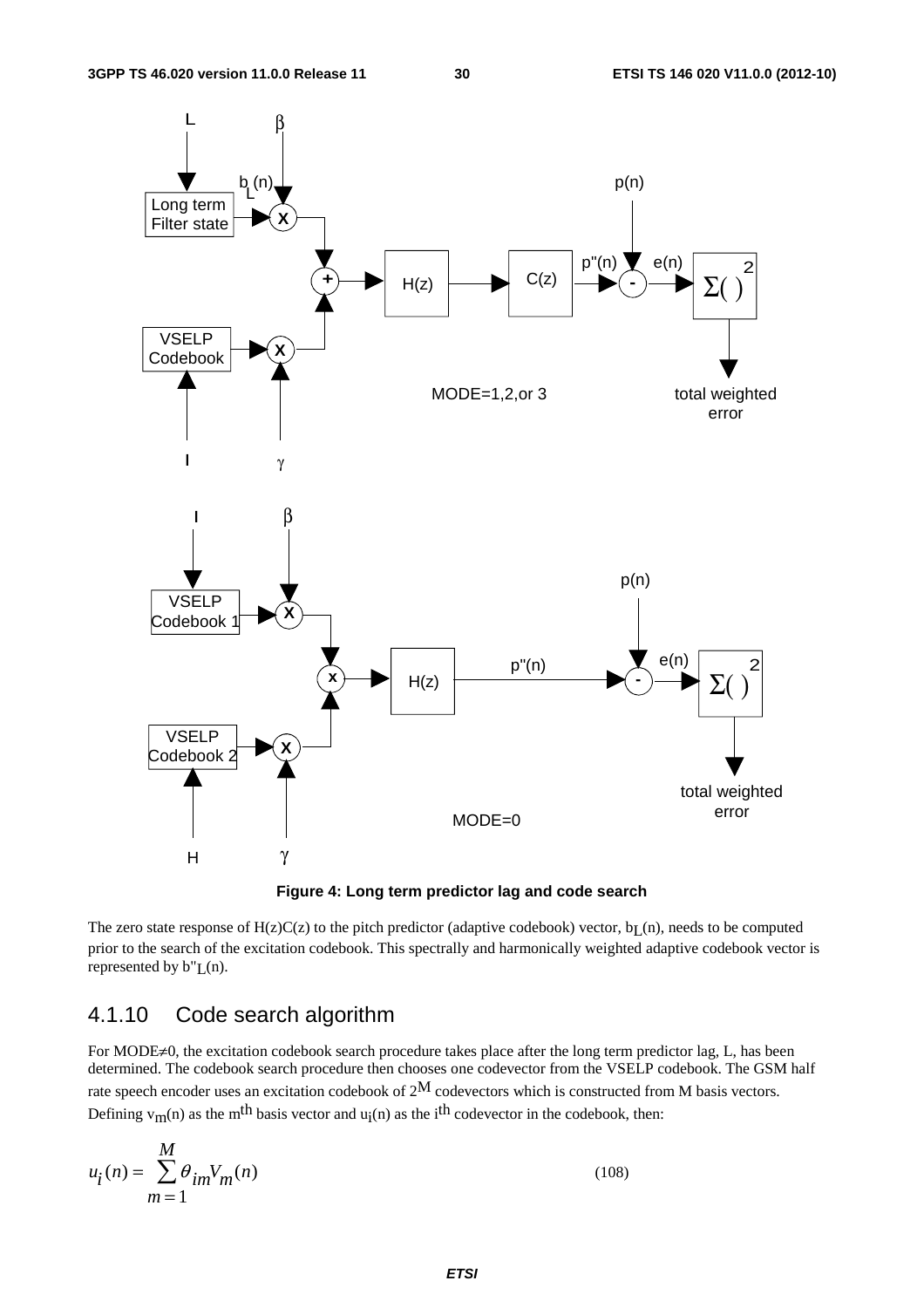where  $0 \le i \le 2^M-1$ ;  $0 \le n \le N_s-1$ . In other words, each codevector in the codebook is constructed as a linear combination of the M basis vectors. The linear combinations are defined by the  $\theta$  parameters.

θim is defined as:

 $\theta_{\text{im}} = +1$  if bit m of codeword i = 1  $\theta_{\text{im}} = -1$  if bit m of codeword i = 0

The codebook construction for the GSM half rate speech encoder can be restated as follows. Codevector i is constructed as the sum of the M basis vectors where the sign (plus or minus) of each basis vector is determined by the state of the corresponding bit in codeword i. The codebook search procedure finds the codevector which will produce the minimum total spectral and harmonic weighted error for the subframe given b" $L(n)$  (the zero state response of  $H(z)C(z)$  to  $bL(n)$ ) and allowing both the gain,  $\gamma$ , and the long term filter coefficient,  $\beta$ , to be optimized for each codevector being evaluated.

The filtered codevector  $f_i(n)$ , can be expressed as:

$$
f_i(n) = \sum_{m=1}^{M} \theta_{im} q_m(n)
$$
\n(109)

where  $q_m(n)$  is the zero state response of  $H(z)C(z)$  to basis vector  $v_m(n)$ .

If MODE=0, two VSELP codebooks are the excitation sources and are searched sequentially to identify the codeword I specifying the codevector selected from the first codebook, and codeword H, identifying the codevector chosen from the second VSELP codebook. Harmonic noise weighting is not used. When searching the second VSELP codebook, each codevector is evaluated assuming optimal gains for the codevector I, and the potential codevector H.

#### 4.1.10.1 Decorrelation of filtered basis vectors

For MODE≠0, each filtered codevector,  $f_i(n)$ , is decorrelated to the long term predictor vector, b"L(n). If MODE=0, the b<sub>L</sub>(n) vector and the single VSELP codebook excitation are replaced by two VSELP codebook excitations, as the excitation sources. In this case, decorrelation is only performed for the second VSELP codebook. In this case, the orthogonalization is done with respect to the filtered codevector chosen from the first VSELP codebook.

Defining:

$$
\Gamma = \sum_{n=0}^{N_s - 1} \left( b^n L^{(n)} \right)^2
$$
\n(110)

and

$$
\Psi m = \sum_{n=0}^{N_s - 1} b^n L^{(n)} q_m(n)
$$
\n(111)

for  $1 \le m \le M$ ; then q'<sub>m</sub>(n), the decorrelated filtered basis vectors, can be computed by:

$$
q'_m(n) = q_m(n) - \left(\frac{\Psi_m}{\Gamma}\right) b''_L(n)
$$
\n(112)

for  $1 \le m \le M$  and  $0 \le n \le N_S-1$ .

The decorrelated filtered codevectors can now be expressed as:

$$
f_i^{(n)} = \sum_{m=1}^{M} \theta_{im} q'_m(n)
$$
\n(113)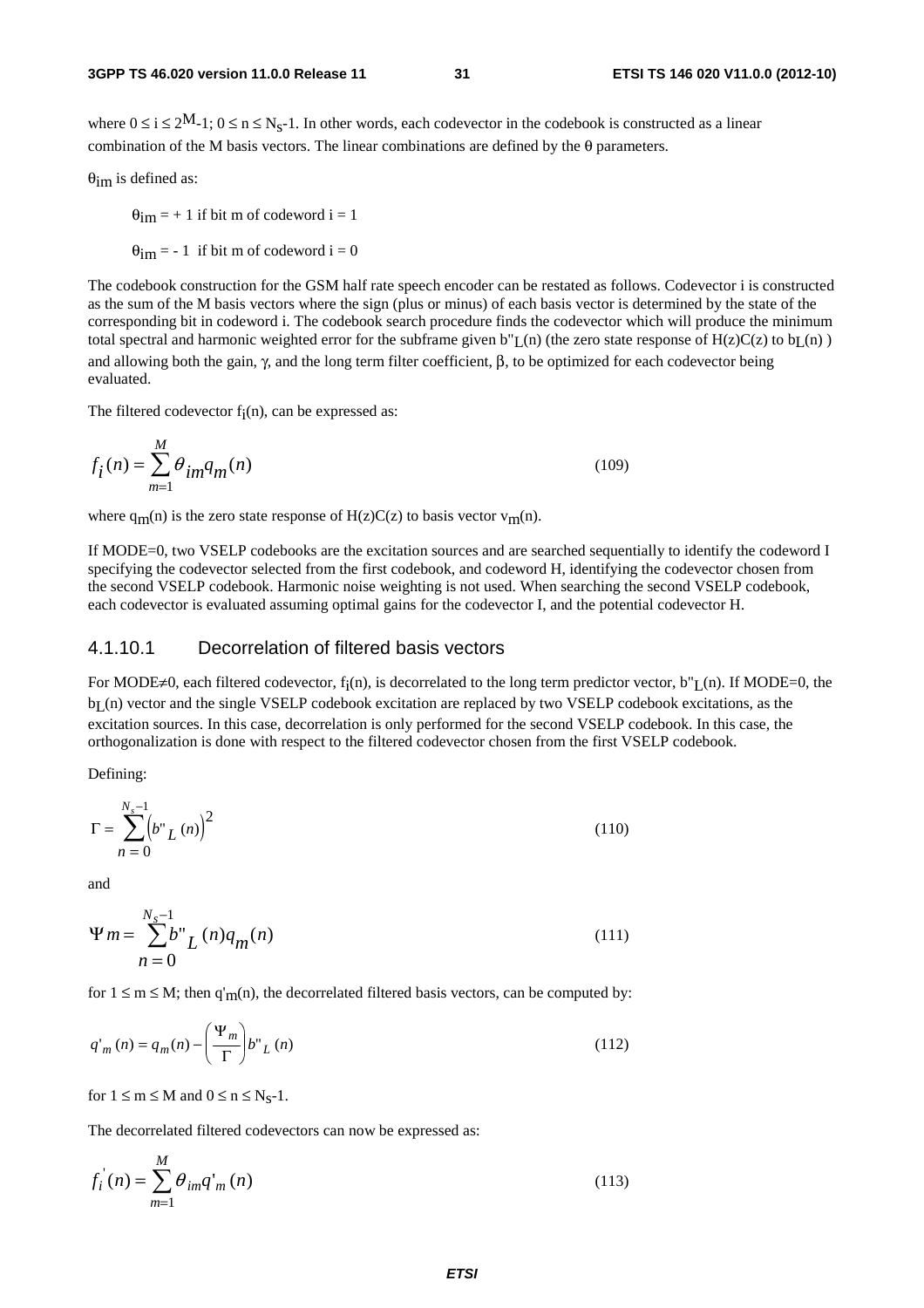for  $0 \le i \le 2^M - 1$  and  $0 \le n \le N_S - 1$ .

#### 4.1.10.2 Fast search technique

The codebook search procedure should find the codeword i which minimizes:

$$
E'_{i} = \sum_{n=0}^{N_{s}-1} (p(n) - \gamma f'_{i}(n))^{2}
$$
 (114)

Defining :

$$
C_i = \sum_{n=0}^{N_s - 1} f_i^{\dagger}(n) p(n)
$$
\n(115)

and

$$
G_i = \sum_{n=0}^{N_s - 1} \left( f_i^{\dagger}(n) \right)^2 \tag{116}
$$

then the best codevector is the one which maximizes:

$$
\frac{\left(C_i\right)^2}{G_i} \tag{117}
$$

and the corresponding optimal gain is given by:

$$
\gamma_i = \frac{C_i}{G_i} \tag{118}
$$

The search process needs to evaluate equation (117) for each codevector. The codevector which maximizes equation (117) is then chosen. Using properties of the VSELP codebook construction, the computations required for computing Ci and Gi can be greatly simplified.

defining:

$$
R_m = 2\sum_{n=0}^{N_s - 1} q'_m(n) p(n)
$$
\n(119)

for  $1 \le m \le M$  and

$$
D_{mj} = 4 \sum_{n=0}^{N_s - 1} q^{\prime}_m(n) q^{\prime}_j(n)
$$
 (120)

for  $1 \le m \le j \le M$ 

Ci can be expressed as:

$$
C_i = \frac{1}{2} \sum_{m=1}^{M} \theta_{im} R_m
$$
 (121)

and Gi can be expressed as:

$$
G_i = \frac{1}{2} \sum_{j=2}^{M} \sum_{m=1}^{j-1} \theta_{im} \theta_{ij} D_{mj} + \frac{1}{4} \sum_{j=1}^{M} D_{jj}
$$
 (122)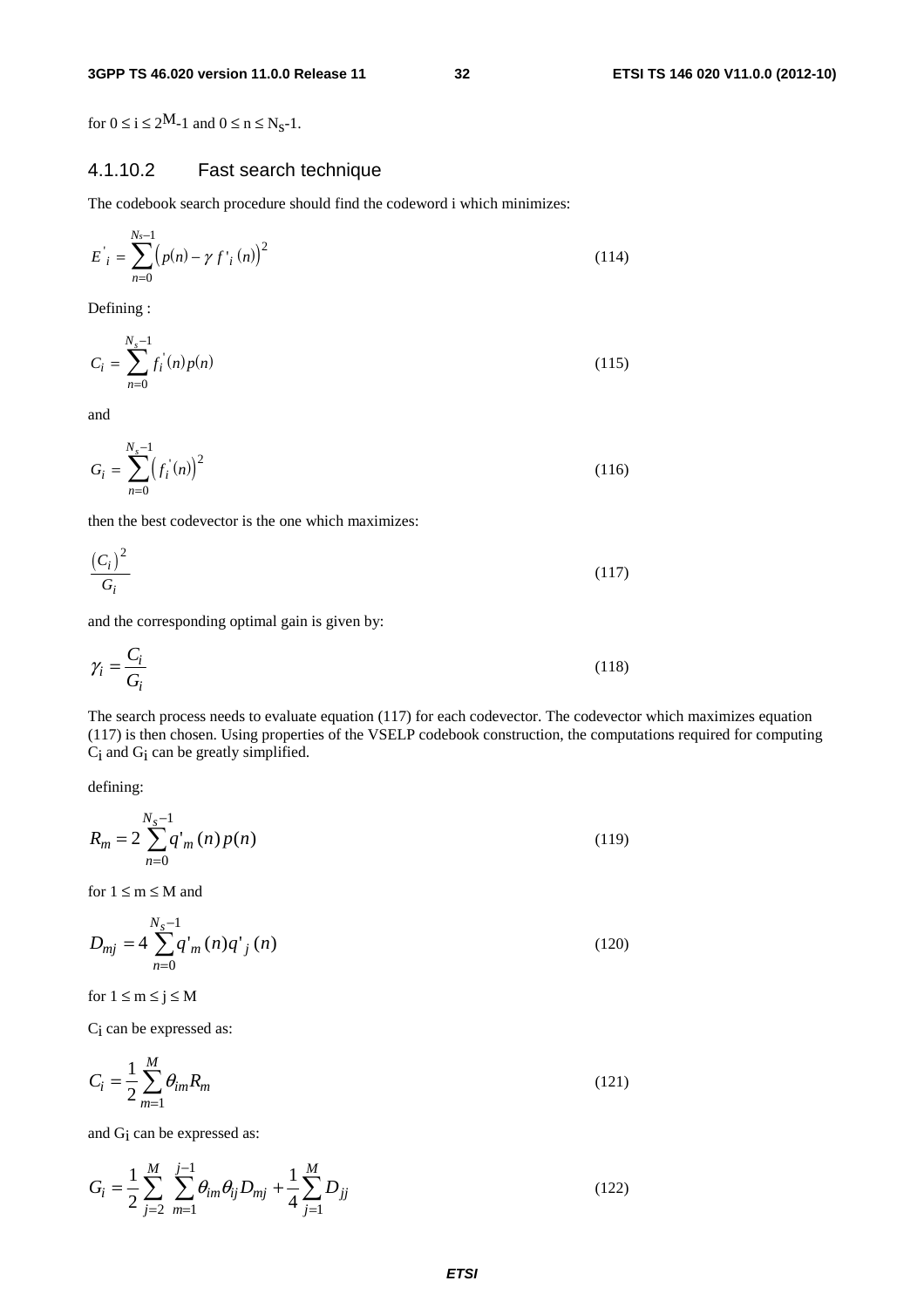Assuming that codeword u differs from codeword i in only one bit position, say position v such that  $\theta_{\rm UV} = -\theta_{\rm IV}$  and  $\theta_{\rm U} = \theta_{\rm im}$  for m  $\neq$  v then:

$$
C_u = C_i + \theta_{uv} R_v \tag{123}
$$

and

$$
G_{u} = G_{i} + \sum_{j=1}^{v-1} \theta_{uj} \theta_{uv} D_{jv} + \sum_{j=v+1}^{M} \theta_{uj} \theta_{uv} D_{vj}
$$
 (124)

The codebook search is structured such that each successive codeword evaluated differs from the previous codeword in only one bit position, then equation (123) and equation (124) can be used to update  $C_i$  and  $G_i$  in a very efficient manner. Sequencing of the codewords in this manner is accomplished using a binary Gray code. This updating operation for both equation (123) and equation (124) can be accomplished with a total of only M multiply-accumulates per codevector.

With this technique for computing C<sub>i</sub> and G<sub>i</sub> for the codevectors in a VSELP codebook, it is necessary to find the i which maximizes equation (117). Note that complementary codewords (see subclause 3.1.10) will have equivalent values for equation (117). Therefore only half of the codevectors need to be evaluated. Once the codevector which maximizes equation (117) is found, the sign of  $C_i$  for that codevector will determine whether that codevector or its complement will yield a positive gain, γ.

A running maximum for equation (117) is kept during the code search then for each codevector evaluated, evaluate equation (117) and compare to the running maximum.

$$
\frac{\left(C_i\right)^2}{G_i} > \frac{\left(C_{best}\right)^2}{G_{best}}\tag{125}
$$

Evaluating equation (125) directly from Ci and Gi requires one multiply, one divide and one compare operation. By cross multiplying equation (117) can be expressed as:

$$
\left(C_i\right)^2 G_{best} > \left(C_{best}\right)^2 G_i \tag{126}
$$

Using equation (126) requires only three multiplies and a compare per evaluation (and no divides) where  $(C_{best})^2$  and Gbest are updated throughout the search to reflect the running best codeword.

#### 4.1.11 Multimode gain vector quantization

A separate GSP0 vector quantizer is derived for each of the four voicing modes. Once the frame voicing mode is selected, the vector quantizer, corresponding to that mode, is searched to select the excitation gains at each subframe of the frame.

Although the interpretation of what the excitation sources are differs between MODE=0 and the remaining MODE values, the procedure for searching the gain vector quantizer is identical. In each case, the P0 term specifies the relative contribution of the first of the two excitation vectors to the total excitation energy at the subframe, where the first excitation vector is the long term prediction vector for MODE=1, 2 or 3, while the vector selected from the first of the two VSELP codebooks is used in the MODE=0 case.

#### 4.1.11.1 Coding GS and P0

Define  $ex(n)$  to be the excitation function at a given subframe. For MODE=1, 2 or 3,  $ex(n)$  is a linear combination of the pitch prediction vector scaled by β, the long term predictor coefficient, and of the codevector scaled by γ, its gain. In equation form

$$
ex(n) = \beta c_0(n) + \gamma c_1(n) \qquad 0 \le n \le N_S - 1 \qquad (127)
$$

where for MODE≠0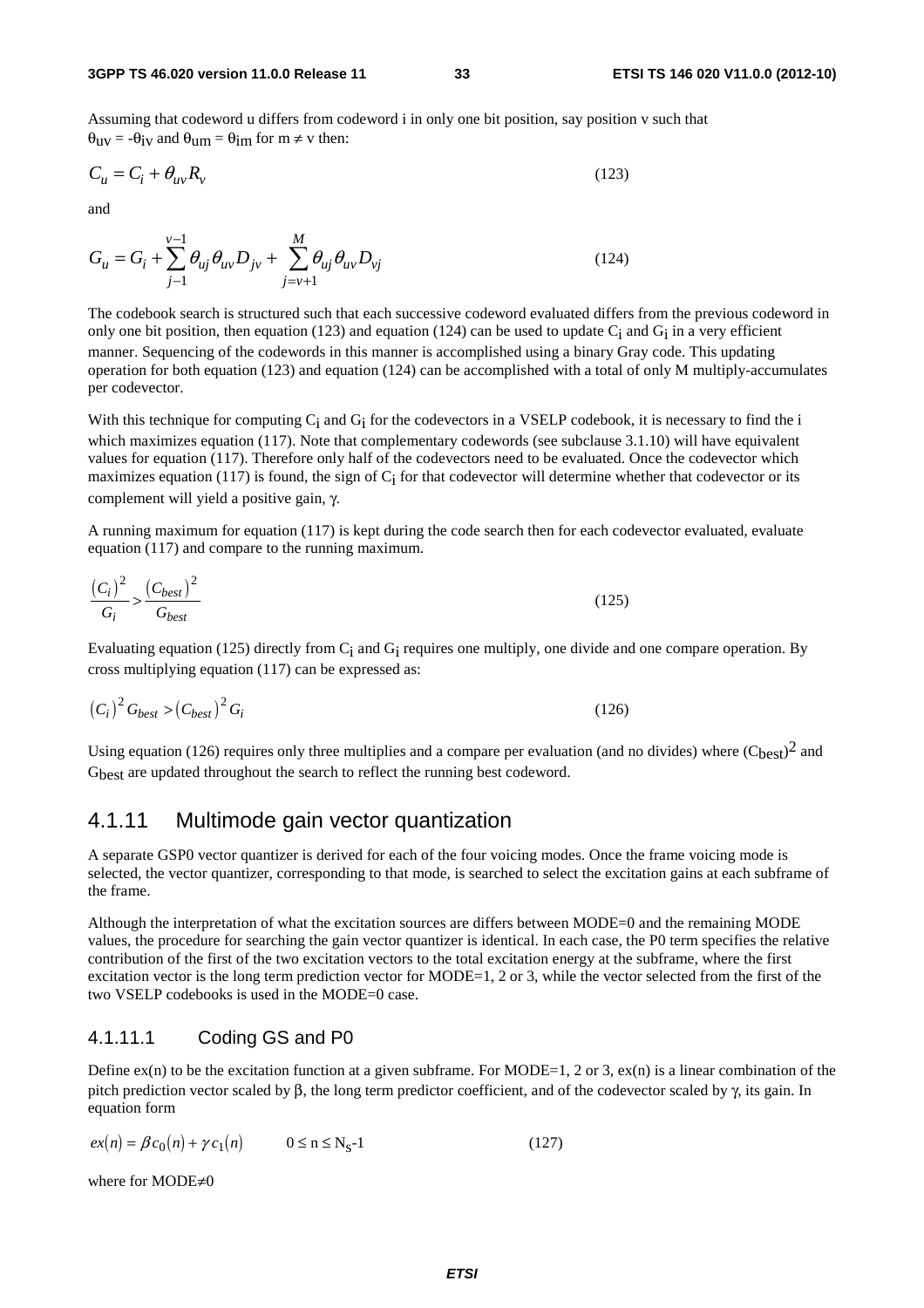$c_0(n)$  is the unweighted long term prediction vector,  $b_L(n)$ 

 $c_1(n)$  is the unweighted codevector selected,  $u_I(n)$ 

and for MODE=0

c<sub>0</sub>(n) is the unweighted codevector selected from the first VSELP codebook,  $u_{1,1}(n)$ 

 $c_1(n)$  is the unweighted codevector selected from the second VSELP codebook,  $u_{H,2}(n)$ 

The variable  $c'_{i}(n)$  is a weighted version of  $c_{i}(n)$ . The power in each excitation vector is given by

$$
R_x(k) = \sum_{n=0}^{N_s - 1} c^2_k(n) \qquad 0 \le k \le 1
$$
 (128)

Let R be the total power in the coder subframe excitation

$$
R = \beta^2 R_x(0) + \gamma^2 R_x(1) \tag{129}
$$

P0, the power contribution of the pitch prediction vector as a fraction of the total excitation power at a subframe,

$$
P0 = \frac{\beta^2 R_x(0)}{R}
$$
 where  $0 \le P0 \le 1$  (130)

Define  $R'_{q}(0)$  to be the quantized value of R(0) to be used for the current subframe and  $R_{q}(0)$  to be the quantized value of  $R(0)$ . Then:

$$
R'_{q}(0) = R_{q}(0)_{previous frame}
$$
 for subframe 1 (131a)  

$$
R'_{q}(0) = R_{q}(0)_{current frame}
$$
 for subframes 2, 3, 4 (131b)

Let RS be

$$
RS = N_s R_q^{'}(0) \prod_{i=1}^{N_p} (1 - r_i^2)
$$
 (132)

The term GS is the energy tweak parameter defined as

$$
R = GS\ RS \ - > GS = \frac{R}{RS} \tag{133}
$$

P0 represents the fraction of the total subframe excitation energy which is due to the first codebook vector, and GS, the energy tweak factor which bridges the gap between R, the actual energy in the coder excitation, and RS, its estimated value.

The gain bias factor  $\chi$ , formulated to force a better energy match between  $p(n)$  and the weighted synthetic excitation, is given below where.

$$
\chi = \min \left[ \sqrt{2.0}, \left\{ \max \left[ 1.0, \sqrt{\frac{R_{pp}}{\beta_{opt}^2 R_{cc}(0,0) + \gamma_{opt}^2 R_{cc}(1,1) + 2\beta_{opt} \gamma_{opt} R_{cc}(0,1)}} \right] \right] \right]
$$
(134)

The weighted error equation is

$$
E = \chi^2 R_{pp} - a\sqrt{GS\ P0} - b\sqrt{GS(1 - P0)} + c\,GS\sqrt{P0(1 - P0)} + d\,GS\ P0 + e\,GS(1 - P0)
$$
 (135)

where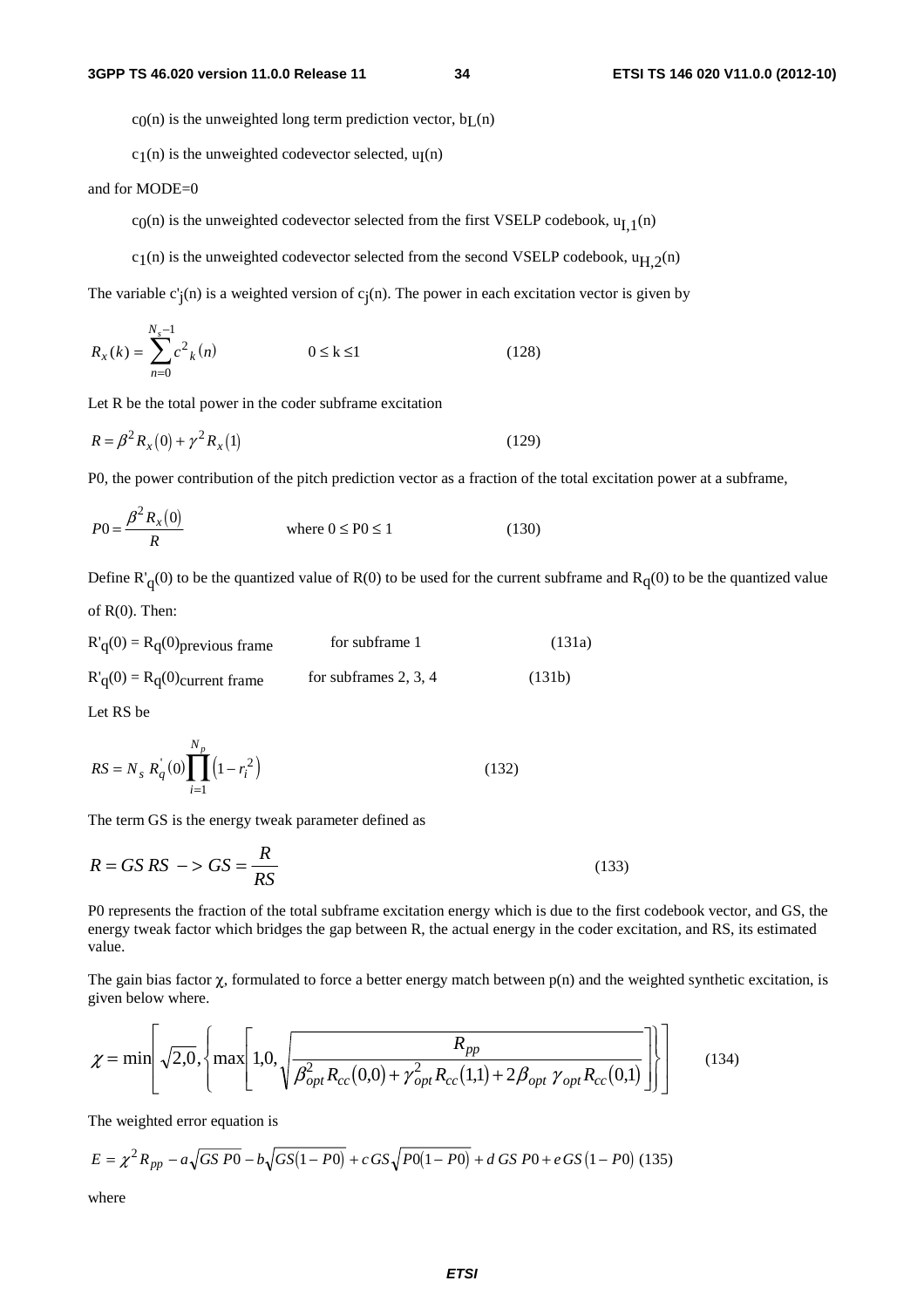$$
a = 2\chi R_{pc}(0)\sqrt{\frac{RS}{R_x(0)}}
$$
\n(136)

$$
b = 2\chi R_{pc}(1)\sqrt{\frac{RS}{R_x(1)}}
$$
\n(137)

$$
c = \frac{2R_{cc}(0,1)RS}{\sqrt{R_x(0)R_x(1)}}
$$
\n(138)

$$
d = \frac{RS R_{cc}(0,0)}{R_x(0)}
$$
(139)

$$
e = \frac{RS R_{cc}(1,1)}{R_x(1)}
$$
(140)

$$
R_{pc}(k) = \sum_{n=0}^{N_s - 1} p(n)c'_k(n) \qquad k=0,1
$$
\n
$$
R_{cc}(k, j) = \sum_{n=0}^{N_s - 1} c'_k(n)c'_j(n) \qquad k=0,1, j=k,1
$$
\n(142)

$$
R_{cc}(k, j) = R_{cc}(j, k)
$$
\n
$$
R_{pp} = \sum_{n=0}^{N_s - 1} p^2(n)
$$
\n(143)

Four separate vector quantizers for jointly coding P0 and GS are defined, one for each of the four voicing modes. The first step in quantizing of P0 and GS consists of calculating the parameters required by the error equation:

 $R_{cc}(k,j)$   $k = 0, 1, j = k, 1$  $R_x(k)$   $k = 0, 1$  RS  $R_{\text{pc}}(k)$   $k = 0, 1$ 

```
 a, b, c, d, e
```
Next equation (135) is evaluated for each of the 32 vectors in the {P0,GS} codebook, corresponding to the selected voicing mode, and the vector which minimizes the weighted error is chosen. Note that in conducting the code search

 $\chi^2 R_{pp}$  may be ignored in equation (135), since it is a constant.  $\beta_q$ , the quantized long term predictor coefficient, and  $\gamma_{\text{q}}$ , the quantized gain, are reconstructed from

$$
\beta_q = \sqrt{\frac{RS\,GS_{vq}P0_{vq}}{R_x(0)}}
$$
\n
$$
\gamma_q = \sqrt{\frac{RS\,GS_{vq}\left(1 - P0_{vq}\right)}{R_x(1)}}
$$
\n(146)

where  $P0_{\text{vq}}$  and  $GS_{\text{vq}}$  are the elements of the vector chosen from the  $\{P0,\text{GS}\}$  codebook.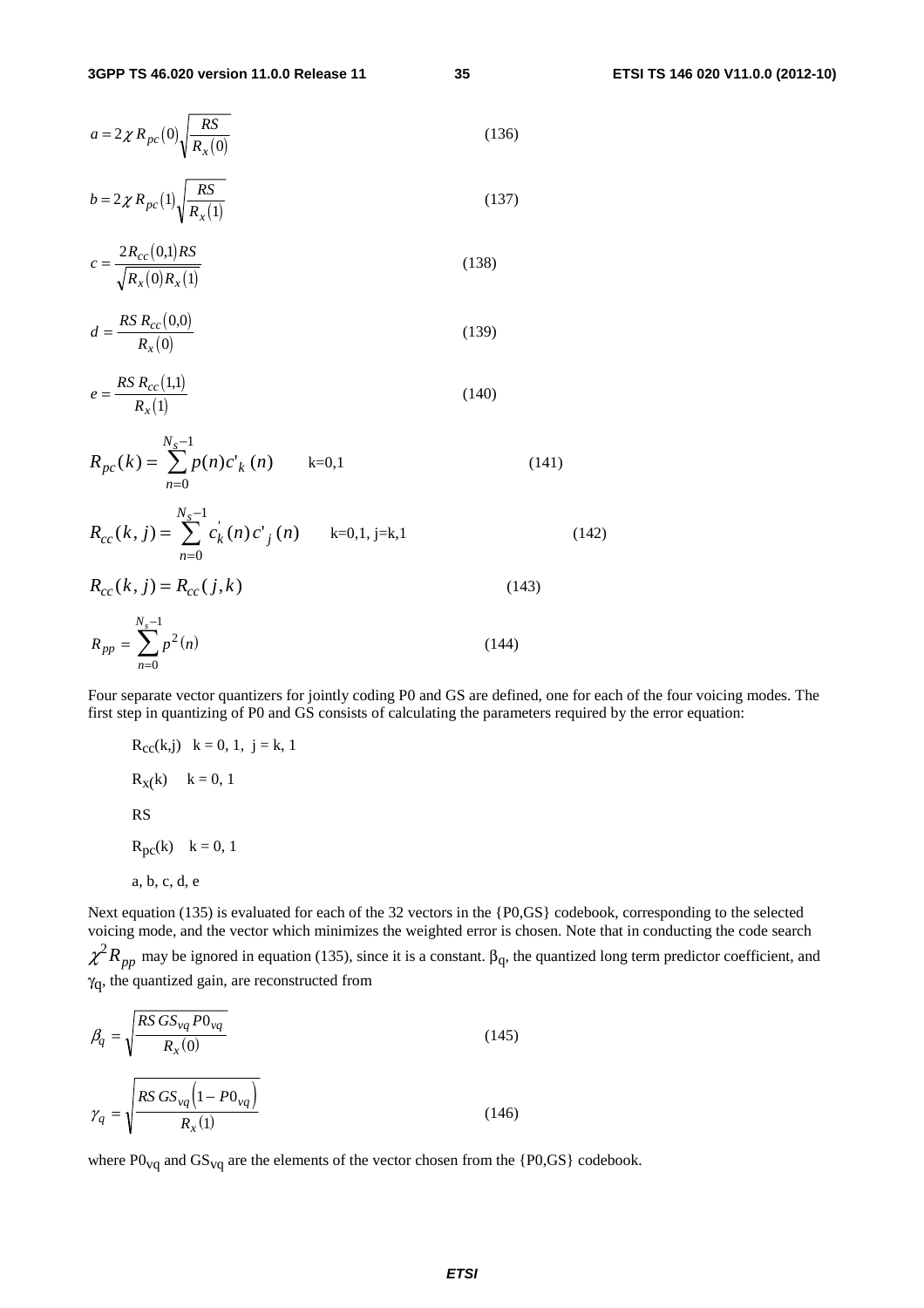A special case occurs when the long term predictor is disabled for a certain subframe, but voicing MODE≠0. This will occur when the state of the long term predictor is populated entirely by zeroes. A special case occurs when the<br>occur when the state of the long<br>For that case, the following error<br> $E \cong \chi^2 R_{pp} - b\sqrt{GS} + eGS$ 

For that case, the following error equation is used:

$$
E \cong \chi^2 R_{pp} - b\sqrt{GS} + eGS \tag{147}
$$

For this case the quantized codevector gains are:

$$
\beta_q = 0 \tag{148}
$$
\n
$$
\gamma_q = \sqrt{\frac{RS \, GS_{\nu q} \left(1 - P0_{\nu q}\right)}{R_{\chi}(1)}} \tag{149}
$$



#### 4.2 GSM half rate speech decoder

**Figure 5: The GSM half rate speech decoder for MODE = 1, 2 or 3** 

A block diagram of the GSM half rate speech decoder for MODE=1, 2 or 3 is given in figure 5. The speech decoder creates the combined excitation signal,  $ex(n)$ , from the long term filter state and the VSELP codevector. For MODE=0, the long term filter state is replaced by another VSELP codebook and the pitch prefilter is not used. The combined excitation is then processed by an adaptive pitch prefilter and gain. The prefiltered excitation is applied to the LPC synthesis filter. After reconstructing the speech signal with the synthesis filter, an adaptive spectral postfilter is applied followed by an automatic gain control which is the final processing step in the speech decoder.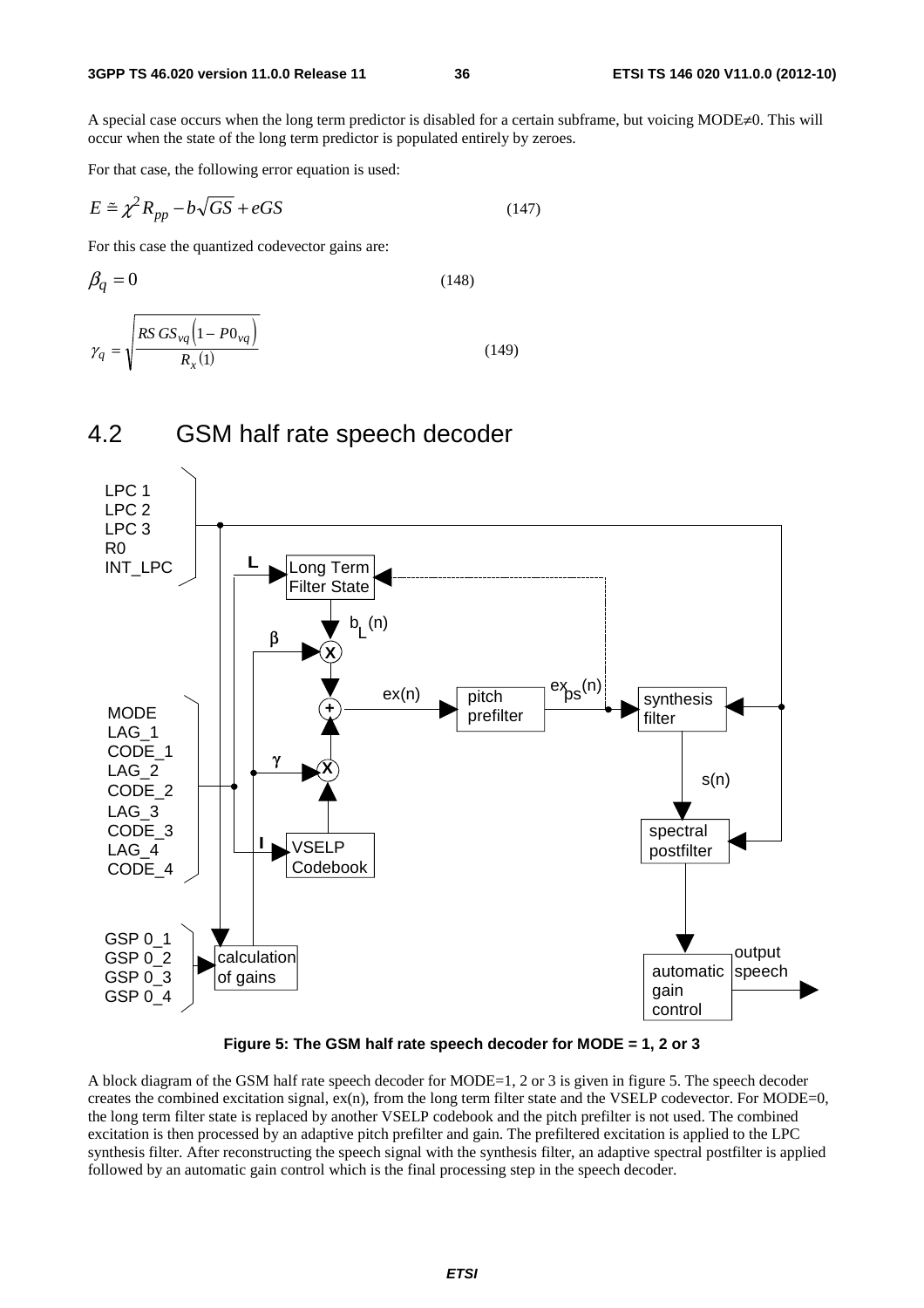### 4.2.1 Excitation generation

The combined excitation,  $ex(n)$ , shall be computed as shown in equation (127)

The combined excitation,  $ex(n)$ , is filtered by the synthesis filter to generate the speech signal. The synthesis filter is a tenth order all pole filter. The filter coefficients for the subframe are the  $\alpha_i$ 's defined in subclause 4.1.6. The filter coefficients will change from subframe to subframe. The filter state shall be preserved from subframe to subframe. A direct form filter shall be used for the synthesis filter.

#### 4.2.2 Adaptive pitch prefilter

Given  $ex(n)$  as the input,  $ex_p(n)$ , the pitch prefiltered output, is defined by

$$
ex_p(n) = ex(n) + \xi ex_p(n-L) \qquad \text{for } 0 \le n \le N_s-1 \tag{150}
$$

where

$$
\xi = \begin{cases} 0,3 \text{ Min} \big[ \beta, \sqrt{PO} \big] & ; \text{MODE} \neq 0 \\ 0 & ; \text{MODE} = 0 \end{cases} \tag{151}
$$

Since L can be fractional in value, an interpolating filter is used. This is the same interpolating filter which is used for the open loop lag search. A gain scale factor is computed and is used to scale the pitch prefiltered excitation, prior to applying it to the LPC synthesis filter. P<sub>scale</sub>, the gain scale factor, is

$$
P_{scale} = \sqrt{\sum_{n=0}^{N-1} \frac{ex^2(n)}{\sum_{n=0}^{N-1} ex_p^2(n)}}
$$
(152)

Thus  $\exp(s(n))$ , the gain corrected pitch prefiltered excitation which drives the LPC synthesis filter, is given by

$$
ex_{ps}(n) = P_{scale}ex_{p}(n) \qquad \text{(153)}
$$

#### 4.2.3 Synthesis Filter

A direct form synthesis filter is used:

*Np*

$$
s(n) = ex_{ps}(n) + \sum_{i=1}^{10} \alpha_i s(n-i) \qquad \qquad , 0 \le n \le N_s - 1 \qquad (154)
$$

## 4.2.4 Adaptive spectral postfilter

The perceptual quality of the synthetic speech is enhanced by using an adaptive postfilter as the final processing step. The general form of the postfilter is given by:

$$
\bar{s}(n) = s(n) - \sum_{i=1}^{Np} r \dot{f} \alpha_i s(n-i) \qquad , 0 \le n \le N_s - 1 \qquad (155)
$$

$$
\tilde{s}(n) = \bar{s}(n) + \sum_{i=1}^{N_p} (0.75)^i \alpha_i \tilde{s}(n-i) \qquad 0 \le n \le N_s - 1 \qquad (156)
$$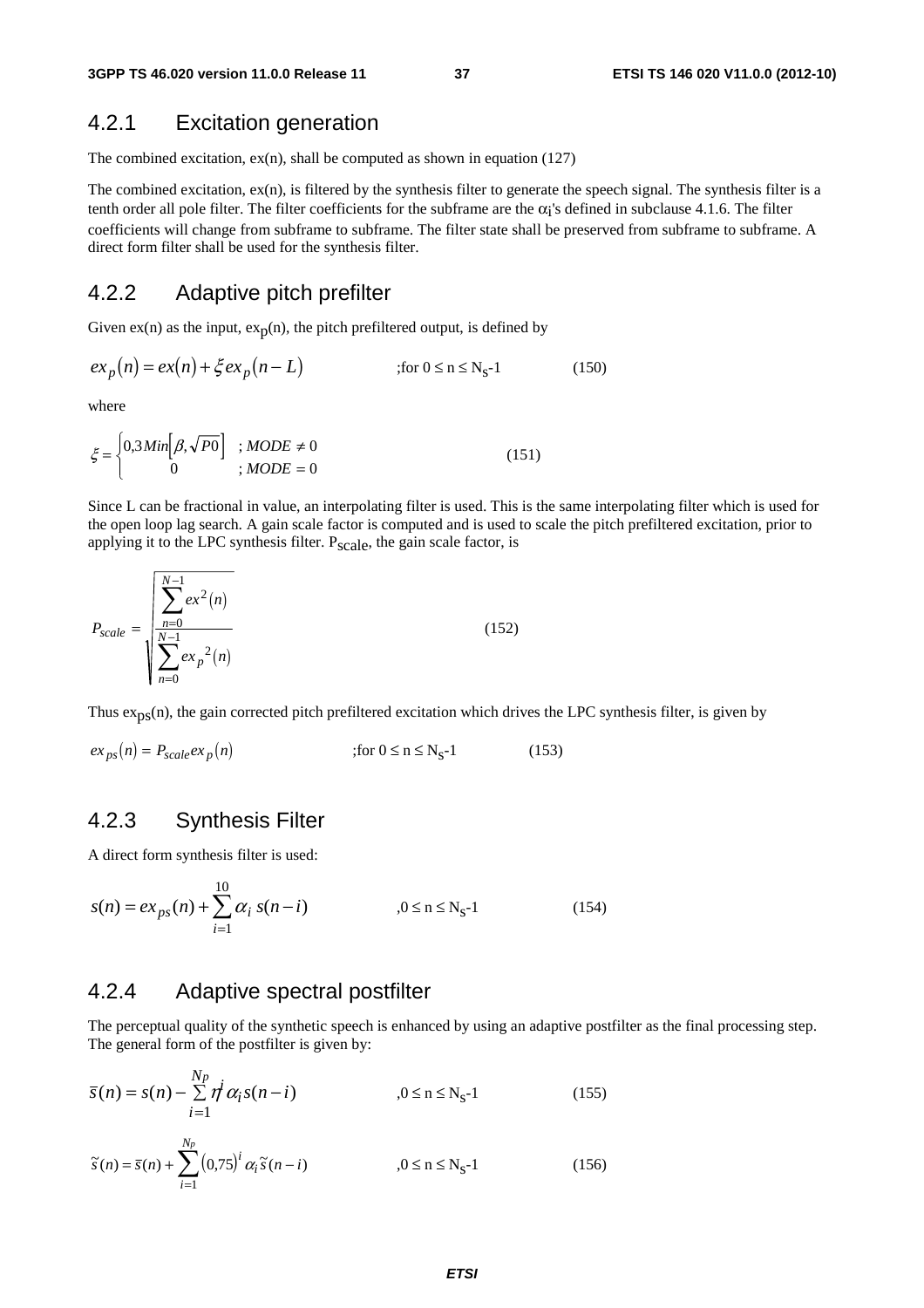**3GPP TS 46.020 version 11.0.0 Release 11 38 ETSI TS 146 020 V11.0.0 (2012-10)**

**3GPP TS 46.020 version 11.0.0 Release 11 38**  

$$
\hat{s}(n) = \tilde{s}(n) - 0, 2\tilde{s}(n-1)
$$
 **0 ≤ n ≤ N<sub>s</sub>-1** (157)

The adaptive spectral postfilter numerator polynomial equation (155) is replaced by a spectrally smoothed version of the adaptive spectral postfilter denominator polynomial equation (156). To derive the coefficients of the numerator polynomial, the denominator polynomial coefficients are converted to the autocorrelation coefficients R(i). The SST bandwidth expansion function is then applied to the autocorrelation sequence,

$$
R_{sst}(i) = R(i)W_{sst}(i) \qquad , 0 \le i \le N_p \qquad (158)
$$

and the numerator polynomial coefficients are calculated from the modified autocorrelation sequence via the AFLAT recursion.

From  $R_{sst}(i)$  the reflection coefficients which define the combined spectrally noise weighted synthesis filter are computed using the AFLAT recursion once per frame.

STEP 1 Define the initial conditions for the AFLAT recursion:

$$
P_o(i) = R_{sst}(i)
$$
  
\n
$$
v_o(i) = R_{sst}(|i + 1|)
$$
  
\n
$$
P_o(i) = R_{sst}(|i + 1|)
$$
  
\n
$$
P_o(i) = R_{sst}(|i + 1|)
$$
  
\n
$$
P_o(i) = R_{sst}(|i + 1|)
$$
  
\n
$$
P_o(i) = R_{nst}(|i + 1|)
$$
  
\n
$$
P_o(i) = R_{nst}(|i + 1|)
$$
  
\n
$$
P_o(i) = R_{nst}(|i + 1|)
$$
  
\n
$$
P_o(i) = R_{nst}(|i + 1|)
$$
  
\n
$$
P_o(i) = R_{nst}(|i + 1|)
$$
  
\n
$$
P_o(i) = R_{st}(|i + 1|)
$$
  
\n
$$
P_o(i) = R_{st}(|i + 1|)
$$
  
\n
$$
P_o(i) = R_{st}(|i + 1|)
$$
  
\n
$$
P_o(i) = R_{st}(|i + 1|)
$$
  
\n
$$
P_o(i) = R_{st}(|i + 1|)
$$
  
\n
$$
P_o(i) = R_{st}(|i + 1|)
$$
  
\n
$$
P_o(i) = R_{st}(|i + 1|)
$$
  
\n
$$
P_o(i) = R_{st}(|i + 1|)
$$
  
\n
$$
P_o(i) = R_{st}(|i + 1|)
$$
  
\n
$$
P_o(i) = R_{st}(|i + 1|)
$$
  
\n
$$
P_o(i) = R_{st}(|i + 1|)
$$

STEP 2 Initialize j, the index of the lattice stage, to point to the first lattice stage:

$$
j=1\tag{161}
$$

STEP 3 Compute  $r_i$ , the j-th reflection coefficient, using:

$$
r_j = -\frac{V_{j-1}(0)}{P_{j-1}(0)}
$$
\n(162)

STEP 4 Given  $r_j$ , update the values of  $V_j$  and  $P_j$  arrays using:

$$
P_j(i) = (1 + r_j^2) P_{j-1}(i) + r_j \Big[ V_{j-1}(i) + V_{j-1}(-i) \Big] \qquad 0 \le i \le Np - j - 1 \qquad (163)
$$

$$
V_j(i) = V_{j-1}(i+1) + r_j^2 V_{j-1}(-i-1) + 2r_j P_{j-1}(|i+1|), 1 + j - Np \le i \le Np - j - 1
$$
 (164)

STEP 5 Increment j:

 $j = j + 1$ 

*N <sup>p</sup>*

- STEP 6 If  $j \le N_p$  go to step 3, otherwise all  $N_p$  reflection coefficients have been obtained.
- STEP 7 The reflection coefficients,  $r_j$ , are then converted to  $\bar{\alpha}_i$ , the direct-form LP filter coefficients for use in the adaptive spectral postfilter numerator polynomial.

The resultant adaptive spectral postfilter is derived from equations 155, 156 and 157:

$$
\overline{s}(n) = s(n) - \sum_{i=1}^{N_p} \overline{\alpha}_i s(n-i) \qquad , 0 \le n \le N_s - 1 \qquad (165)
$$
  

$$
\tilde{s}(n) = \overline{s}(n) + \sum_{i=1}^{N_p} (0,75)^i \alpha_i \tilde{s}(n-i) \qquad , 0 \le n \le N_s - 1 \qquad (166)
$$
  

$$
\hat{s}(n) = \tilde{s}(n) - 0, 2\tilde{s}(n-1) \qquad , 0 \le n \le N_s - 1 \qquad (167)
$$

In order to reduce the computations needed to compute the spectrally smoothed numerator coefficients, the spectral smoothing operation is performed once per frame on the denominator coefficients corresponding to the uninterpolated coefficients. This will yield the coefficients for the numerator of the spectral postfilter for subframe four. The numerator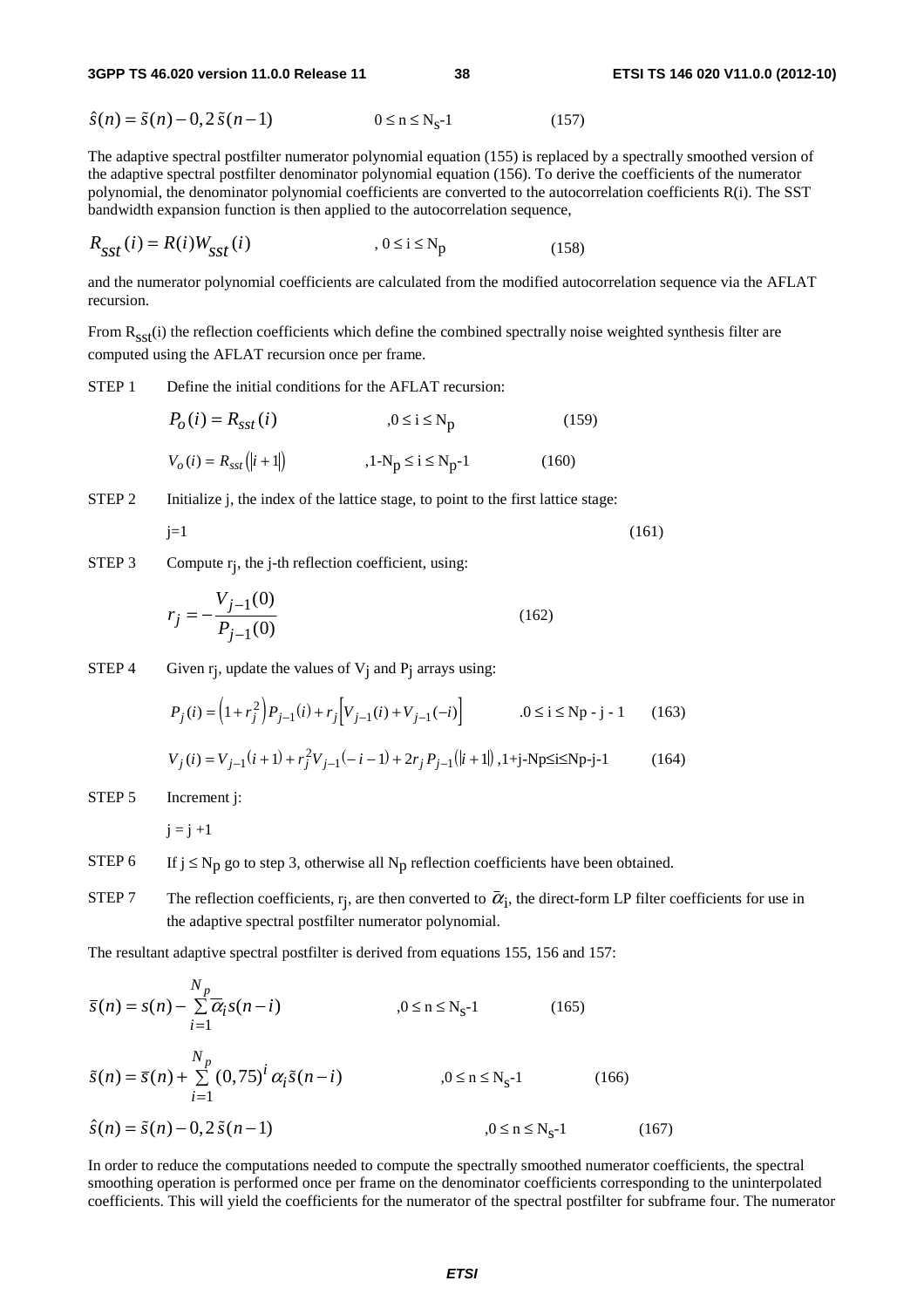coefficients for subframes one, two, and three are interpolated using the same interpolation scheme that is used for the LPC synthesis coefficients (see subclause 4.1.6).

As in the case of the pitch prefilter, a means of automatic gain control is needed to ensure unity gain through the spectral postfilter. A scale factor,  $S_{scale}$  is given by:

 $S'_{scale}(n) = (0.9875 S'_{scale}(n-1)) + (0.0125 S_{scale})$  (168)

Scale factor,  $S_{\text{scal}}$  is the square root of the ratio of the input signal energy to the output signal energy over the subframe.

The output of the spectral postfilter is then multiplied by  $S_{scale}$  as the last step in reconstructing the speech signal in the speech decoder.

#### 4.2.5 Updating decoder states

The long term predictor state,  $r(n)$ , is updated by:

| $r(n) = r(n+40)$  | for $-146 \le n \le -41$ | (169) |
|-------------------|--------------------------|-------|
| $r(n) = ex(n+40)$ | for $-40 \le n \le -1$   | (170) |

## 5 Homing sequences

## 5.1 Functional description

The half rate speech codec as well as the DTX system and comfort noise generator are described in a bit exact arithmetic to allow for easy type approval as well as general testing purposes of the half rate speech codec.

The response of the codec to a predefined input sequence can only be foreseen if the internal state variables of the codec are in a predefined state at the beginning of the experiment. Therefore, the codec has to be put in a so called home state before a bit exact test can be performed. This is usually done by a reset.

To allow a reset of the codec in remote locations, special homing frames have been defined for the encoder and the decoder, thus enabling a codec homing by inband signalling.

The codec homing procedure is defined in such a way, that on either direction (encoder or decoder), the homing functions are called after processing the homing frame that is input. The output corresponding to the first homing frame is therefore dependent on the codec state when receiving that frame and hence usually not known. The response to any further homing frame in one direction is by definition a homing frame of the other direction. This procedure allows homing of both, the encoder and decoder from either side, if a loop back configuration is implemented, taking proper framing into account.

## 5.2 Definitions

**encoder homing frame:** The encoder homing frame consists of 160 identical samples, each 13 bit long, with the least significant bit set to "one" and all other bits set to "zero". When written to 16 bit long words with left justifications, the samples have a value of 0008 hex. Test sequence SEQ05.INP described in GSM 06.07 [3] defines the encoder homing frame. The speech decoder has to produce this frame as a response to the second and any further decoder homing frame if at least two decoder homing frames were input to the decoder consecutively.

**decoder homing frame:** The decoder homing frame has a fixed set of speech parameters as defined in test sequence SEQ05.INP described in GSM 06.07 [3]. It is the natural response of the speech encoder to the second and any further encoder homing frame if at least two encoder homing frames were input to the encoder consecutively.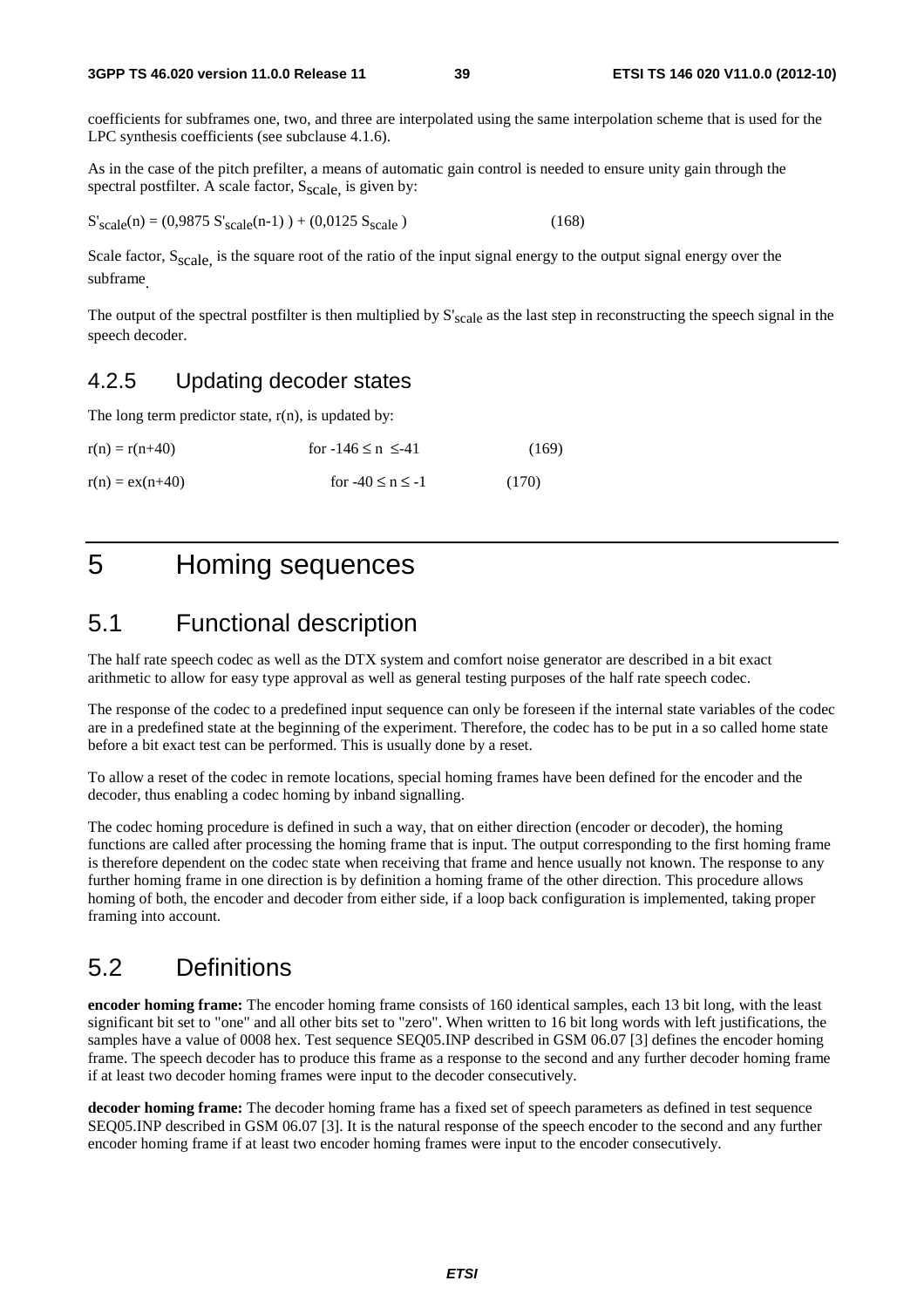## 5.3 Encoder homing

Whenever the half rate speech encoder receives at its input an encoder homing frame exactly aligned with its internal speech frame segmentation, the following events take place:

- Step 1: The speech encoder performs its normal operation including VAD and DTX and produces a speech parameter frame at its output which is in general unknown. But if the speech encoder was in its home state at the beginning of that frame, then the resulting speech parameter frame is identical to the decoder homing frame (this is the way how the decoder homing frame was constructed).
- Step 2: After successful termination of that operation, the speech encoder provokes the homing functions for all submodules including VAD and DTX and sets all state variables into their home state. On the reception of the next input frame, the speech encoder will start from its home state.
- NOTE: Applying a sequence of N encoder homing frames will cause at least N-1 decoder homing frames at the output of the speech encoder.

## 5.4 Decoder homing

Whenever the speech decoder receives at its input a decoder homing frame, then the following events take place:

- Step 1: The speech decoder performs its normal operation including comfort noise generation and produces a speech frame at its output which is in general unknown. But if the speech decoder was in its home state at the beginning of that frame, then the resulting speech frame is replaced by the encoder homing frame. This would not naturally be the case but is forced by this definition here.
- Step 2: After successful termination of that operation, the speech decoder provokes the homing functions for all submodules including the comfort noise generator and sets all state variables into their home state. On the reception of the next input frame, the speech decoder will start from its home state.
- NOTE 1: Applying a sequence of N decoder homing frames will cause at least N-1 encoder homing frames at the output of the speech decoder.
- NOTE 2: By definition the first 58 bits of the decoder homing frame must differ in at least one bit position from the first 58 bits of any of the decoder test sequences. Therefore, if the decoder is in its home state, it is sufficient to check only these first 58 bits to detect a subsequent decoder homing frame. This definition ids made to support a delay optimised implementation in the TRAU uplink direction.

## 5.5 Encoder home state

In GSM 06.06 [2], a listing of all the encoder state variables with their predefined values when in the home state is given.

## 5.6 Decoder home state

In GSM 06.06 [2], a listing of all the decoder state variables with their predefined values when in the home state is given.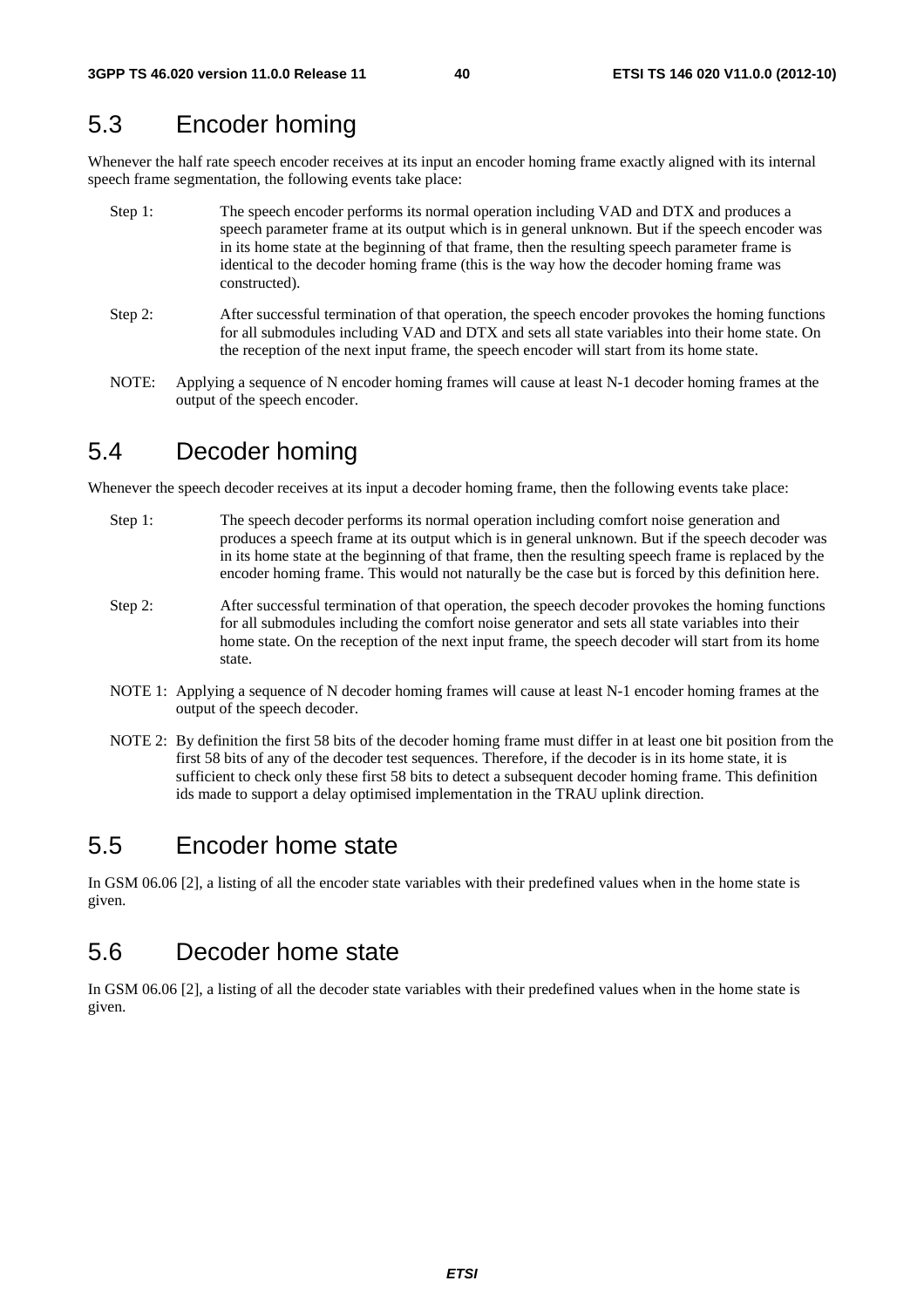## Annex A (normative): Codec parameter description

## A.1 Codec parameter description

The following is a list of all the parameters which are coded for each 20 ms speech frame. The basic data rate of the speech coder is 5,6 kbps. Therefore each 20 ms speech frame consists of 112 bits. These bits are given in table A.1.

| <b>Parameter</b>                   | No. of bits      | <b>Description</b>                                            |
|------------------------------------|------------------|---------------------------------------------------------------|
| Frame bits:                        |                  |                                                               |
| <b>MODE</b>                        | $\overline{2}$   | voicing mode                                                  |
| $\overline{R}$                     | 5                | frame energy                                                  |
| $\overline{\text{LPC1}}$           | 11               | reflection coefficient vector r1-r3                           |
| LPC <sub>2</sub>                   | 9                | reflection coefficient vector r4-r6                           |
| LPC3                               | 8                | reflection coefficient vector r <sub>7</sub> -r <sub>10</sub> |
| INT_LPC                            | 1                | the soft interpolation bit for the frame                      |
| Subframe bits (MODE = $1,2$ or 3): |                  |                                                               |
| $LAG_1$                            | 8                | lag for first subframe                                        |
| $LAG_2$                            | 4                | lag delta code for second subframe                            |
| $LAG_3$                            | 4                | lag delta code for third subframe                             |
| $LAG_4$                            | 4                | lag delta code for fourth subframe                            |
| CODE_1                             | 9                | codebook, I, for first subframe                               |
| CODE_2                             | $\overline{9}$   | codebook, I, for second subframe                              |
| CODE_3                             | $\boldsymbol{9}$ | codebook, I, for third subframe                               |
| CODE_4                             | $\overline{9}$   | codebook, I, for fourth subframe                              |
| GSP <sub>0_1</sub>                 | 5                | {P0,GS} code for first subframe                               |
| GSP <sub>0_2</sub>                 | 5                | {P0,GS} code for second subframe                              |
| GSP <sub>0</sub> 3                 | 5                | {P0,GS} code for third subframe                               |
| GSP <sub>0_4</sub>                 | $\overline{5}$   | {P0,GS} code for fourth subframe                              |
| Subframe bits (MODE=0):            |                  |                                                               |
| CODE1_1                            | 7                | codebook code, I, for first subframe                          |
| CODE2_1                            | 7                | codebook code, H, for first subframe                          |
| CODE1_2                            | 7                | codebook code, I, for second subframe                         |
| CODE2 <sub>2</sub>                 | 7                | codebook code, H, for second subframe                         |
| CODE1_3                            | 7                | codebook code, I, for third subframe                          |
| CODE2_3                            | 7                | codebook code, H for third subframe                           |
| CODE1_4                            | $\overline{7}$   | codebook code, I, for fourth subframe                         |
| CODE2_4                            | 7                | codebook code, H, for fourth subframe                         |
| GSP0_1                             | 5                | {P0,GS} code for first subframe                               |
| GSP <sub>0_2</sub>                 | 5                | {P0,GS} code for second subframe                              |
| GSP0_3                             | 5                | {P0,GS} code for third subframe                               |
| GSP <sub>0</sub> _4                | 5                | {P0, GS} code for fourth subframe                             |

| Table A.1: Codec parameter description |  |  |
|----------------------------------------|--|--|
|----------------------------------------|--|--|

## A.1.1 MODE

The speech coder is defined by 4 voicing modes. MODE is a two bit code which specifies which of the four voicing modes is used at the current frame. The MODE indicates which definition of the frame bits to apply to the current frame.

## A.1.2 R0

R0 is a code which represents the average signal power of the input speech for the frame. The average signal power is computed using an analysis window which is centered over the last 100 samples of the frame.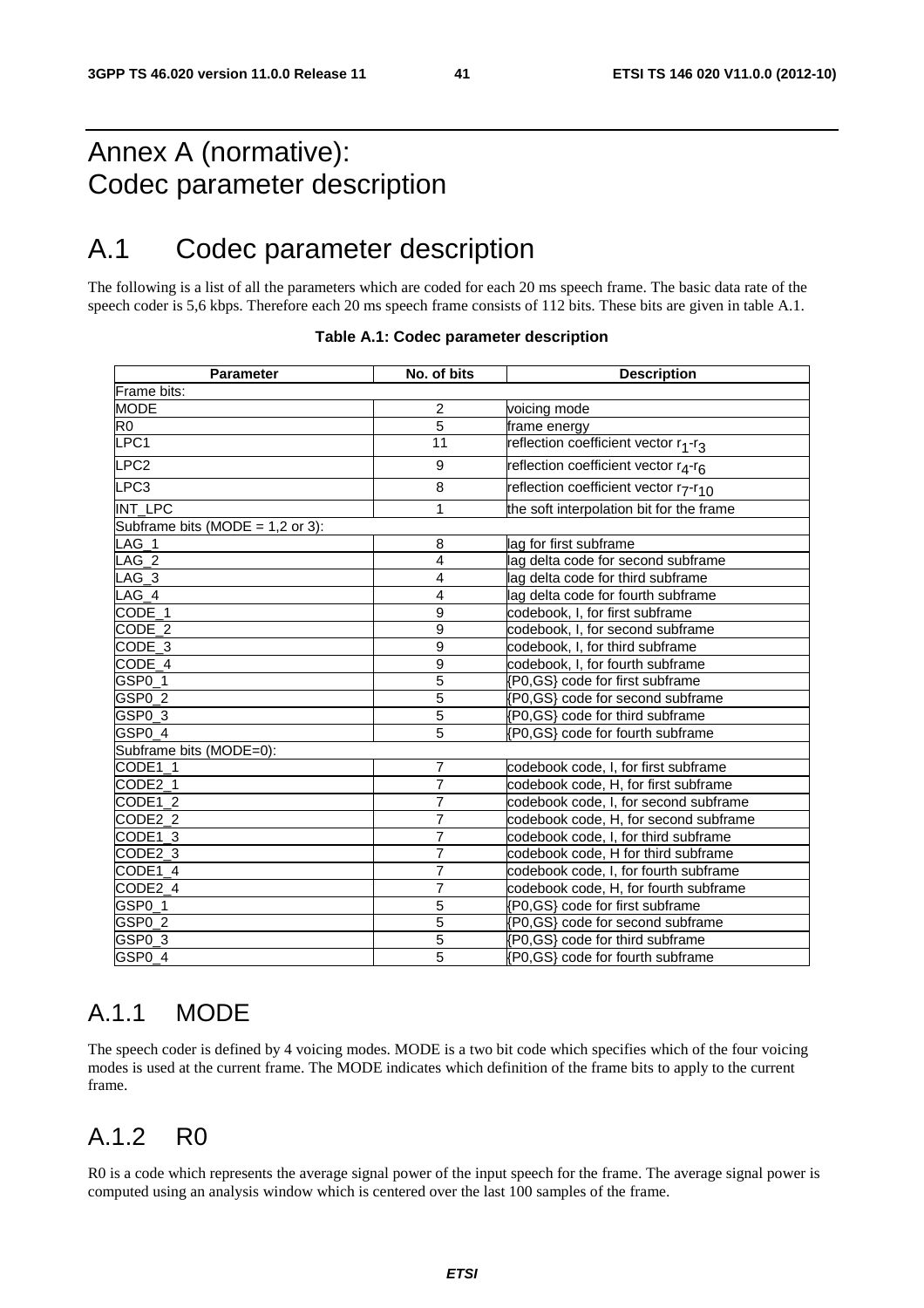## A.1.3 LPC1 - LPC3

The 10 reflection coefficients are vector quantized in three vector segments. The first vector segment codes reflection coefficients r1 - r3, the second vector segment codes coefficients r4-r6, the third vector segment codes coefficients r7 r10.

## A.1.4 LAG\_1 - LAG\_4

LAG 1, the lag for the first subframe, can take on the value in the range of 21 to 142. Eight bits are used to encode the lag which may be fractional in value. Each of the remaining lag values ( LAG\_2 through LAG\_4) is delta coded relative to the preceding subframe's coded value of the lag, with a deviation of  $-8$  to  $+7$  allowable lag value levels specified by a four bit code.

## A.1.5 CODEx\_1 - CODEx\_4

If MODE  $\neq$  0, the code value for the VSELP codebook is the codeword I as derived by the codebook search procedure. If MODE=0, two VSELP codebooks are sequentially searched, with codeword I, specifying the codevector from the first VSELP codebook, assigned onto CODE1\_x, and codeword H, specifying the codeword selected from the second VSELP codebook, assigned onto CODE2\_x, where x is the subframe number.

## A.1.6 GSP0\_1 - GSP0\_4

The {P0,GS} codebook contains the values needed to determine the gain factors for the excitation vectors of a given subframe. The index of the corresponding codebook entry is assigned to GSP0\_x.

The speech coder is a multimode speech coder, defined by four voicing modes:

| $MODE = 0$ | unvoiced          |
|------------|-------------------|
| $MODE = 1$ | slightly voiced   |
| $MODE = 2$ | moderately voiced |
| $MODE = 3$ | strongly voiced   |

If MODE=0, the adaptive codebook (long-term predictor) and the VSELP codebook are replaced by two other VSELP codebooks.

## A.2 Basic coder parameters

The following are the basic parameters for the 5 600 bps GSM half rate speech codec system.

|    | sampling rate              | 8 kHz               |
|----|----------------------------|---------------------|
| ΝF | frame length               | 160 samples (20 ms) |
| Ns | subframe length            | 40 samples (5 ms)   |
| Np | short term predictor order | 10                  |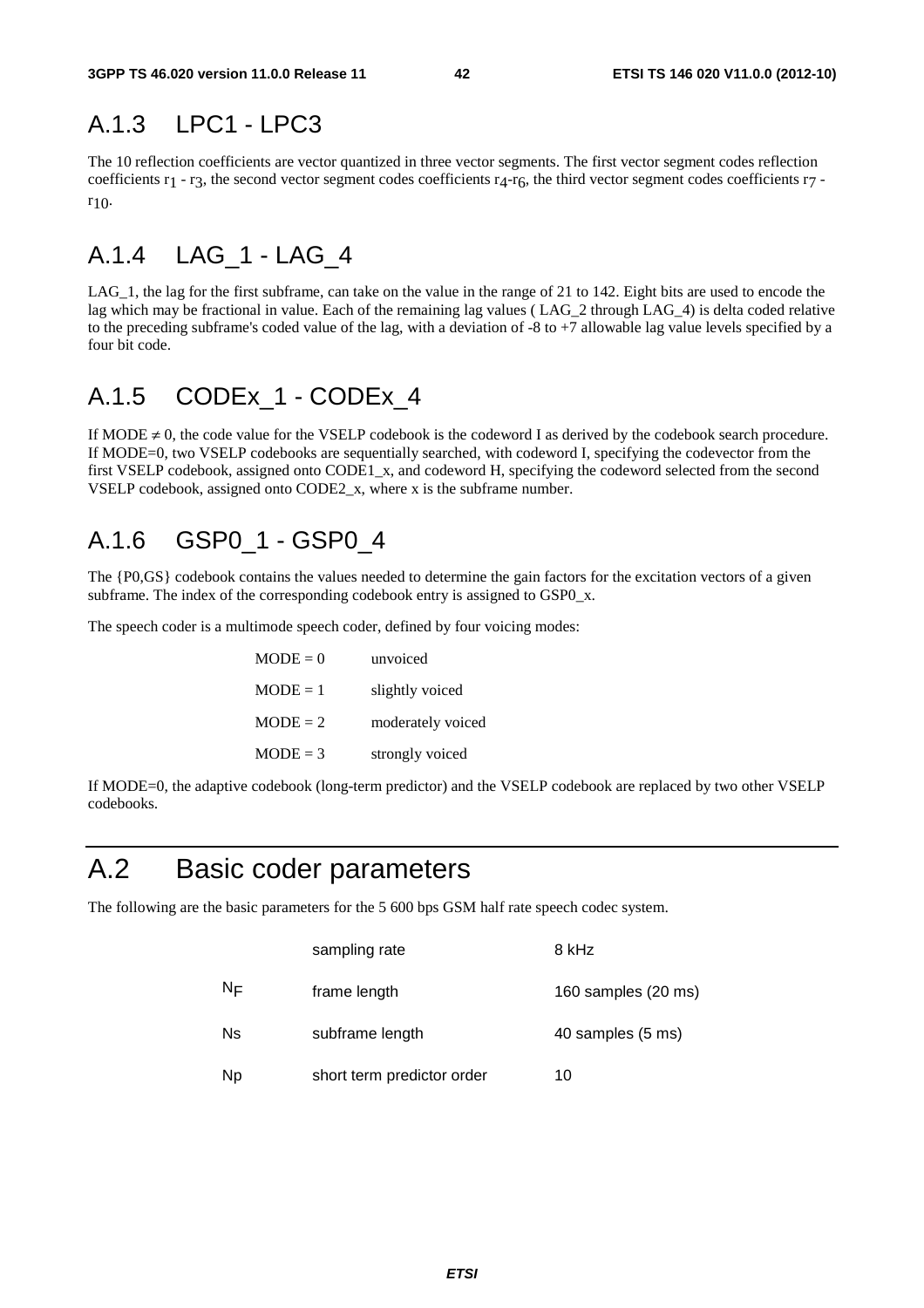## Annex B (normative): Order of occurrence of the codec parameters over Abis

The order of occurrence of the codec parameters over the Abis is defined for unvoiced speech ( $\text{MODE} = 0$ ) and voiced speech (MODE =  $1, 2$  or  $3$ ) in tables B.1 and B.2 respectively.

#### **Table B.1: Occurrence of the codec parameters over Abis for unvoiced speech (MODE = 0)**

| <b>Parameter</b> | No. of bits    | Bit No. (MSB - LSB) |
|------------------|----------------|---------------------|
| R0               | 5              | $b1 - b5$           |
| LPC1             | 11             | b6 - b16            |
| LPC <sub>2</sub> | 9              | $b17 - b25$         |
| LPC3             | 8              | b26 - b33           |
| INT_LPC          | 1              | <b>b34</b>          |
| <b>MODE</b>      | $\overline{2}$ | b35 - b36           |
|                  |                |                     |
| CODE1_1          | $\overline{7}$ | $b37 - b43$         |
| CODE2_1          | $\overline{7}$ | b44 - b50           |
| GSP0_1           | 5              | b51 - b55           |
|                  |                |                     |
| CODE1_2          | 7              | b56 - b62           |
| CODE2_2          | 7              | b63 - b69           |
| GSP0_2           | 5              | b70 - b74           |
|                  |                |                     |
| CODE1_3          | $\overline{7}$ | b75 - b81           |
| CODE2_3          | $\overline{7}$ | b82 - b88           |
| GSP0_3           | 5              | b89 - b93           |
|                  |                |                     |
| CODE1_4          | $\overline{7}$ | b94 - b100          |
| CODE2_4          | 7              | b101 - b107         |
| GSP0_4           | 5              | b108 - b112         |
|                  |                |                     |

#### **Table B.2: Occurrence of the codec parameters over Abis for voiced speech (MODE = 1, 2 or 3)**

| <b>Parameter</b> | No. of bits    | Bit No. (MSB - LSB) |
|------------------|----------------|---------------------|
| R0               | 5              | b1 - b5             |
| LPC1             | 11             | b6 - b16            |
| LPC <sub>2</sub> | 9              | b17 - b25           |
| LPC3             | 8              | b26 - b33           |
| INT_LPC          | 1              | <b>b34</b>          |
| <b>MODE</b>      | $\overline{2}$ | b35 - b36           |
|                  |                |                     |
| $LAG_1$          | 8              | b37 - b44           |
| CODE1            | 9              | b45 - b53           |
| GSP0 1           | 5              | b54 - b58           |
|                  |                |                     |
| $LAG_2$          | 4              | b59 - b62           |
| CODE2            | 9              | b63 - b71           |
| GSP0 2           | 5              | b72 - b76           |
|                  |                |                     |
| $LAG_3$          | 4              | b77 - b80           |
| CODE3            | 9              | b81 - b89           |
| GSP0 3           | 5              | b90 - b94           |
|                  |                |                     |
| LAG_4            | 4              | b95 - b98           |
| CODE4            | 9              | b99 - b107          |
| GSP0 4           | 5              | b108 - b112         |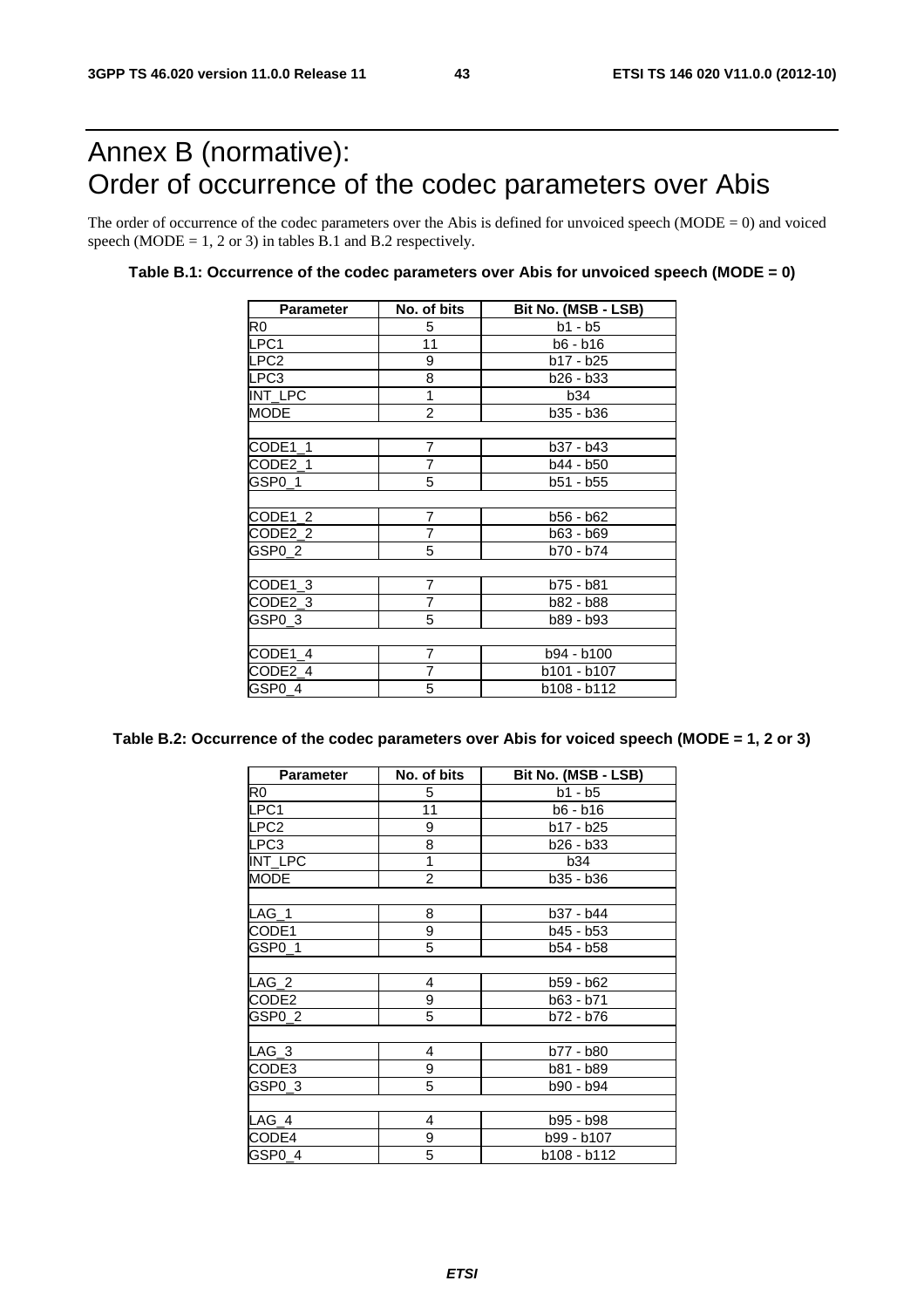## Annex C (informative): Bibliography

M. R. Schroeder and B. S. Atal, "Code-Excited Linear Prediction (CELP): High Quality Speech at Very Low Bit Rates", **Proc. IEEE Int. Conf. on Acoustics, Speech and Signal Processing**, pp. 937-940, March 1985.

G. Davidson and A. Gersho, "Complexity Reduction Methods for Vector Excitation Coding", **Proc. IEEE Int. Conf. on Acoustics, Speech and Signal Processing**, pp. 3055-3058, April 1986.

I. Gerson and M. Jasiuk, "Vector Sum Excited Linear Prediction (VSELP) Speech Coding at 8 kbps", **Proc. IEEE Int. Conf. on Acoustics, Speech and Signal Processing**, pp. 461-464, April 1990.

P. Kroon and B. S. Atal, "Pitch Predictors with High Temporal Resolution", **Proc. IEEE Int. Conf. on Acoustics, Speech and Signal Processing**, pp. 661-664, April 1990.

I. A. Gerson, "Method and Means of Determining Coefficients for Linear Predictive Coding", U. S. Patent #4,544,919, Oct. 1985.

A. Cumani, "On a Covariance-Lattice Algorithm for Linear Prediction", **Proc. IEEE Int. Conf. on Acoustics, Speech and Signal Processing**, pp. 651-654, May 1982.

M. McLaughlin, I. Gerson, F. Hudziak, and K. Kloker, "High Performance Processor for Real-Time Speech Applications", **Proc. IEEE Int. Conf. on Acoustics, Speech and Signal Processing**, pp. 859-863, April 1980.

Y. Tohkura, F. Itakura and S. Hashimoto, "Spectral Smoothing Technique in PARCOR Speech Analysis-Synthesis", **IEEE Trans. Acoustics, Speech and Signal Processing**, vol. ASSP-26, pp. 591-596, Dec. 1978.

W. Kleijn, D. Krasinski, and R. Ketchum, "Improved Speech Quality and Efficient Vector Quantization in SELP", **Proc. IEEE Int. Conf. on Acoustics, Speech and Signal Processing**, pp. 155-158, April 1988.

Y. Linde, A. Buzo, and R. M. Gray, "An Algorithm for Vector Quantizer Design", **IEEE Trans. Comm.**, vol. COM-28, pp. 84-95, Jan. 1980.

Juin-Hwey Chen and Allen Gersho, "Real-Time Vector APC Speech Coding at 4800 bps with Adaptive Postfiltering", **Proc. IEEE Int. Conf. on Acoustics, Speech and Signal Processing,** pp. 2185-2188, 1987.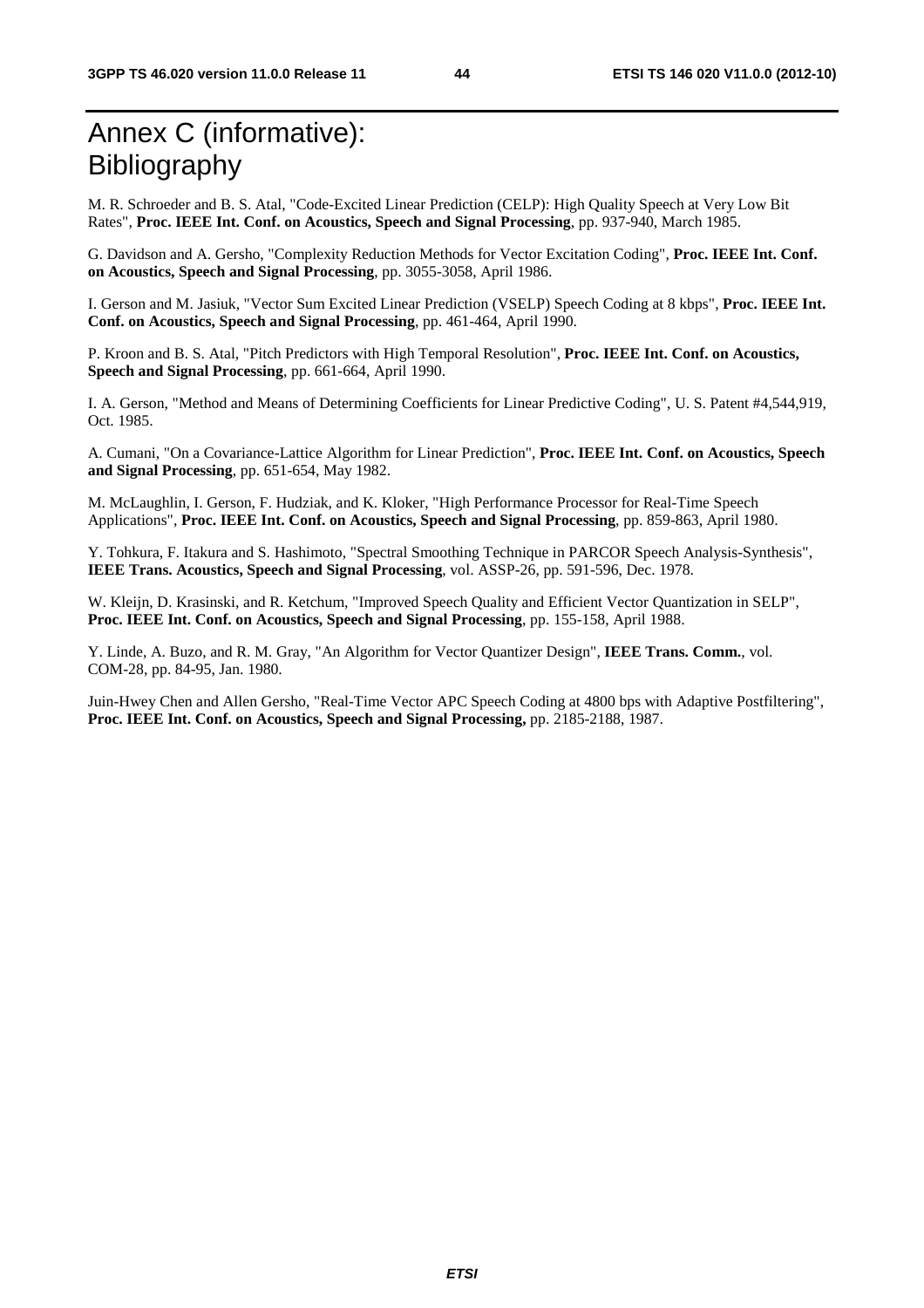## Annex D (informative): Change history

| <b>Change history</b> |        |         |                |                    |                         |  |  |  |  |
|-----------------------|--------|---------|----------------|--------------------|-------------------------|--|--|--|--|
| <b>SMG No.</b>        | TDoc.  | CR. No. | <b>Section</b> | <b>New version</b> | <b>Subject/Comments</b> |  |  |  |  |
|                       | No.    |         | affected       |                    |                         |  |  |  |  |
| <b>SMG#13</b>         |        |         |                | 4.0.0              | <b>ETSI Publication</b> |  |  |  |  |
| <b>SMG#20</b>         |        |         |                | 5.0.0              | Release 1996 version    |  |  |  |  |
| <b>SMG#22</b>         | 430/97 | A001    |                | 5.1.1              | UAP 60 comments         |  |  |  |  |
| <b>SMG#27</b>         |        |         |                | 6.0.0              | Release 1997 version    |  |  |  |  |
| <b>SMG#29</b>         |        |         |                | 7.0.0              | Release 1998 version    |  |  |  |  |
| <b>SMG#31</b>         |        |         |                | 8.0.0              | Release 1999 version    |  |  |  |  |

| <b>Change history</b> |      |                 |    |            |                        |            |            |  |  |
|-----------------------|------|-----------------|----|------------|------------------------|------------|------------|--|--|
| <b>Date</b>           | TSG# | <b>TSG Doc.</b> | CR | <b>Rev</b> | Subject/Comment        | <b>Old</b> | <b>New</b> |  |  |
| 03-2001               | 11   |                 |    |            | Version for Release 4  |            | 4.0.0      |  |  |
| 06-2002               | 16   |                 |    |            | Version for Release 5  | 4.0.0      | 5.0.0      |  |  |
| 12-2004               | 26   |                 |    |            | Version for Release 6  | 5.0.0      | 6.0.0      |  |  |
| 06-2007               | 36   |                 |    |            | Version for Release 7  | 6.0.0      | 7.0.0      |  |  |
| 12-2008               | 42   |                 |    |            | Version for Release 8  | 7.0.0      | 8.0.0      |  |  |
| 12-2009               | 46   |                 |    |            | Version for Release 9  | 8.0.0      | 9.0.0      |  |  |
| 03-2011               | 51   |                 |    |            | Version for Release 10 | 9.0.0      | 10.0.0     |  |  |
| 09-2012               | 57   |                 |    |            | Version for Release 11 | 10.0.0     | 11.0.0     |  |  |